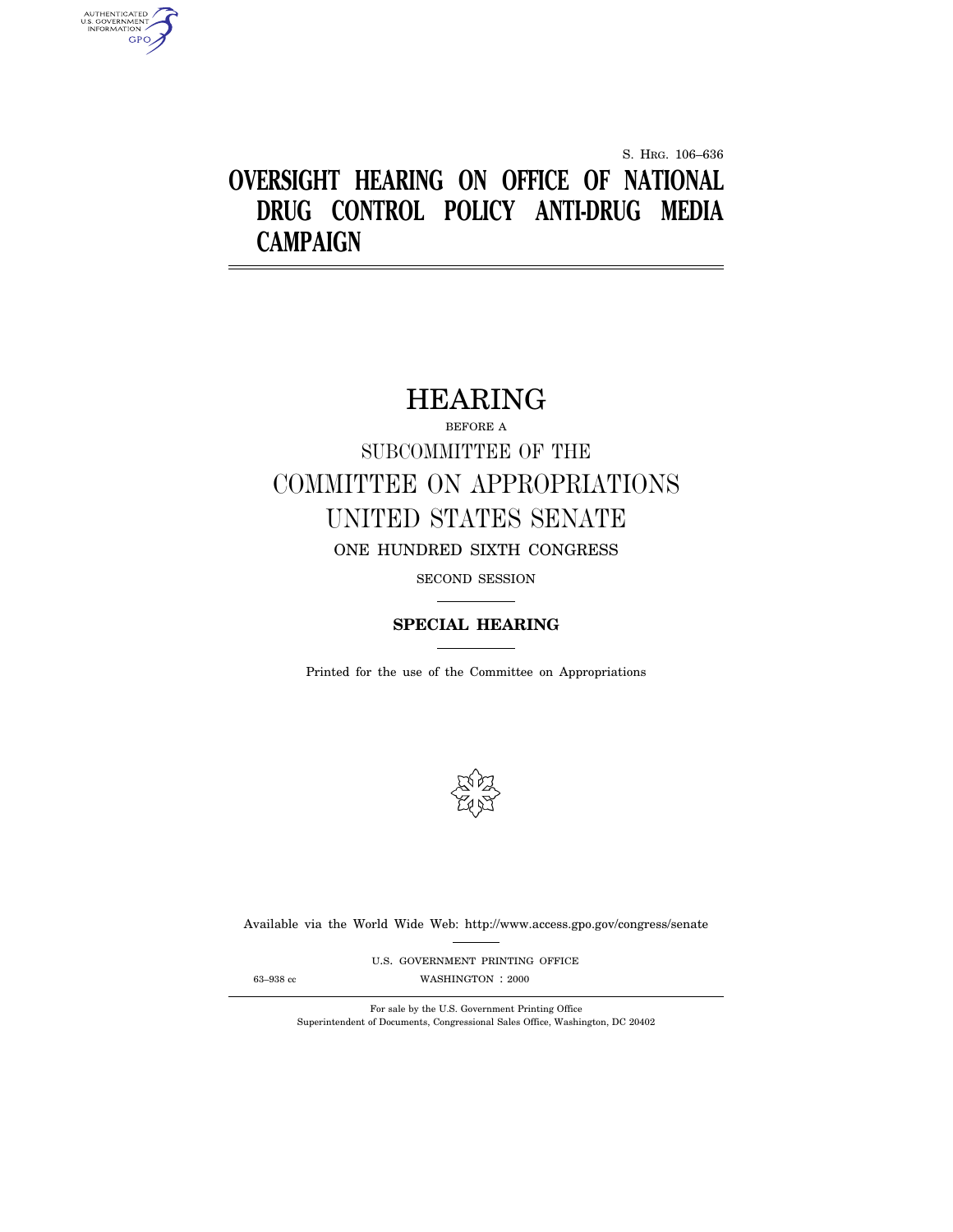# COMMITTEE ON APPROPRIATIONS

TED STEVENS, Alaska, *Chairman*

THAD COCHRAN, Mississippi ARLEN SPECTER, Pennsylvania PETE V. DOMENICI, New Mexico CHRISTOPHER S. BOND, Missouri SLADE GORTON, Washington MITCH MCCONNELL, Kentucky CONRAD BURNS, Montana RICHARD C. SHELBY, Alabama JUDD GREGG, New Hampshire ROBERT F. BENNETT, Utah BEN NIGHTHORSE CAMPBELL, Colorado LARRY CRAIG, Idaho KAY BAILEY HUTCHISON, Texas JON KYL, Arizona

ROBERT C. BYRD, West Virginia DANIEL K. INOUYE, Hawaii ERNEST F. HOLLINGS, South Carolina PATRICK J. LEAHY, Vermont FRANK R. LAUTENBERG, New Jersey TOM HARKIN, Iowa BARBARA A. MIKULSKI, Maryland HARRY REID, Nevada HERB KOHL, Wisconsin PATTY MURRAY, Washington BYRON L. DORGAN, North Dakota DIANNE FEINSTEIN, California RICHARD J. DURBIN, Illinois

STEVEN J. CORTESE, *Staff Director* LISA SUTHERLAND, *Deputy Staff Director* JAMES H. ENGLISH, *Minority Staff Director*

SUBCOMMITTEE ON TREASURY AND GENERAL GOVERNMENT

BEN NIGHTHORSE CAMPBELL, Colorado, *Chairman*

RICHARD C. SHELBY, Alabama JON KYL, Arizona TED STEVENS, Alaska (ex officio)

BYRON L. DORGAN, North Dakota BARBARA A. MIKULSKI, Maryland ROBERT C. BYRD, West Virginia (ex officio)

*Professional Staff* PATRICIA A. RAYMOND TAMMY PERRIN LULA EDWARDS

CHIP WALGREN *(Minority) Administrative Support* ELIZABETH BLEVINS *(Minority)*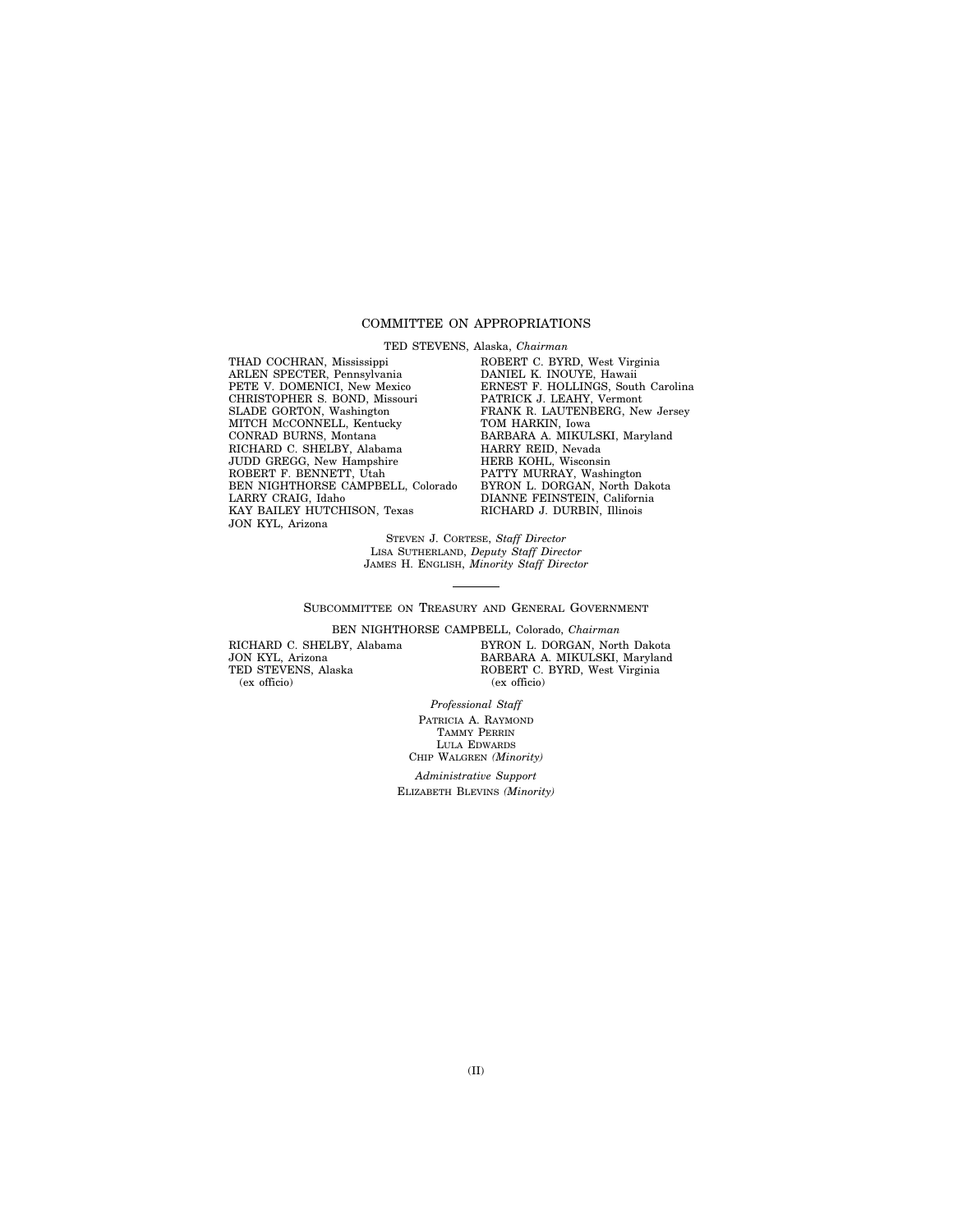# CONTENTS <u> The Common State State State State State State State State State State State State State State State State State State State State State State State State State State State State State State State State State State State</u>

| Opening remarks                                                            |
|----------------------------------------------------------------------------|
| Statement of Alan Levitt, Director, National Youth Anti-Drug Media Cam-    |
| paign, Office of National Drug Control Policy, Department of the Treasury  |
|                                                                            |
|                                                                            |
|                                                                            |
|                                                                            |
|                                                                            |
|                                                                            |
|                                                                            |
|                                                                            |
| Scripts.                                                                   |
|                                                                            |
|                                                                            |
|                                                                            |
|                                                                            |
|                                                                            |
|                                                                            |
|                                                                            |
|                                                                            |
| The integrated nature of the National Youth Anti-Drug Media Campaign       |
|                                                                            |
|                                                                            |
|                                                                            |
|                                                                            |
| Youth attitudes and behavior have changed since the launch of the National |
|                                                                            |
|                                                                            |
| Statement of Peggy Conlon, President, The Advertising Council, Inc         |
|                                                                            |
|                                                                            |
|                                                                            |
|                                                                            |
|                                                                            |
|                                                                            |
|                                                                            |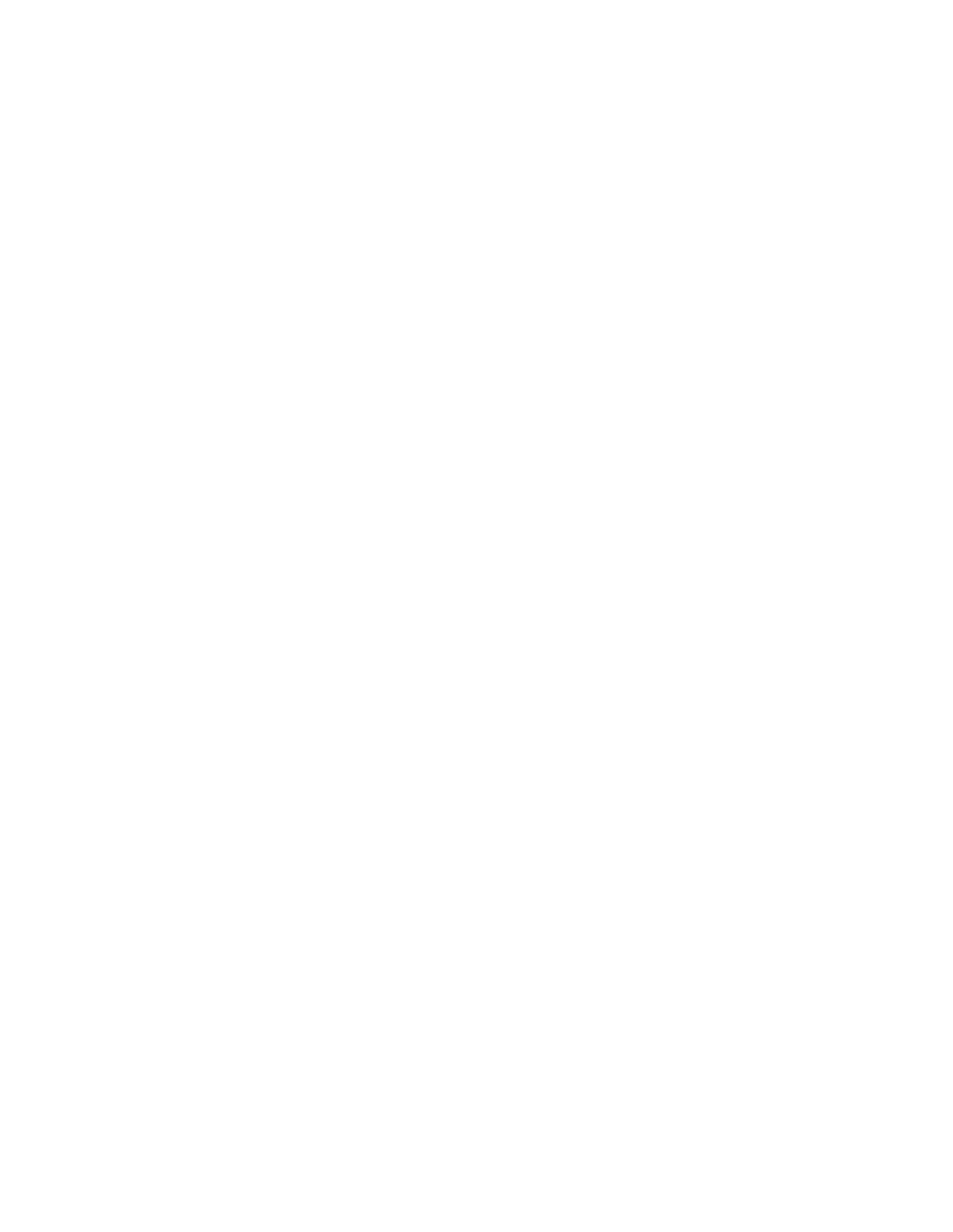# **OVERSIGHT HEARING ON OFFICE OF NA-TIONAL DRUG CONTROL POLICY ANTI-DRUG MEDIA CAMPAIGN**

# **THURSDAY, FEBRUARY 3, 2000**

U.S. SENATE, SUBCOMMITTEE ON TREASURY AND GENERAL GOVERNMENT, COMMITTEE ON APPROPRIATIONS,

*Washington, D.C.*

The subcommittee met at 9:34 a.m., in room SD–138, Dirksen Senate Office Building, Hon. Ben Nighthorse Campbell (chairman) presiding.

Present: Senators Campbell and Dorgan.

# OPENING REMARKS

Senator CAMPBELL. The Treasury Appropriations Subcommittee will be in order. I would like to welcome everyone here today.

Given the recent articles on the Office of National Drug Control Policy (ONDCP) media campaign, I and some of the other members of the committee have some serious concerns and I felt it was important for the committee to have an opportunity to look more closely at the campaign.

An article in The Washington Post on January 14, 2000 prompted me to hold this hearing. For those of you who have not seen the article, it discusses how the ONDCP is providing networks credit for running anti-drug messages. The article also touches on the issue of the Federal Government influencing the creative process, and that is also one of the things that we want to talk about today.

I have to tell you right from the beginning, I think it is inappropriate that we have to find out in this committee, we who are elected to pass legislation and to oversee the budget, what is going on by reading it on the front page of a newspaper. By the same token, I do commend The Washington Post for bringing this to the attention of Congress.

I have looked over some of the testimony that has already been turned in and the summary, and I have to tell you that I note with some interest that the ONDCP's summary implies that Congress was kind of a full partner in this, that we knew about it, that we had done hearings on it, and I totally reject that idea. I have been here 4 years. We have done no hearings on this, and in checking with Congressman Kolbe's staff, our House counterpart, they have done no hearings on it, either, although there was one slight sentence that kind of flew by in the process of doing another hearing.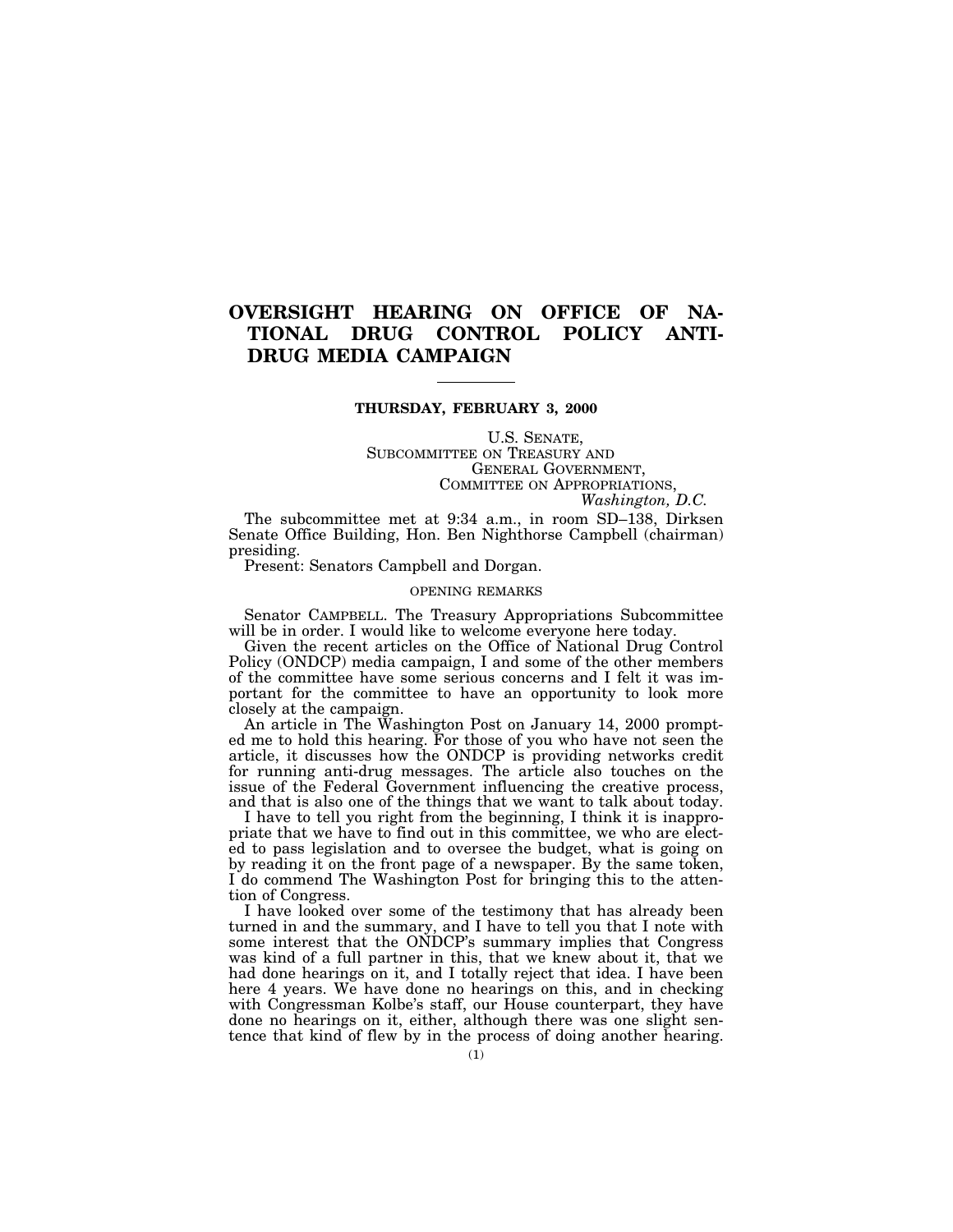I also want to reject the idea that, in my view, the ONDCP was given legislative authority to enter into credit agreements. In their summary, they cite 21 U.S.C. section 1801. Well, I have looked it up and read everything from 1801 to 1804, and that language does speak of a number of things, of contracts in lieu of contributions and things of that nature, in-kind contributions, I mean. There is nothing in here that say anything about credits that I can understand. It talks about the purchase of media time and space, the talent reuse payments, out-of-pocket advertising production costs, testing and evaluation of advertising, evaluation and effectiveness of media campaign, negotiated fees for winning bidders on request proposals, things of that nature.

Under Paragraph (H), it does talk about the entertainment industry, collaborations to fashion anti-drug messages in motion pictures, television programs, popular music, interactive media projects, things of that nature, but at no time does it say that there would be any kind of quid pro quo agreements to trade credits for time. In fact, if you go through 1803 and 1804, in fact, in 1804, it does, under prohibitions, say that it is prohibited to supplant current anti-drug community-based coalitions and to supplant current pro bono public service time donated by national and local broadcasting networks.

We put that in there. This committee put that in there because we were worried at the time, although all of us support a media campaign to reduce drug use by youngsters, that this huge amount of money, \$1 billion in 5 years, could become a windfall for the media and, in fact, could end up supplanting what they were supposed to do anyway. It was not supposed to be a windfall. It was not supposed to be any kind of new added money that they could rely on in lieu of actually doing the advertising.

As appropriators, we place the responsibility of ensuring that Federal funds are spent wisely and carefully. There are tough choices we have to continually face and many worthy projects were not funded when we were asked for the original money. We put a lot of money into this, as everybody here knows. In my myriad of notes, I have for fiscal year 1998, \$195 million; fiscal year 1999, \$185 million; fiscal year 2000, \$185 million. That is a total so far of \$565 million—\$565 million—and in order to be able to do that, because we do support a media campaign, we had to rob some other programs.

We had to take money from other programs and they were very upset about us taking the money out of the program. We had budget caps in this committee, as all committees did. We had to live within those budget caps under the budget agreement and it was not easy to find the money to put into this program. When we have scarce dollars, we have to exercise stewardship, and I think everyone in this community knows that.

We included the language. We worked very hard to make sure the campaign was a success. We also put a section in, if you will remember in those days a few years ago, that would require ONDCP to come back and give us some kind of verifiable information on whether the program was working, some type of measuring stick that we could use to justify further appropriations for it. We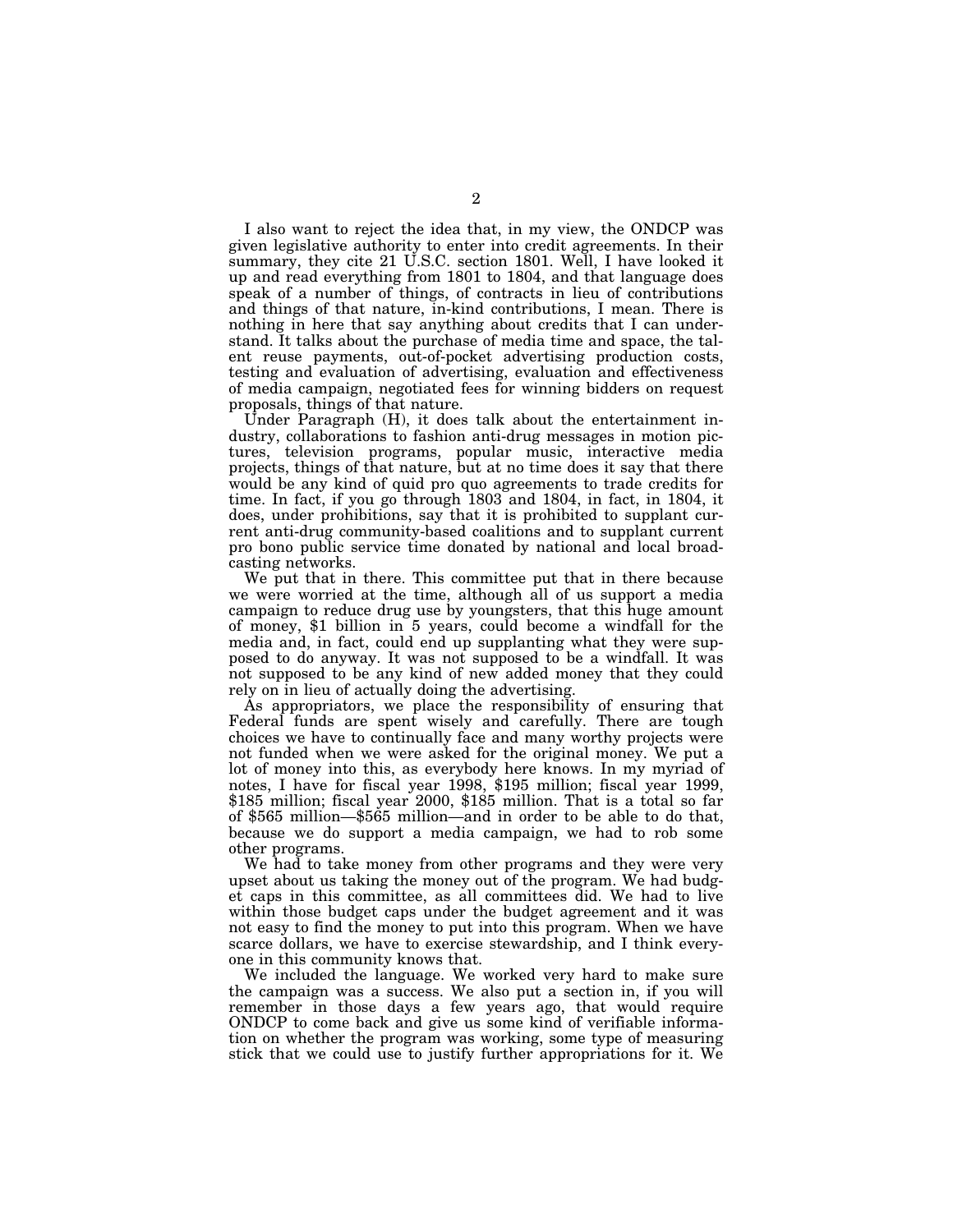have gotten some numbers back, but we have not under the original agreement gotten the full study back, as you well know.

I am most concerned that the ONDCP may be allowing the networks a way out of their contractual obligations to run the antidrug ads. As I understand it, the networks could be getting credit for running anti-drug messages under the existing law that would have run anyway. Now, if the shoe is on the other foot, I am not sure that we would have been treated quite so well. But as I understand it, under this agreement, we pay them for ad space, then give them credits so that they can then sell the same ad space again to commercial advertisers. If that is not a windfall, I do not know what is. They are being paid twice. One of our first concerns when we went to bat for it was exactly that, and that is why we put the language in dealing with this issue.

But let us go on. Today, we have Alan Levitt of the ONDCP, who runs the media campaign. I am hoping Mr. Levitt will be able to tell us about the current status of the campaign, and shed some light on how that program is running. I have not been able to find any kind of verifiable yardstick about how it is administered with some kind of cohesive answer. I would also like him to address the news articles and clarify exactly what is going on.

We also have Peggy Conlon from the Ad Council, which provides us with a very unique perspective. The Ad Council is an organization which assists the nonprofit world in advertising marketing campaigns focused on social themes and attitudes, and I am hoping Ms. Conlon can provide us with some insight and information on how the public service ads, or the PSAs, as they are called, work in the commercial marketplace.

With Ms. Conlon, we have Richard Bonnette, President of the Partnership for a Drug-Free America (PDFA). PDFA is an organization whose mission is to reduce the drug use in this country through media communication, and I certainly applaud their efforts. They have been involved in delivering anti-drug messages throughout the year, for over 10 years, in fact.

This is not a question about who supports reducing teenage drug use. We all do, and we are not the bad guys here, but we have to account not only to our constituents but a lot of other people, too, about where the money is going. So, let us make sure that we are on the same page from that standpoint. We do not oppose the media campaign. We do not oppose spending money on reducing drug usage. But this, I think, although it may not violate the letter of the law, I think it violates the spirit of what we want to do.

With that, we will proceed to the first witness. Oh, excuse me. I apologize. I would like to give Senator Dorgan, the ranking minority, an opportunity to speak to us.

Senator DORGAN. Mr. Chairman, thank you very much. This is an interesting issue and, I think, an important issue. Last weekend at the Super Bowl, my understanding is that some 30-second ads were sold for \$2 million for a 30-second advertisement. Why? Why would anyone pay \$2 million for a 30-second advertisement on television? Because those who know these things know that advertisements on television are extraordinarily powerful. They affect a lot of things in this country, what people wear, what people purchase, what people drive, how people choose the airlines they fly. We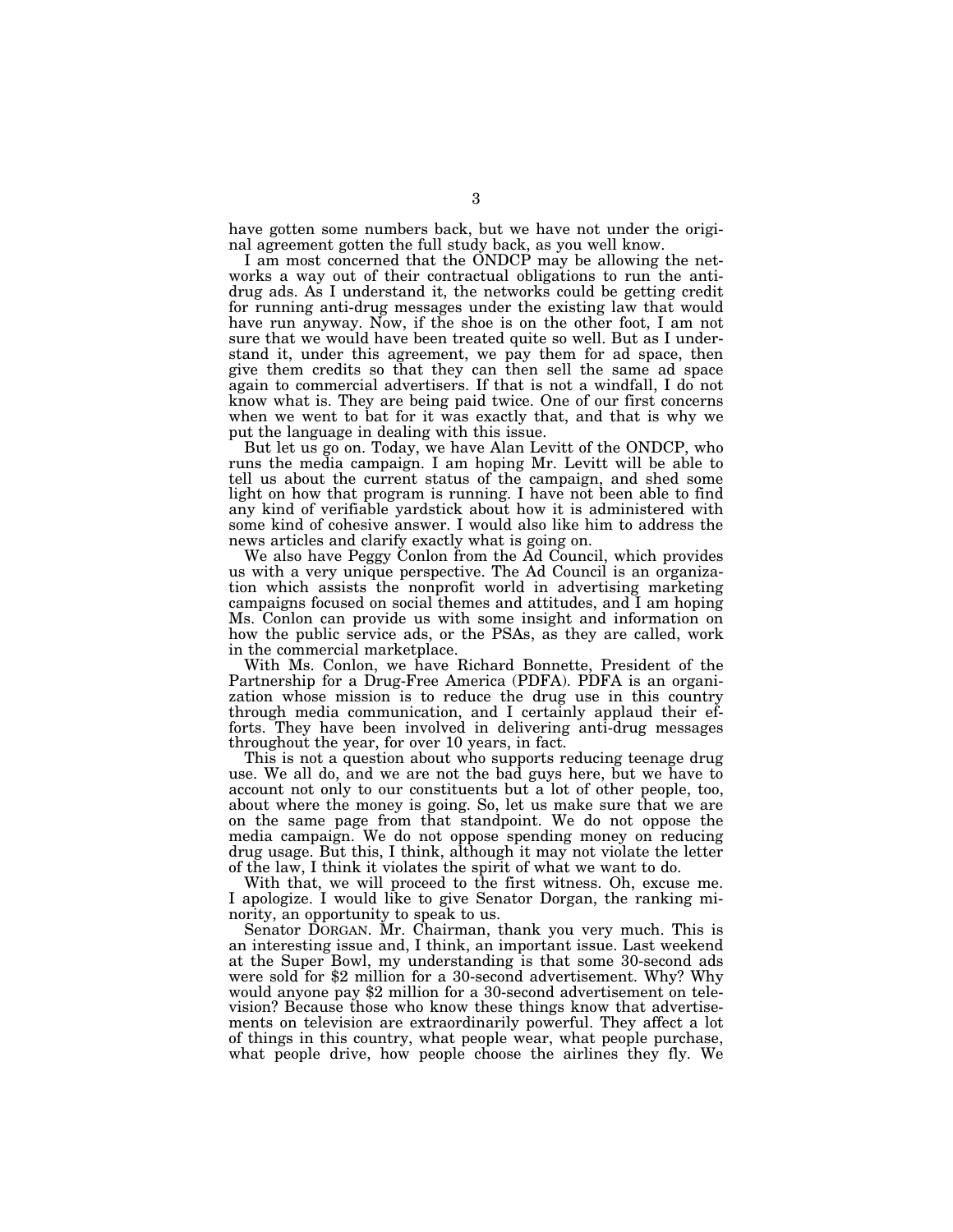know and the private sector knows that television is a powerful, powerful medium.

Now, a decision was made by Congress to spend a substantial amount of money, \$1 billion, on television advertising, trying to persuade young people not to take drugs and telling them of the dangers of taking drugs. That was an experiment of sorts. We have never done that before. We do not know the consequences of it. It is an experiment. But all of us embarked on that experiment together because we believed it was worth doing. We are in the process of trying to measure as we move along what effect, if any, this has had on drug use by young Americans.

It probably was inevitable that in the context of an experiment like this, we would also run into some controversy. I do not diminish the controversy. I think it is important and something that we ought to understand and get to the bottom of.

Recently, a magazine article, I believe authored by one of the witnesses that will appear this morning, Mr. Daniel Forbes, claimed that the Office of National Drug Control Policy lured the networks into an agreement to place anti-drug messages into regular network shows, and, in fact, there were scripts furnished and approved by a Federal agency and so on. It raised a lot of questions. There has been since that article denials and charges back and forth and a piece that I saw in the Wall Street Journal that said much is being made of little or nothing here. So there is a lot of controversy swirling about this.

I agree with the chairman. I do not think the fact that there is some controversy raised ought to diminish the effort that is being made in this experiment that we are attempting, which I think is a very important experiment. But because these questions are raised, I think we ought to try to understand them and get to the bottom of them.

Without at all diminishing Mr. Forbes, I would say that as someone who has been in public life for some long, long while, as has my colleague from Colorado, we know that there is from time to time a difference between a news article and the facts. I do not allege that is always the case. There are a lot of wonderful journalists and it is an honorable profession. But we need to understand, what are the facts? People see things differently, represent them differently. Let us try to sift through all this and understand what has happened and is what has happened here something that is countenanced by those of us in Congress who supported this program and do support this program.

So I commend you, Mr. Chairman, for holding this hearing. I am anxious to hear the witnesses. I want this program to work. All of us have the same goals here. All of us want very much for our children to get the message that taking drugs is something that they should not do. It is bad for all Americans, and bad for children. So we want this to work, and I think this hearing is a step to try to understand what this controversy is about, to resolve it, and to move on. Mr. Chairman, thank you very much.

Senator CAMPBELL. I appreciate your comments, Mr. Dorgan. We have worked well together and certainly our interests are the same in trying to reduce drug use by our young people.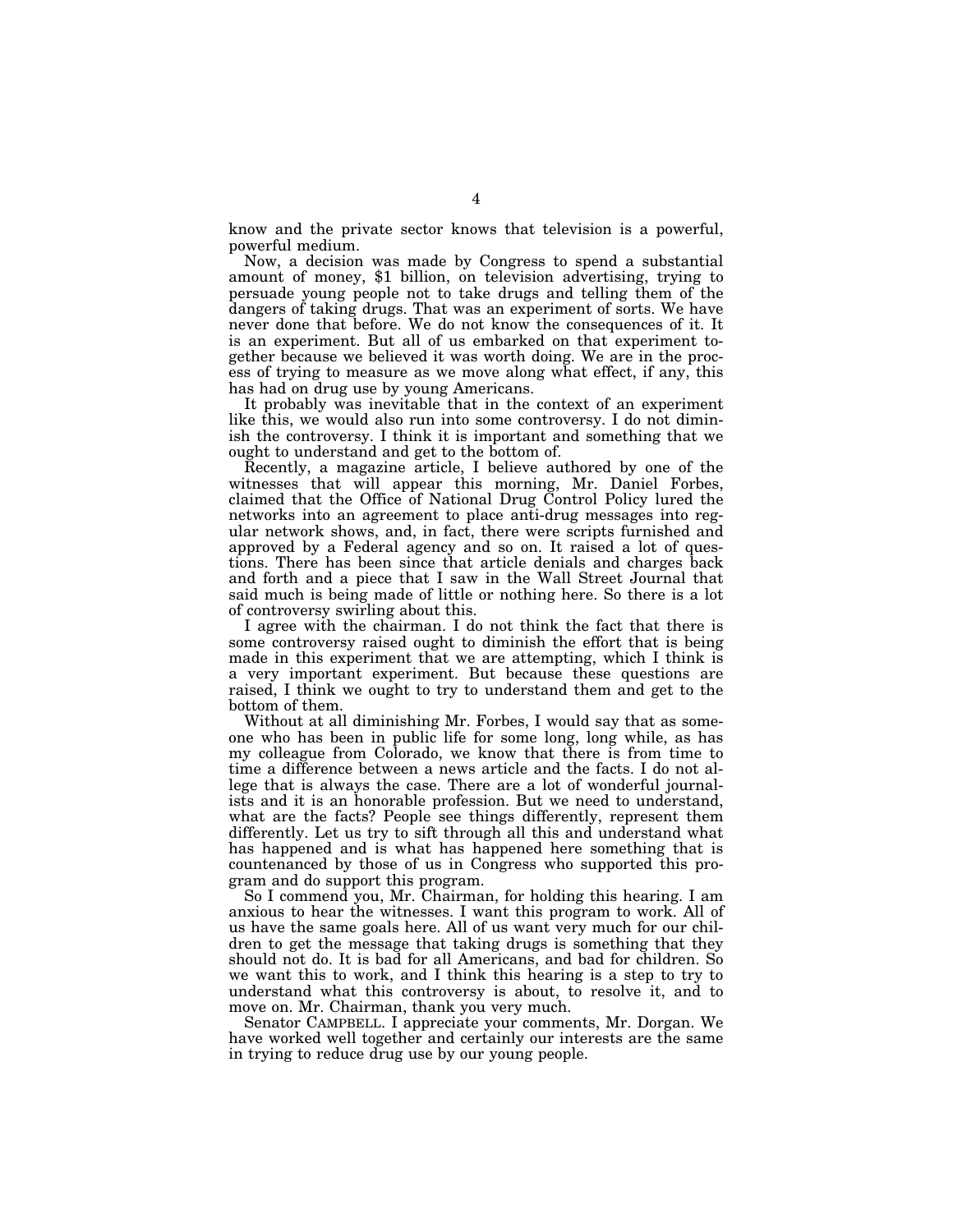With that, we will go to the first witness, Mr. Alan Levitt, the Director of the National Youth Anti-Drug Media Campaign. Mr. Levitt, if you would like to proceed.

# **STATEMENT OF ALAN LEVITT, DIRECTOR, NATIONAL YOUTH ANTI-DRUG MEDIA CAMPAIGN, OFFICE OF NATIONAL DRUG CONTROL POLICY, DEPARTMENT OF THE TREASURY**

Mr. LEVITT. Thank you. On behalf of ONDCP and Director McCaffrey, thank you for the chance to testify today about the National Youth——

Senator CAMPBELL. By the way, we did invite General McCaffrey to appear. He had a conflict, as you probably know.

Mr. LEVITT. He is at a prayer breakfast this morning.

Chairman Campbell, Senator Dorgan, your bipartisan support of this campaign is very much appreciated. I have some opening remarks but respectfully request that my complete written testimony be submitted for the record.

Senator CAMPBELL. We have that on file.

# NATIONAL YOUTH ANTI-DRUG MEDIA CAMPAIGN

Mr. LEVITT. We are indebted to Mr. Jim Burke and Dick Bonnette of the Partnership for a Drug-Free America, Dr. Alan Leshner and the National Institute of Drug Abuse, Major General Art Dean and the 5,000 Community Anti-Drug Coalitions of America, Peggy Conlon of the Ad Council, and Wally Snyder of the American Advertising Federation and the National Association of State Alcohol and Drug Abuse Directors. These are our key partners in the campaign. I would also like to recognize the members of the law enforcement community and other community organizations and public health organizations in this room today.

Finally, I would like to recognize our advertising and communication partners. Tro Piliguian is the CEO of Ogilvy North America and is here. Ogilvy has just been voted the best ad agency on the East Coast by Ad Week, and Paul Johnson, the Regional President for Fleishman-Hillard, provides us with a world class communications team. Last month, Fleishman was named Agency of the Decade by Inside PR.

A word about myself. I am a career civil servant. I spent the last 30 years of my career doing public education and media outreach efforts on such concepts as energy conservation, environmental protection, hunting and conservation, science, and substance abuse.

Mr. Chairman, it is important to understand where the campaign began and the factors that precipitated it. To remind us all of the landscape in 1996 and 1997, there was more than a doubling of drug use among youth. The perceptions of harm was decreasing. There was a "not in my backyard" syndrome that this was a poor black inner-city problem.

Congress recognized the seriousness of the situation and legislation was passed authorizing this campaign, a huge bipartisan commitment and historic public health communication initiative. We did not take this lightly. We spent 8 months developing a plan. We talked to over 200 experts and set up expert panels. We gathered the best and the brightest minds in behavioral science, advertising, communications, substance abuse, and research. We garnered the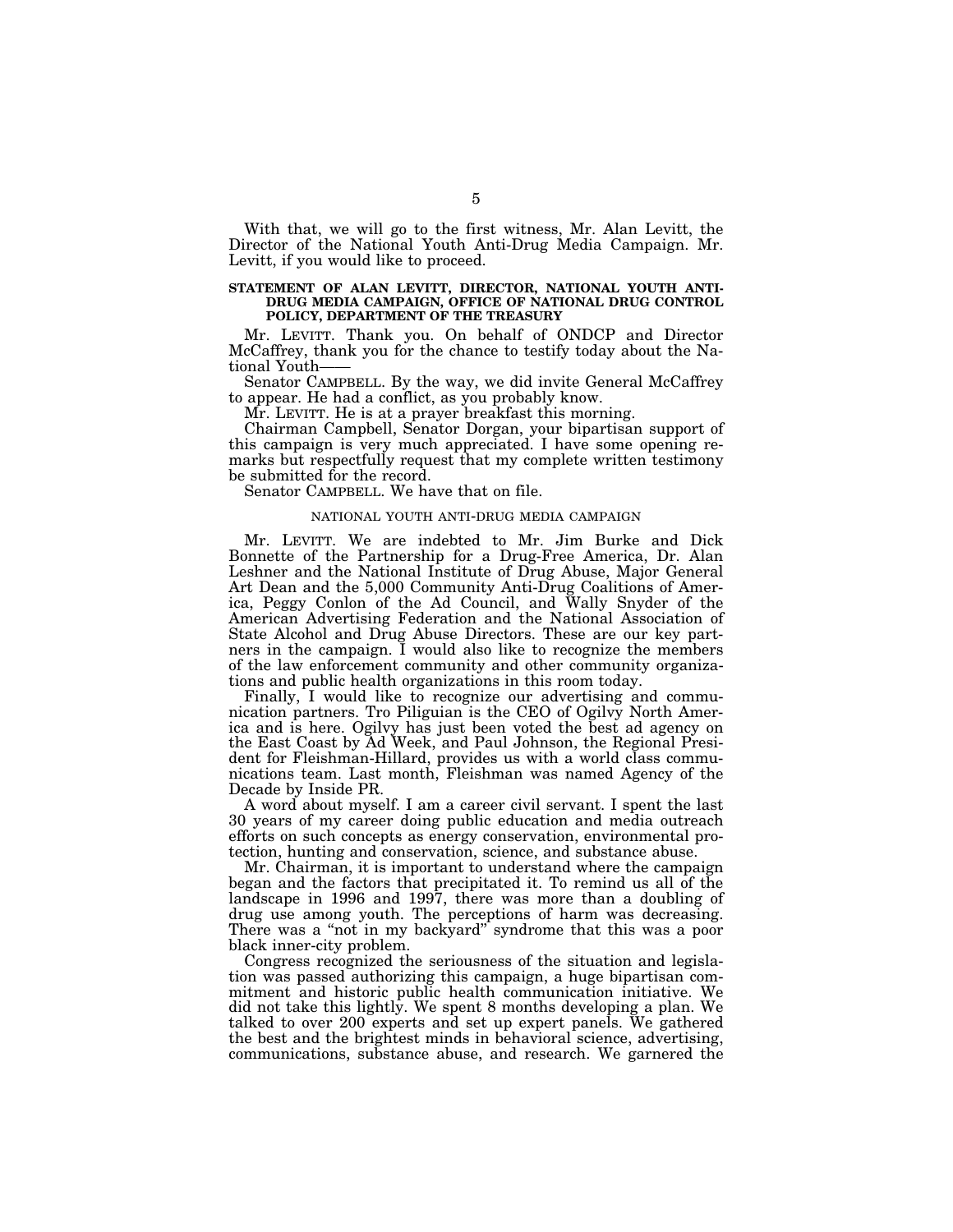best practices of the public and private sectors and looked at very successful, not just consumer product marketing campaigns, but behavioral change programs that got people to wear seat belts, or use designated drivers, or conduct breast cancer awareness.

What we developed was a strategy which we affectionately call the ''Burgundy Bible,'' which is the underpinnings of the entire campaign. All of our strategic messages and the rationale behind them are listed there. Simply put, it is a communications strategy which was broken down into message areas for both youth and parents and youth influential adults—four for adults and four for youth. The strategy was based on what research and the experts told us. Everything we do in the campaign, everything we do in advertising, in programming, in the Internet is linked to one of these strategic messages.

NATIONAL YOUTH ANTI-DRUG MEDIA CAMPAIGN STRATEGIC MESSAGE FOCUS Youth Norm Education Parents/Caregivers

Positive Consequences Negative Consequences Resistance Skills

Perceptions of Harm Your Child at Risk Personal Efficacy Parenting Skills

# INFLUENCING YOUTH

The experts told us to communicate to the youth wherever they are. If you look at youth, of course, they are the center of their environment and they are not just influenced by ads. They are influenced by programming. They are influenced by the Internet, but also by coaches and the faith community and teachers and a whole variety of other influences in their culture, environment. We set out to try and change many of those, on the drug messages, on the information about drugs that were coming from those areas. The experts told us to go beyond advertising and get it down to the community level, and we have done that.

This following chart sort of gives you an idea of how we approached the campaign, for one of the strategic messages on parenting skills. And you see we have paid advertising, public service advertising, a whole range of other techniques to change behavior.

The campaign is structured in six components. Advertising, of course, is the most visible. More than 200 of the top ad agencies in the country work pro bono through the Partnership for a Drug-Free America to produce our ads. The pro bono match is one of the unique and most successful concepts of this campaign. For the advertising, last year, you mandated 100 percent match in public service. The first year, it was our own negotiation tactics. These charts are also in your packet. You can see there are six ways we get to the environment of the children, and advertising is the biggest.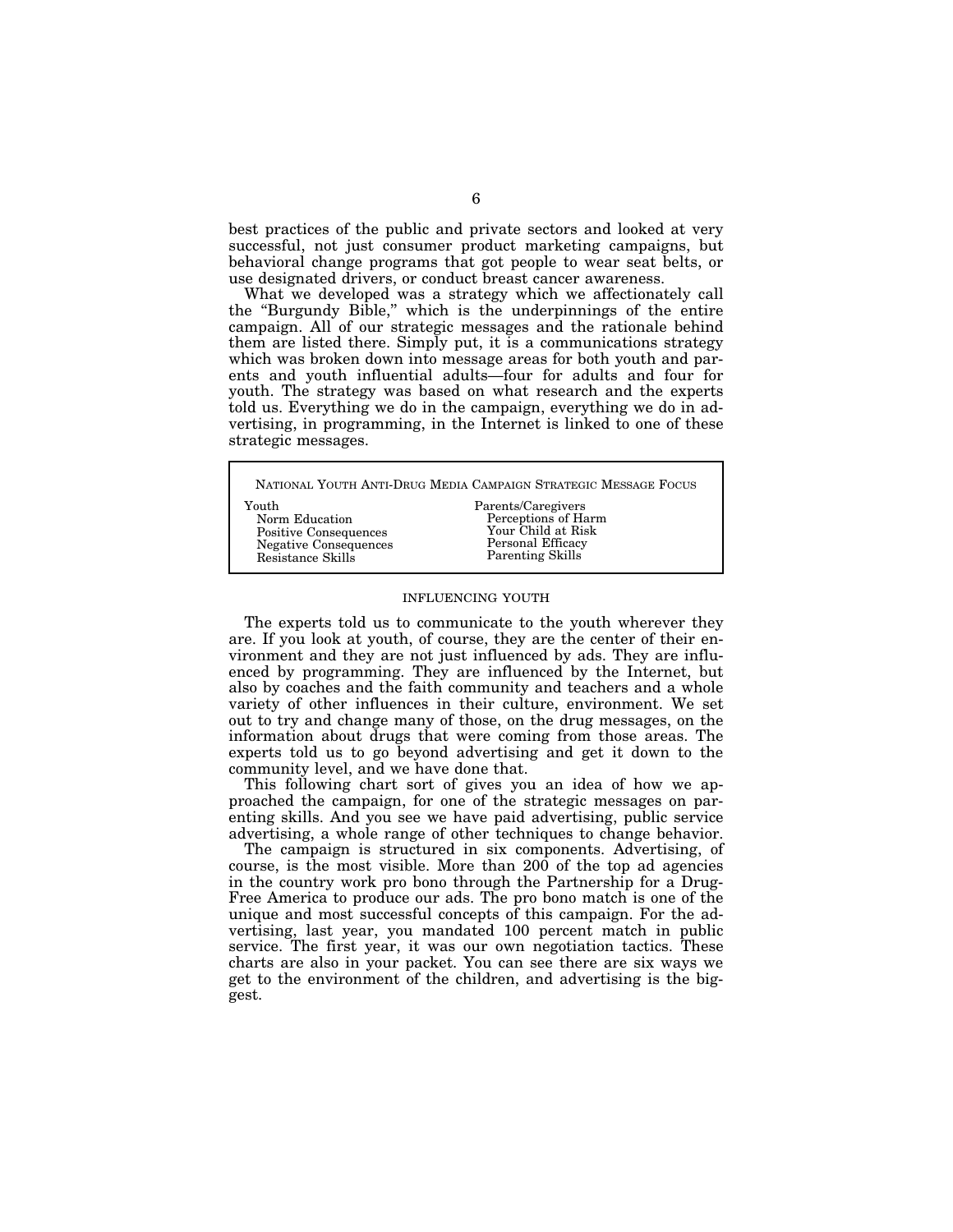

# PRO BONO MATCH

The next chart talks a little bit about the pro bono match. You can see that for every 48 cents we are spending of taxpayer dollars, we are getting \$1. We are spending 48 cents, we are getting ads actually, it is even a better deal than that, because Ogilvy is the largest media buyer for broadcast media in this country, so they get a good deal just on their volume. But in addition to the Ogilvy rate, we get the pro bono match, which is almost equal to that, plus programming, plus a whole range of other kinds of in-kind contributions, like Websites and materials for schools and teachers.

7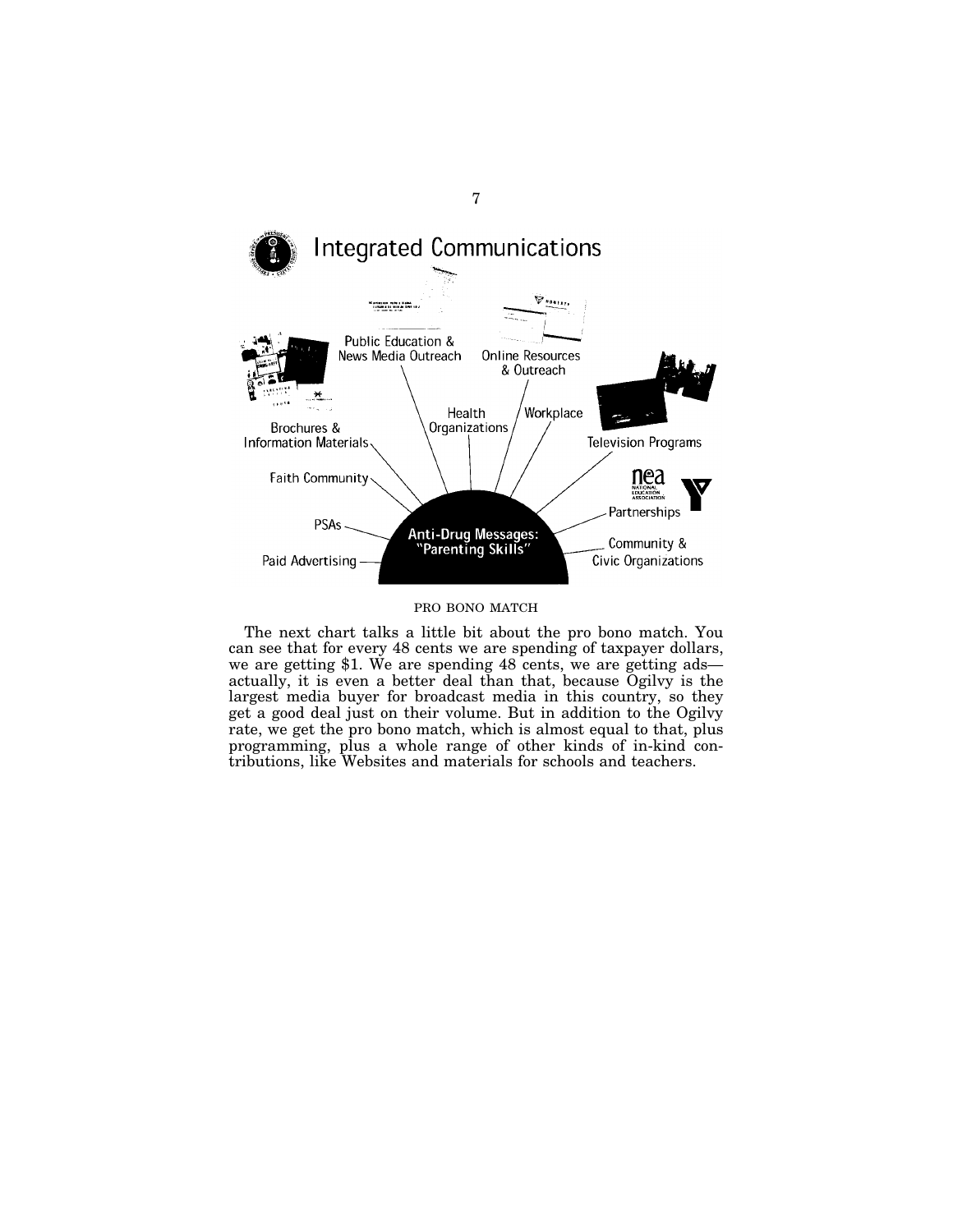

# National Youth Anti-Drug Media Campaign Pro Bono Match Multiplies the Federal Investment

What the Government Gets for its Dollar



#### OTHER CAMPAIGN COMPONENTS

Not as visible, but no less important, are the other components of the campaign, including the Internet, which is the fastest-growing area of influence for adolescents, second only in influence to television with respect to where youth get their information. Over 10 million youth and parents have visited our Websites. We are about to launch Websites in six other languages, including Spanish and five Asian languages.

These are for parents.

The entertainment industry, although we are spending about \$1.5 million to do the outreach to the entertainment industry, is probably the most highly leveraged and effective component and of our efforts. We provide technical assistance to writers and producers. A lot of that information comes directly from the National Institute of Drug Abuse, where we are spending over half-a-billion dollars a year to find out more about drugs and behavior issues with kids.

We also do a whole variety of technical briefings and outreach to the creative community. Most recently, we have done one on sex, drugs, and teens in partnership with the Campaign to Prevent Teen Pregnancy. We had about  $20$  writers and producers attending that in New York. This was in December.

We have public education and news media outreach, which have contributed more than 400 million other impressions about the drug issue in magazines and newspapers across the country. One of the efforts we have done with the New York Times is an antidrug teachers' guide. This was part of a pro bono match. We have almost 100 other partnerships with groups like the YMCA, which has just instituted its first after-school program with a drug pre-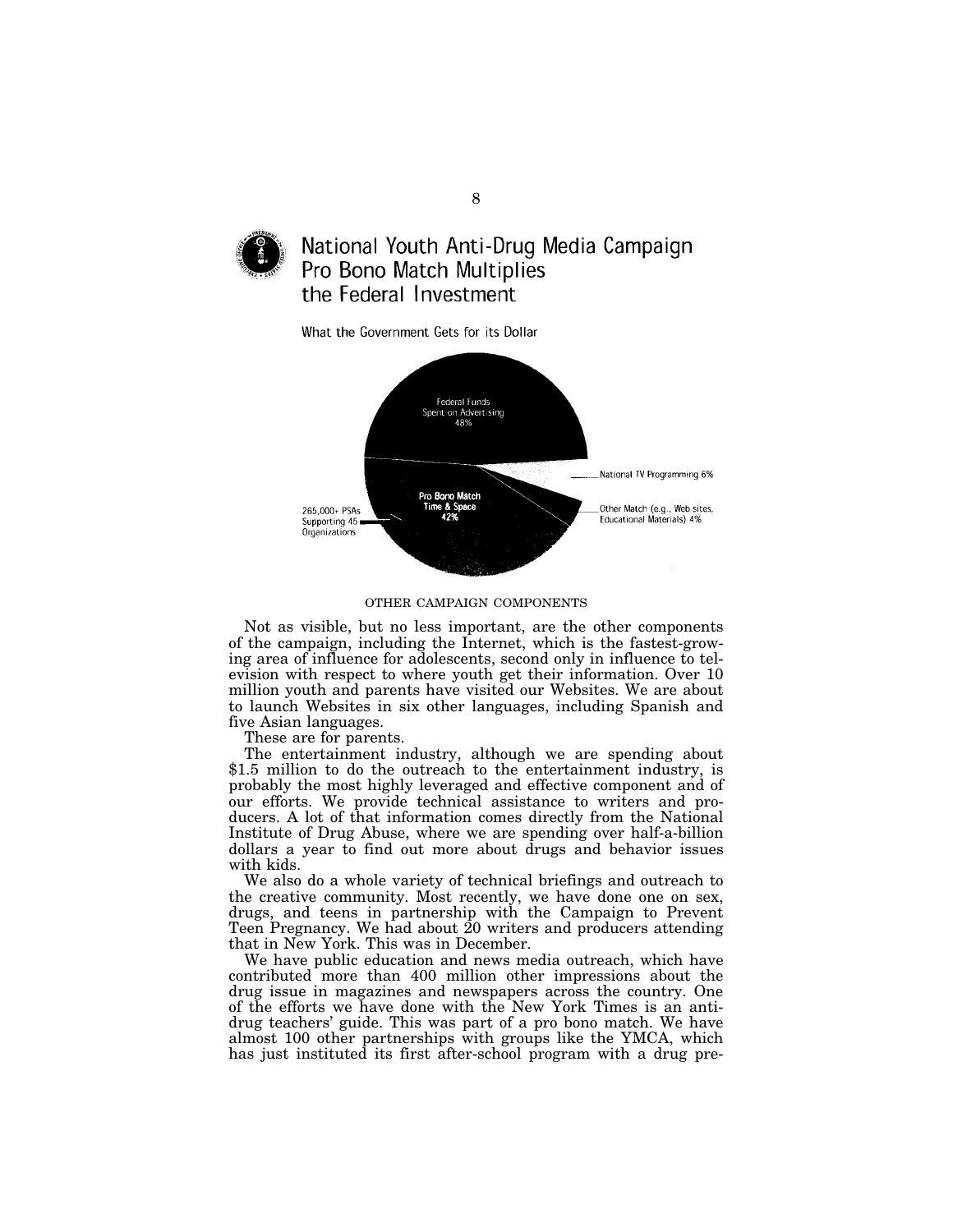vention component for middle-school youth. The Future Farmers of America, the largest youth organization in the country, has a writing contest about drugs.

|                                                              | NATIONAL YOUTH ANTI-DRUG MEDIA CAMPAIGN PRO BONO MATCH                     |
|--------------------------------------------------------------|----------------------------------------------------------------------------|
|                                                              | Public health organizations with drug-related public service messages ben- |
| efit from match:                                             |                                                                            |
| $-265,000$ TV and radio time slots                           |                                                                            |
| -168 million Internet impressions                            |                                                                            |
| 100 Black Men                                                | Mentoring USA                                                              |
| Alanon/Alateen                                               | Mothers Against Drunk Driving                                              |
| American Symphony Orchestra<br>League                        | National Action Council of Minority<br>Engineers                           |
| America's Promise                                            | National Committee to Prevent                                              |
| Big Brothers Big Sisters of America                          | Child Abuse                                                                |
| Boys and Girls Club                                          | National Council of Teachers of                                            |
| Boys Town USA                                                | <b>Mathematics</b>                                                         |
| Center for Juvenile and Criminal                             | National Council on Alcohol and                                            |
| Justice/Justice Policy Institute                             | Drug Dependency, Inc.                                                      |
| Center for Substance Abuse<br>Prevention/Health and Human    | National Crime Prevention Coalition<br>National Fatherhood Initiative      |
| Services                                                     | National 4H Council                                                        |
| Center for Substance Abuse                                   | National Inhalant Prevention                                               |
| Treatment/Health and Human                                   | Coalition                                                                  |
| Services                                                     | National Institute on Drug Abuse                                           |
| Centers for Disease Control                                  | Parental Responsibility/Department                                         |
| Connect for Kids (The Benton                                 | of Health and Human Services                                               |
| Foundation)                                                  | Parents at First Teachers/El Valor                                         |
| <b>Country Music Association</b>                             | Partnership for a Drug-Free America                                        |
| Do Good, Mentor a Child/Save the                             | President's Council on Physical                                            |
| Children USA                                                 | <b>Fitness and Sports</b>                                                  |
| Drunk Driving Prevention/U.S.                                | Points of Light Foundation                                                 |
| Department of Transportation                                 | Prevent Child Abuse America                                                |
| <b>Education Excellence Partnership</b>                      | Recording Artists, Actors and                                              |
| <b>Educational Testing Service</b><br>Girl Scouts of the USA | Athletes Against Drunk Driving/                                            |
| Give a Kid a Hand/International                              | Department of Transportation<br>Talking with Kids about Tough              |
| <b>Advertising Association</b>                               | Issues (Children Now/Kaiser                                                |
| <b>Harvard Mentoring Project</b>                             | Family Fnd)                                                                |
| Health and Human Services/                                   | The Reiner Foundation/Families and                                         |
| Substance Abuse and Mental                                   | Work Institute (Early Childhood                                            |
| Health Services Admin.                                       | Dev)                                                                       |
| Hepatitis Foundation International                           | YMCA                                                                       |
| Kids Peace                                                   |                                                                            |

# EXAMPLES OF THE MATCH

I would like to submit for the record about a half-a-dozen letters and other materials from outside organizations.

Senator CAMPBELL. Without objection, that will be included.

Mr. LEVITT. Mr. Chairman, I would also like to show now two different approaches to fulfilling the pro bono match. The first is two public service announcements. We have gotten 265,000 radio and TV public service time slots that we have given away to 45 different organizations. You should also have this in your packet. That is done through a process with the Ad Council, and I will just show two of these right now.

[A videotape was played.]

Senator CAMPBELL. I might mention, Mr. Levitt, I do not think anyone on the committee has any problem with that type of ad. We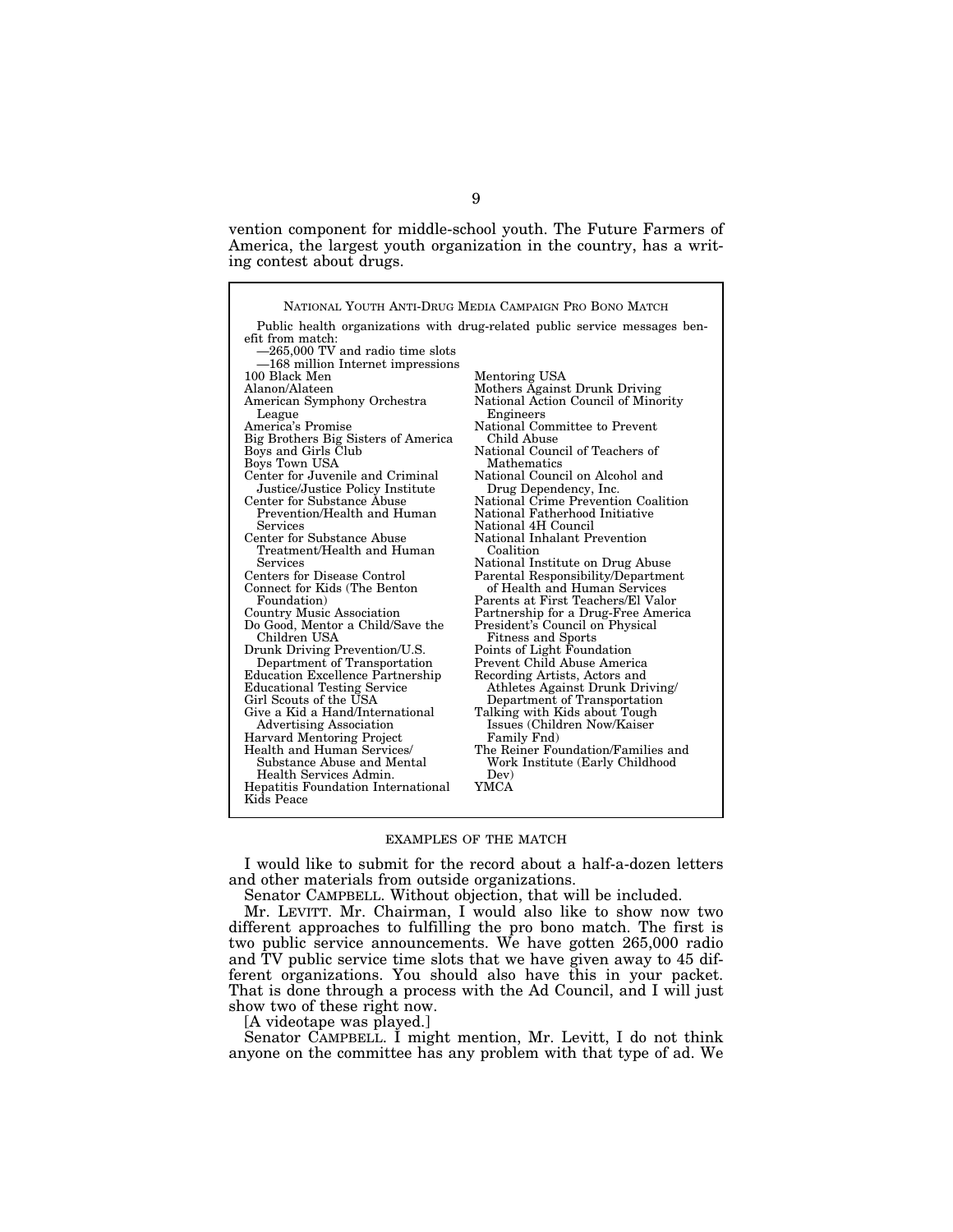all know it is an ad, probably very effective. It is measurable. That is not subliminal.

Go ahead and proceed.

Mr. LEVITT. I think Peggy Conlon will talk a little bit more about these ads and that process, but I would like to show now some examples of the television programming that we have credited in the pro bono match.

[A videotape was played.]

# MEDIA CAMPAIGN IMPACT

Mr. LEVITT. Senator Campbell, the most important news about the campaign is that it is working. We are already seeing changes and reported many of the results to this committee in the last year. The number of parents who have had discussions with their kids about drugs has increased from 44 to 57 percent. The percentage of teens exposed to anti-drug messages every day has increased  $\overline{41}$ percent. And in the last year, the percentage of teens who strongly agree that cool people do not smoke marijuana rose by 14 percent.

There has also been a tremendous impact in the prevention community. Just at the National Clearinghouse for Alcohol and Drug Information, there has been almost a three-fold increase in calls for anti-drug information, and many of the anti-drug coalitions at community levels have experienced a three- or four-fold increase in phone calls. The Ad Council is also helping us in one of our campaigns to promote the concept of community anti-drug coalitions.

Mr. Chairman, I would like to take this opportunity to set the record straight about some misinformation contained in some of the inaccurate press reports that you have referred to. I can understand your concern. The reports were very alarming, and I think many of them are quoting people who have no understanding of this campaign. People who are involved in this campaign do not see in any way that we are intruding on their creative freedom.

Taken out of context by reporters and others not familiar with the campaign, the story attracted press attention throughout the country. There were unfounded allegations of attacks on the First Amendment, "Big Brother," and nonexistence conspiracies involving the Government and the networks. Nothing could be further from the truth.

This is the most public and open communications campaign in the history of this country. We believe it is a matter of public law. Our appropriations and authorization language, we believe, gives us as we interpret it, a mandate for this. We have been very clear in all of our contracts, in all of the briefings to other Congressional staff and to this subcommittee. This is the fourth committee to whom we have talked about the pro bono match. Articles have been on the front page of the Los Angeles Times over 1 year ago, in 1998. We had articles in Variety and in USA Today that have talked about this. We have not done this in secret.

We are doing it because it is the way you change behavior. There are about 70 organizations in this country that actively lobby the entertainment industry from one issue or another to change programming. Every single one of these organizations, if you give them the choice of having ads or programming, would take programming, hands down, because that is what the experts tell us.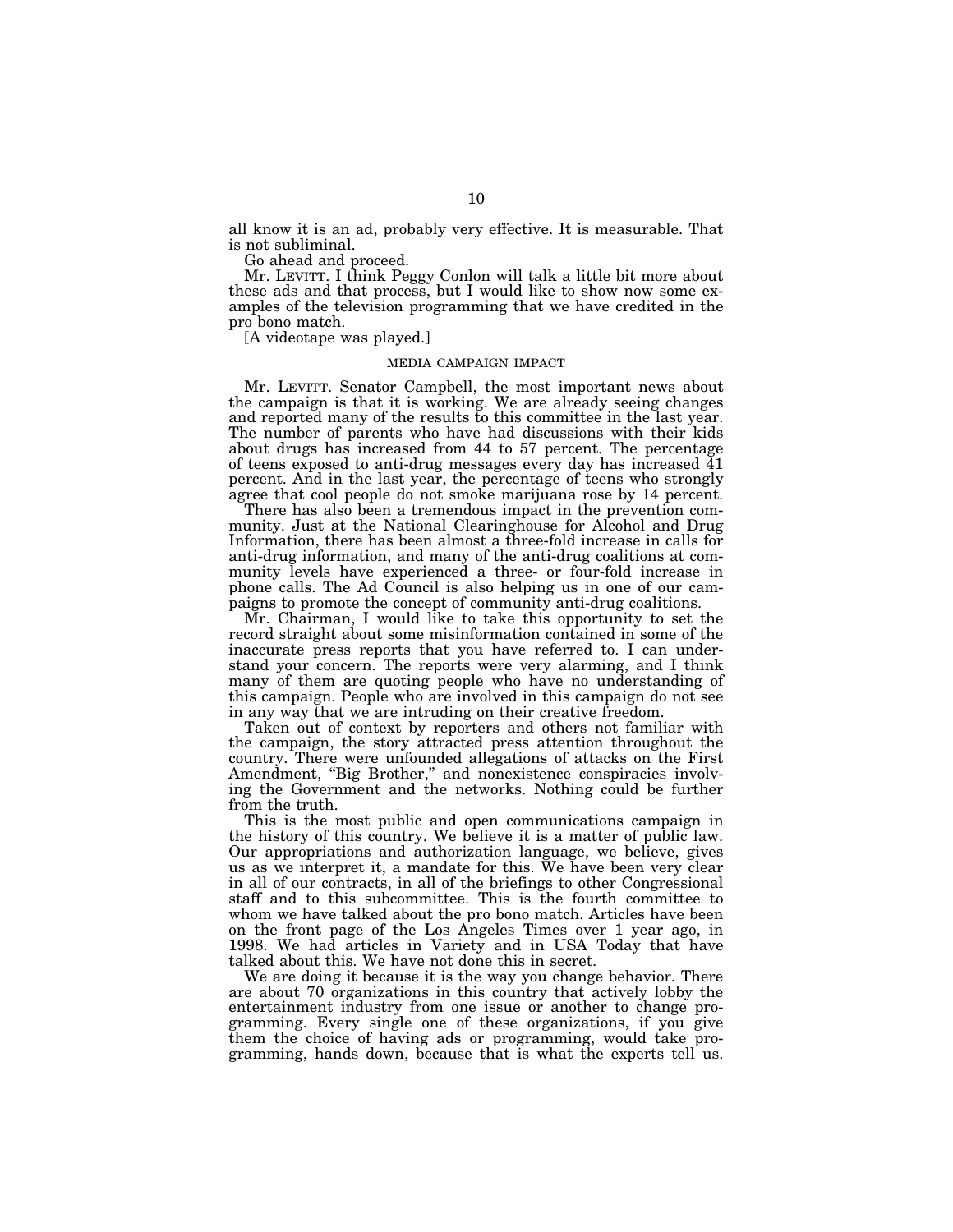You need that in addition to advertisements and the other channels of communication.

We have had a GAO audit where we have shared this information for the last year, and the pro bono match credit for programming has been mentioned in two Presidential press conferences in the last year.

Mr. Chairman, the campaign is reaching millions of parents and kids every week with the truth about drugs. Thousands of partners are signing on as well as communities across the nation. I am honored to have devoted the last 4 years or 3 years of my life to this campaign and to see the progress that we have collectively made.

The authorization of this campaign was a bipartisan demonstration of the national will to get at this problem, youth drug use. You gave us the resources and we jumped on it with both feet. Drug use is going down in this country. By any measure, this is the ''gold standard'' of public communication programs. It was planned by the experts, it is being implemented by the experts, and it is being evaluated by the National Institute of Drug Abuse and the Annenberg School of Communications, through the most prestigious institutions in the country.

It is also recognized as a model in the public health community. In May, it will be in an article in the Journal of Public Health Management and in the Public Health Communications Journal. Over 25 other nations have sought our advice and dozens of cities and States are looking into the same kinds of programs, not to mention other Federal agencies.

Again, the Media Campaign is working. We have 4 million chronically addicted people in this country and we are working to stop that from growing, and in the long run, ultimately reduce it.

I will be happy to answer any of your questions.

Senator CAMPBELL. Thank you for your comments. First, I would point out to you that we have no problem with all of the agencies you mentioned that support the efforts of reducing drugs. That is not the question. None of those agencies are responsible for protecting the taxpayers' dollar.

Also, there is no question, as you mentioned, it does change behavior. I am sure it changes behavior. That is not the question, either. I think the question is the propriety of how we change behavior.

About 30 years ago, one of our largest manufacturers of soft drinks tried some experiments in the developmental days of TV in which they inserted subliminal ads to drink their product, and they found that, in fact, if they would put that in the different frames of the film, drink this product, that, in fact, the purchase of the product did go up. See, we know you can influence behavior. That is the basis of all advertising, whether you buy a Ford over Chevrolet or a certain kind of toothpaste over another kind of toothpaste. We know we can influence behavior. I mean, political campaigns influence behavior. The question is how we go about doing it, and I think that is one of the things we need to get to.

Let me ask you some questions. First of all, some of these programs are late at night and we are trying to get to youngsters 8 years old to 12 years old. That is one of the big areas. How many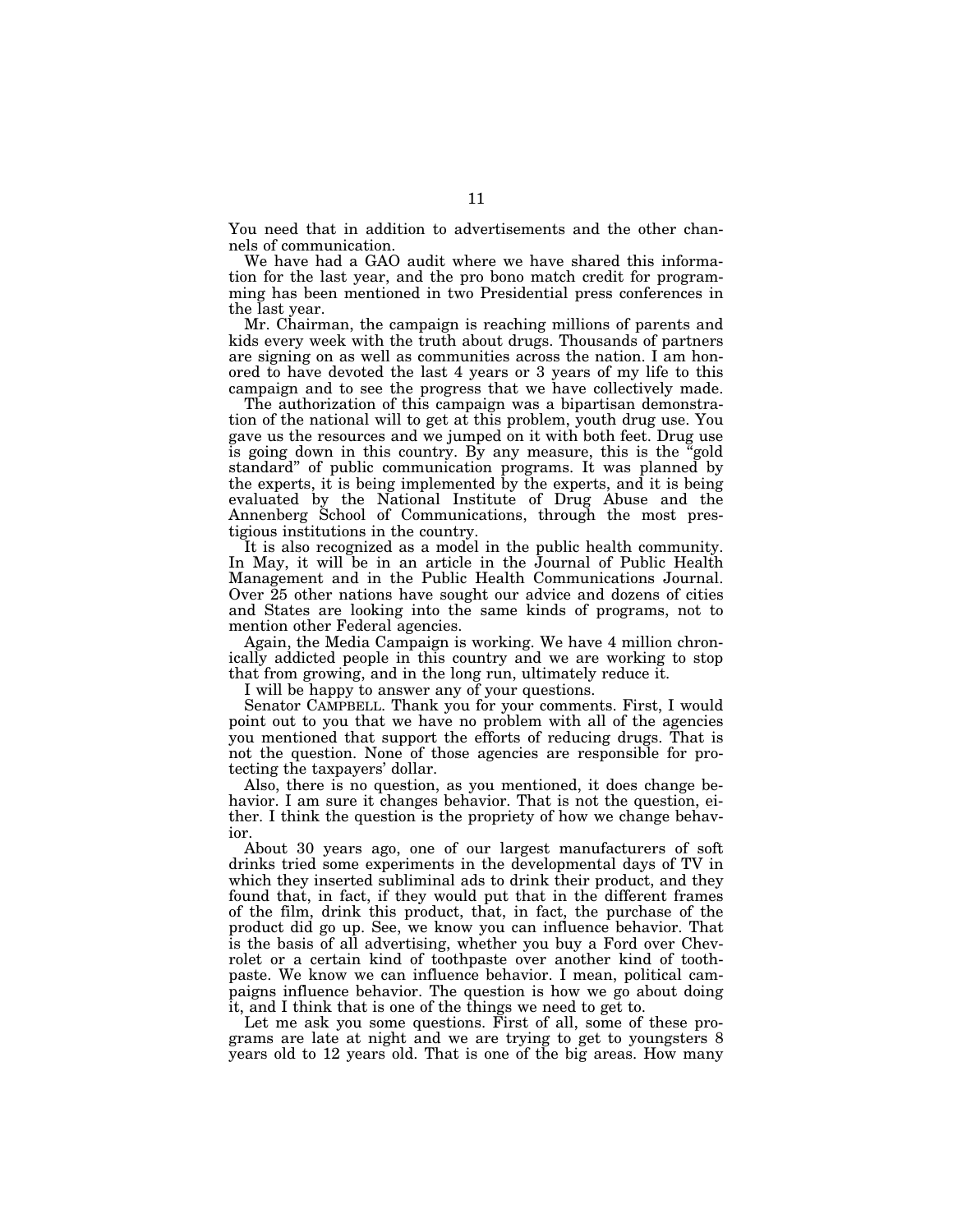youngsters are watching late-night programs? Do you have any information on that?

Mr. LEVITT. Well, I can provide it for the record, of course. We rely on the experts who do this for a living.

[The information follows:]

Of course, very few children watch any late night television, which runs from 11:00 p.m. to 1:00 a.m. Appropriately, ONDCP is currently not running advertising in any late night programming on network television, nor have we credited network late night programming in our pro bono match valuing process.

Prime time programming airs from 8 p.m. to 11 p.m. Monday through Saturday and 7 p.m. to 11 p.m. on Sunday. Advertising time is purchased for ONDCP in these programs, during these time periods, to reach both our parents target and our youth target. Networks such as the WB and Fox air prime time programs that appeal to the younger age groups. ODNCP purchases advertising in these shows (such as ''Buffy the Vampire Slayer,'' ''The Simpsons,'' and ''Dawson's Creek) and airs youth targeted advertising/commercials.

ONDCP advertising also airs in programs such as ''NYPD Blue'' in which time is purchased to reach parents and other youth influencers. Advertising that is directed to parents is what we schedule to air in these adult-targeted programs.

Mr. LEVITT. Ogilvy operates about a \$16 billion a year business. What they do is buy eyeballs and ears, and they know when the kids are watching and where they are watching. Ogilvy is the organization that guides us in putting ads on different programs or which-

Senator CAMPBELL. Let me ask you something else. When Bill Cosby made the comment and there was a number you should call, I understand that. Anybody can understand that. That is easy to understand. But are these youngsters, the younger ones, particularly, are they sophisticated enough to understand messages that are in the script, particularly when there is taped-in laughter and jokes going on, as there was with a couple of those? Is that a serious message that they would understand, as a paid ad would be?

# TECHNICAL ASSISTANCE

Mr. LEVITT. The researchers and the people who are advising us say that often that is more effective than an ad because it has context. It may have the kids' favorite character. There is a plot line. It may last for more than one episode. We think that this is one of the most effective things that we could do. It is the way that a network can contribute the most to this campaign. We could buy ads, but if you are going to the bathroom or getting something to eat when an ad is on, you are not going to see it. You are going to watch that program.

Senator CAMPBELL. Let us get to some of the scripts. I also want to ask you about how these agreements were reached. As I read our notes, according to officials of several networks, their scripts were not reviewed. If the scripts were not reviewed, how do you arrive at some type of a monetary figure about the trade for credits if you do not review the scripts?

There has been a lot of talk about the scripts. I understand for a while that some were being turned in to be reviewed beforehand. After this was broken in the news, it was changed and now scripts are reviewed only afterwards. If it was a good idea to review the scripts before, my question would be, why did you change it so you do not review them before now, and if it was not a good idea to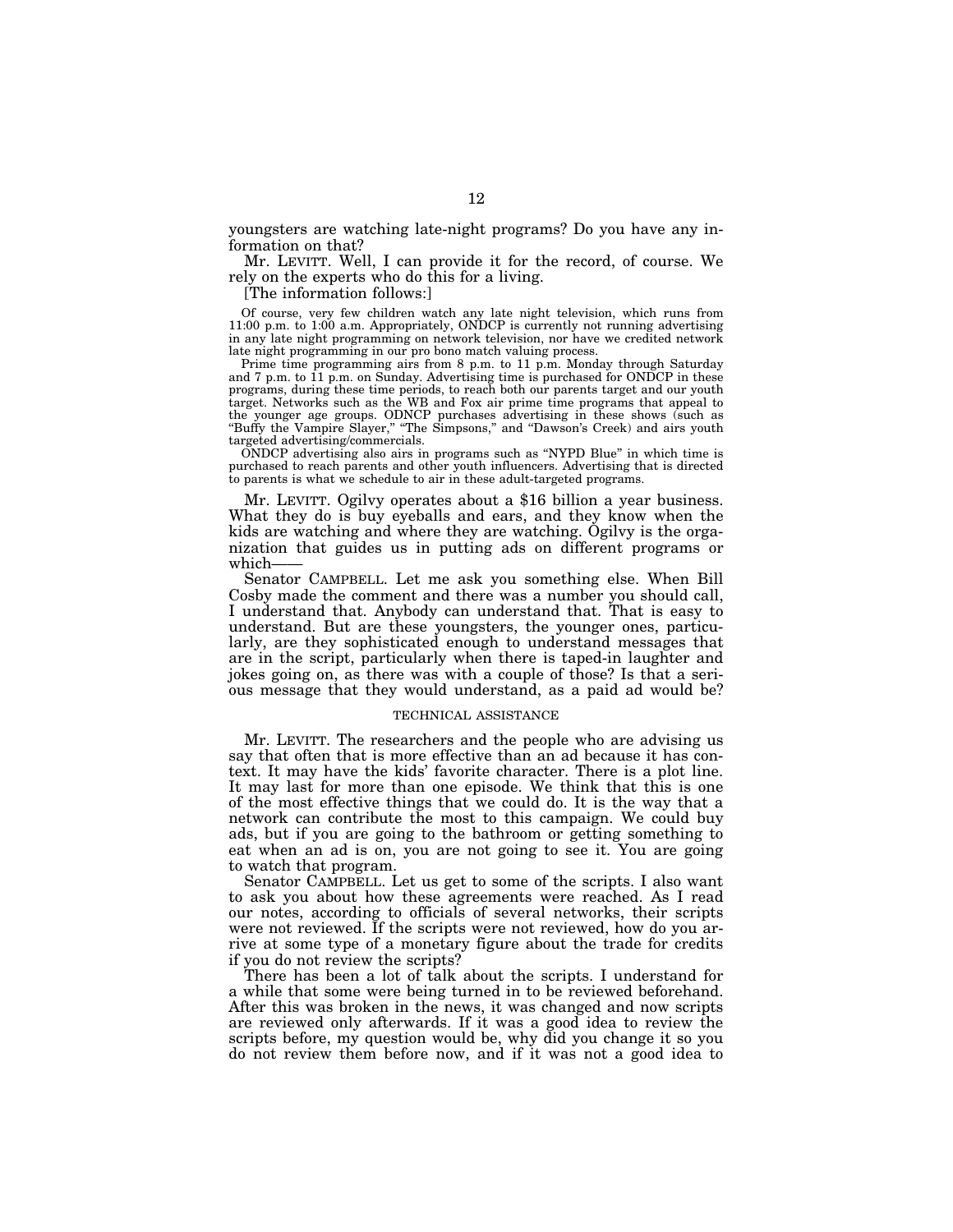review the scripts at all, if there is some kind of First Amendment problem, why were you reviewing any scripts?

Mr. LEVITT. There are two processes that got confused, and in no instance was there any coercion in any way or requirement for anybody to send a script. This was a purely voluntary thing.

Let me just step back for a second and tell you how these are negotiated. When Ogilvy, which is our current media buyer, negotiates with a network, they say, for example, we want to buy *x* million dollars on your network. The network will come back and propose how they are going to fulfill their public service obligation. Fifty percent or more must be in time and space. It is running about 85 percent, but the only requirement we have is that 50 percent or more of their public service obligation must be in media time and space.

The rest could be in any one of a number of activities that the Government finds useful. AOL and Disney, for example, created Websites last year, wonderful Websites. The New York Times may do a teachers' guide. Others will do other community programs or a public affairs show. We need a way to quantify it. The time slots are the easiest way to quantify it.

Let us go to the criteria. The Ad Council established some criteria for the pro bono match. These are the areas that we are supporting in the pro bono match, the nine areas, promoting effective parenting practices, among others. So either the public service messages or the programs must-

|  |  | PRO BONO MATCH: 9 CRITERIA FOR QUALIFICATION |
|--|--|----------------------------------------------|
|--|--|----------------------------------------------|

Public Service Messages or Programming that:

—Promote effective parenting practices.

- —Foster greater parent/caregiver involvement and develop effective drugprevention strategies.
- —Strengthen parent-child relationship through early childhood development programs.
- Support in- and after-school youth programs and services.
- —Enhance high expectations and self-esteem in youth. —Prevent drug abuse including underage tobacco or alcohol use.
- —Highlight nexus of drugs and crime and violence.
- —Illustrate connection between substance use and AIDS.
- —Develop other drug information-related messages.

*Developed with The Advertising Council, March 1998.*

Senator CAMPBELL. I do not want to get too far outfield because we support most of this, if not all of it. I have said that. Senator Dorgan has said that, too. The question is, how are we arriving at this.

Mr. LEVITT. What we-

Senator CAMPBELL. As I understand, you believe that the chance of millions of dollars of windfall money would not influence them to change a script?

Mr. LEVITT. I do not think so.

Senator CAMPBELL. According to one of the producers of CBS, although no one from your office asked them to change the script, they were, in fact, leaned on to change the script by some of their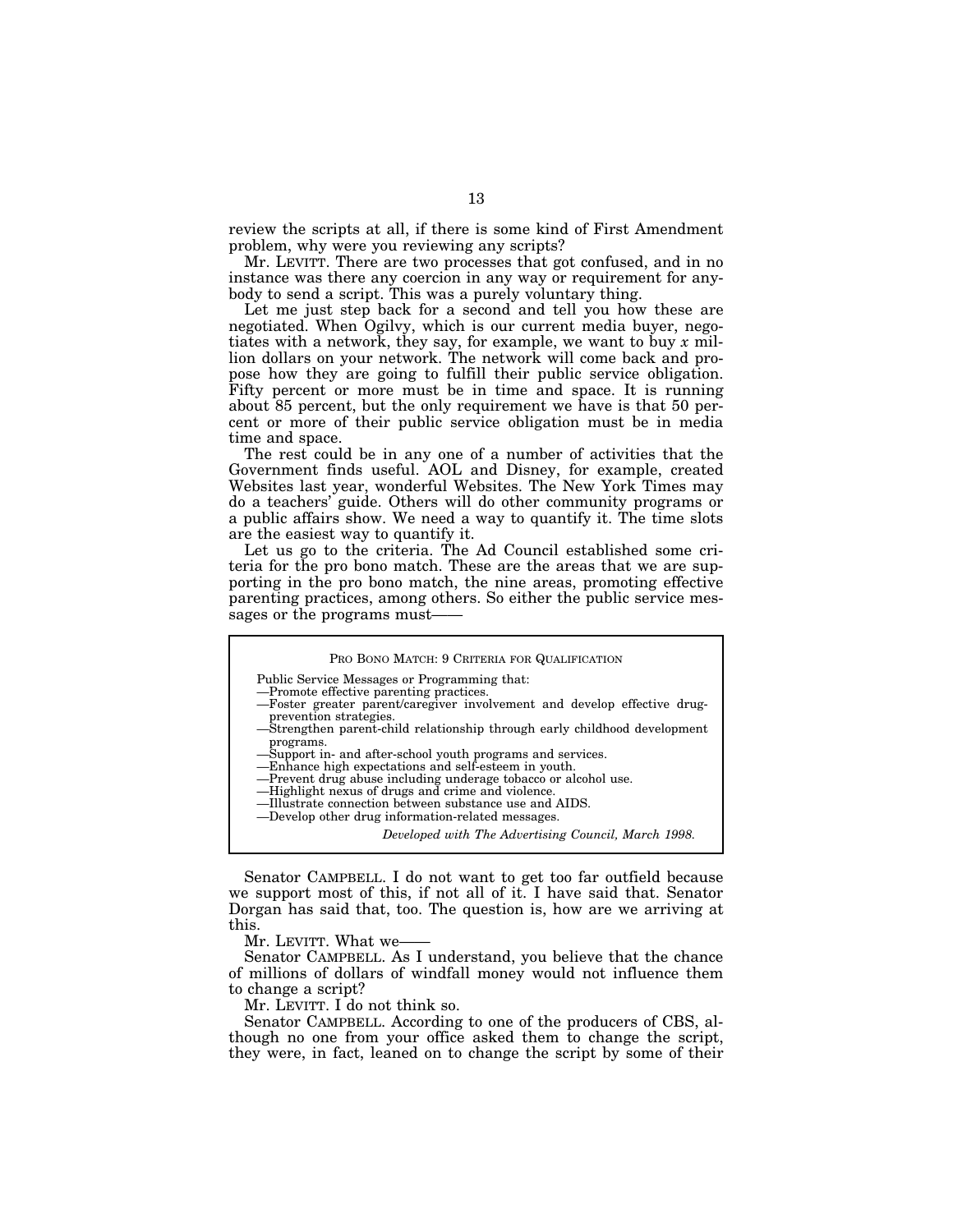own officials, and I can only assume that it was because they saw an opportunity to make millions of windfall dollars.

Mr. LEVITT. I am not aware of that, sir, but let me explain the

Senator CAMPBELL. I must tell you that the intent of Congress and this committee was that the money, 100 percent of the money, would go to paid advertising. Continue.

Mr. LEVITT. I understand that. Long before this media campaign was in existence, we provided technical assistance and sometimes script review assistance for the entertainment industry.

Senator CAMPBELL. At their request?

Mr. LEVITT. Always at their request, always. What we have been able to do with this campaign is accelerate that and increase it. We have, for example, media briefings planned to the entertainment industry on the subjects of children of substance abusers, on inhalants, and on designer drugs. We have workshops for writers of medical shows. What we have are panels of experts from the Federal Government in other areas that come to Hollywood or New York and make presentations and answer questions to writers who are interested in these subjects. The subjects are or are not woven into their scripts.

We also make ourselves available by the telephone. Our Deputy Director, Dr. Don Vereen, for example, has consulted for "ER" on numerous occasions. It is a phone call. For example, "Can you tell me, how a 16-year-old girl would react to Rohypnol?'' or, Can you refer to me an addicted physician that I may want to interview for my show, get some background information?

# CREDITS TOWARDS PRO BONO MATCH

Senator CAMPBELL. Is the committee to understand, what you are saying is that the networks seek you out to get advice on the scripts and you do not offer the credits beforehand?

Mr. LEVITT. Not at all. Not at all. No credits are offered.

Senator CAMPBELL. How do they know about the credits?

Mr. LEVITT. The business office knows about the credits because that is part of the negotiation with Ogilvy, okay, two separate processes. So the technical assistance has preceded this campaign and we are basically giving the information that the Federal Government has learned from its billions of dollars of research on drugs, alcohol, and tobacco and other youth issues, and that will continue, and there is no prostletyzing. It is purely voluntary. ABC has set up a briefing of their prime time writers and executives and-

Senator CAMPBELL. All right. So if there is nothing wrong with that, they come to you and you review the scripts-

Mr. LEVITT. Right.

Senator CAMPBELL. Is it our understanding that you just recently changed your method of operation so that you only review them afterwards instead of before they air?

Mr. LEVITT. For the purpose of pro bono match credit, we always reviewed them afterwards. At least, we thought that we were always reviewing them afterwards. In most instances, it was a completed script or a tape. In a few instances, as we learned during this controversy, some of the scripts that were sent to us for review to see if they were on our message strategies and to get credit for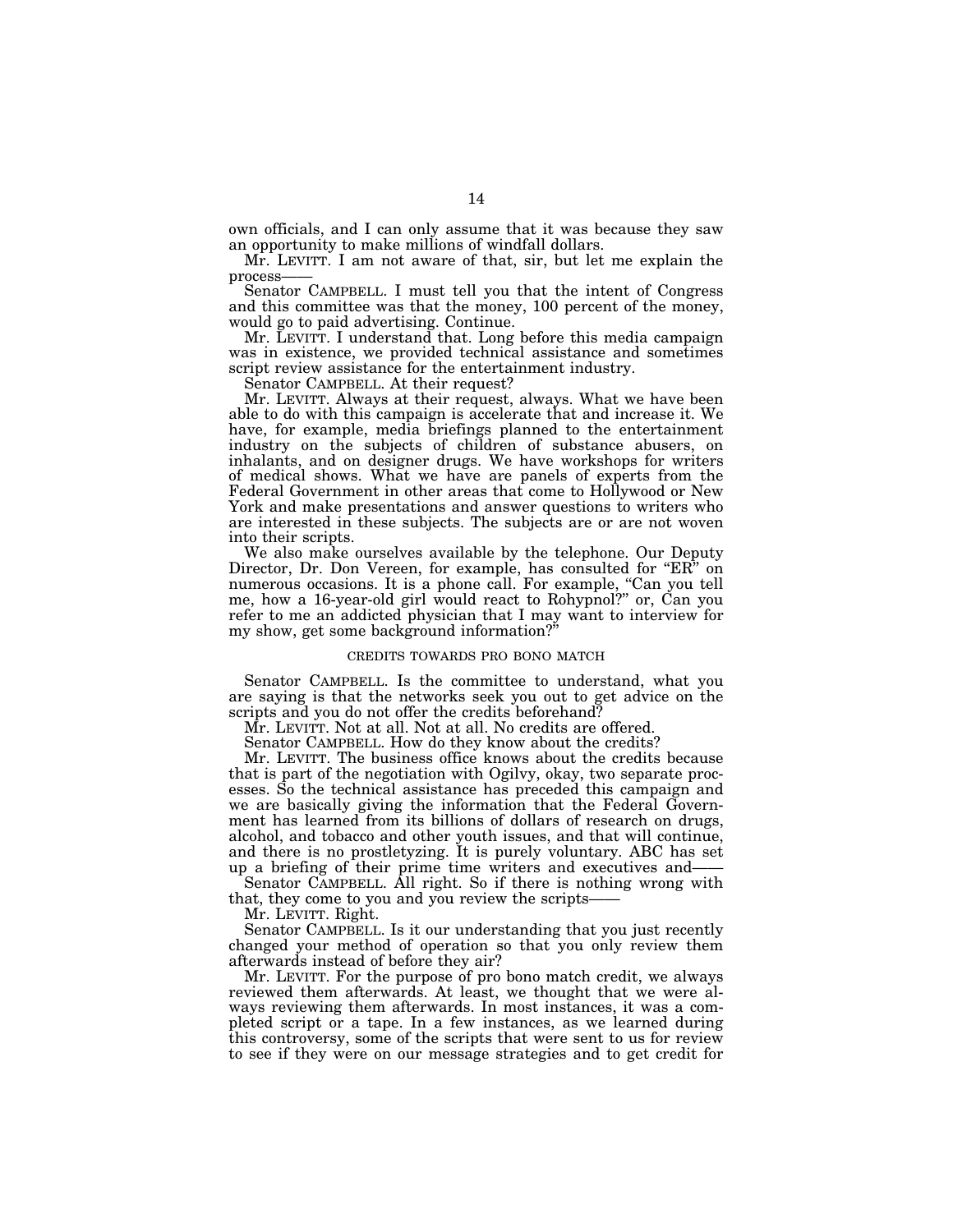the public service obligations were, in fact, scripts that had not yet been aired.

But in no instance, in no instance did anybody associated with ONDCP or our contractors, after that script was reviewed for compliance or if it met these areas, was that information transferred back to the network to change the match, to get them to do something.

Senator CAMPBELL. Let me ask one more question, and then go back to Senator Dorgan for his question.<br>Mr. LEVITT. It would go back to the—

Senator CAMPBELL. If the scripts were not reviewed before, how did you arrive at a monetary figure for the value of the credits?

Mr. LEVITT. The scripts or the completed programs were sent to us to see if they would be eligible for a credit. It was either yes and here is how much it is worth, because Ogilvy would value it, or no.

Senator CAMPBELL. I understand also from my notes, one of the network officials said, and I quote, "all the shows we put on, we were going to do anyway.'' I believe that was the ''Home Improvement" show, if I am not mistaken, but I may be mistaken. But if they were going to do them anyway, and I commend them for doing them, if they were going to do them anyway, then why would we be offering them credits to do what they were going to do anyway?

Mr. LEVITT. Our intention is to reward both the development and the airing of anti-drug messages. We want to encourage the networks to continue to do this. I think one of the most unfortunate parts of this last storm of stories is that the networks have done a wonderful job in the last year, and that has gone unrecognized like there is something nefarious about it. These writers have hundreds of hours of programming to develop every year and they need story lines and they want, they thirst for accurate information. This is entertainment, and this is——<br>Senator CAMPBELL. We are on the same wavelength with that,

Mr. Levitt. I mean, I commend the networks for—they are Americans, too. I am sure they want to see a reduction in drug use, too. We do not have a problem with that. Certainly, anything they do from the standpoint of offering time or adjusting scripts, if they do that on their own, that is one thing.

Let me go to Senator Dorgan. I do not mean to monopolize the time, Senator.

Senator DORGAN. Mr. Chairman, I have spent a lot of time over recent years trying to embarrass or bludgeon or in other ways affect networks from programming decisions that send increasing amounts of violence into our living rooms on television programming. I have been fairly out front about that. I think there is a lot of trash on television and some wonderful things, as well, but television is excessively violent, and I have certainly tried to alter that.

Children by the time they graduate from high school have spent about 12,500 hours sitting in a classroom and about 20,000 hours watching television, so they are much more a product of what they have seen than what they have read. As I watched some of these messages I think it is fine to have a program that provides a good message to young people in this country. I think that is a good thing to do.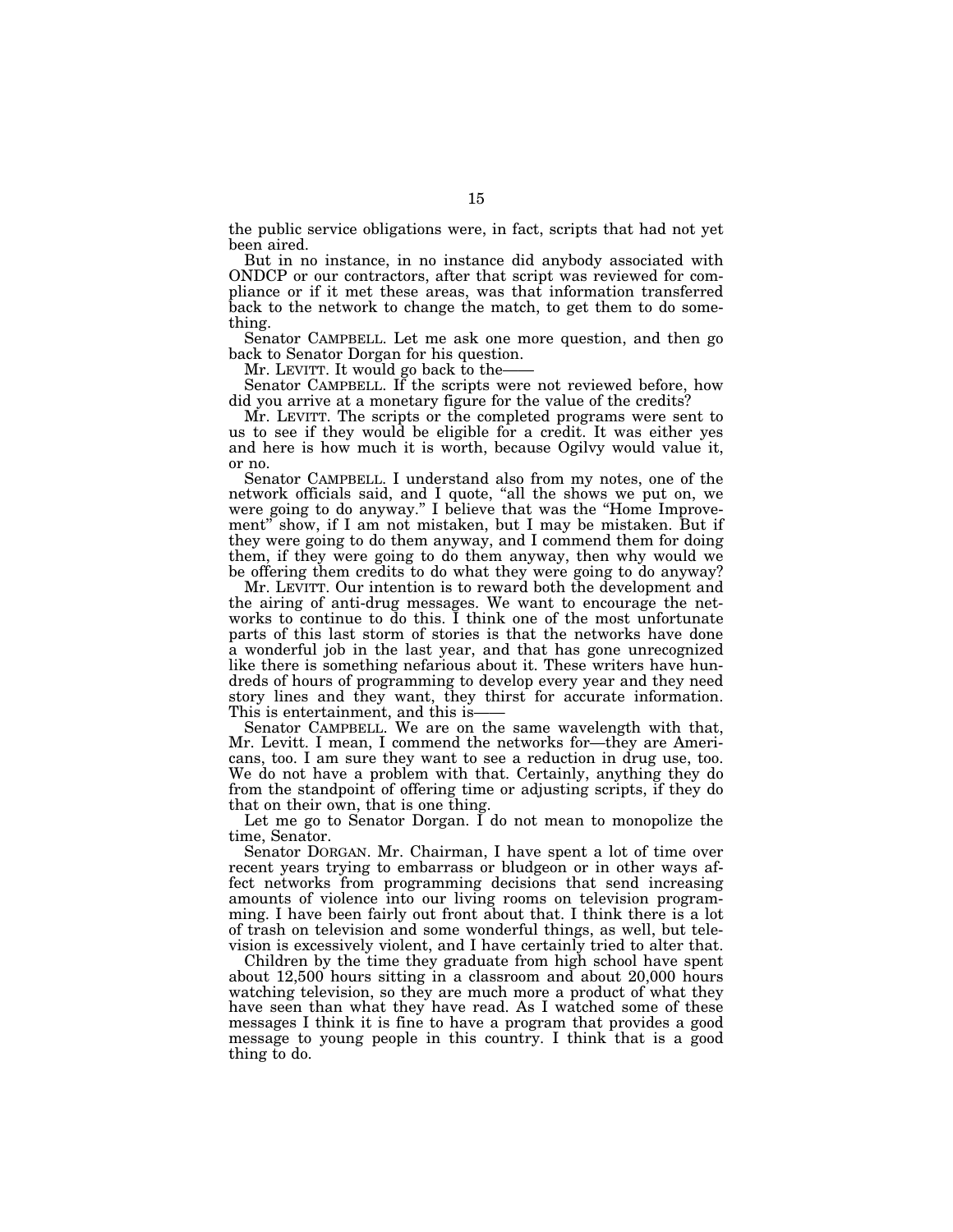But let me just make another point here. I mentioned Mr. Forbes saying that that which is reported is not always accurate. I know that for a fact, and so does Mr. Campbell. On the other hand, often, investigative reporting provides us with information we have not previously known and it provides a very useful service in our country.

Let me try to get to the nub of what I think Mr. Forbes was saying. His article, and we will hear him testify today, but his article was very assertive, and at the start of his article, he wrote that few Americans would know of a hidden Government effort to shoehorn anti-drug messages into the most pervasive and powerful billboard of all, network television programming, and his point was that networks were getting monetary credit for that, part of the money that we were, in effect, appropriating was being given to the networks in the form of financial credit for doing something that I think I just heard you say the networks were going to do anyway.

But I want to have you answer a couple things, because I think it is important. I think it does raise real serious questions about the Government's role here if, in fact, scripts for television programs are sent to the Government to be perused to determine, are these appropriate scripts? If we do it this way, can you pay us? Can we get credit? I mean, clearly, Mr. Forbes is right. That raises a lot of questions.

And there have been some statements since this controversy developed that suggest that some scripts were provided by, and let me give you an example of that. One ABC executive, apparently ABC executives, plural, said that ONDCP asked them to start submitting scripts of TV shows before they aired in order to be considered for an anti-drug ad swap. Can you respond to that? I mean, if that is the case, that is troublesome.

# **SCRIPTS**

Mr. LEVITT. There are three things. First of all, Director McCaffrey has clarified the policy and made one change in it. That is, we will no longer do any of the review of the scripts within ONDCP. That is going to be done at Ogilvy and through our behavioral change panel or with the National Institute of Drug Abuse and other experts. It will be removed from our office completely, and it will only be done after the program has aired. So it is not, in essence, going to affect the pro bono program because we never changed scripts when they came in for vetting initially.

With respect to the issue of ABC, this happened during May of 1999. We had about a dozen—it was about \$7 billion or \$6 to \$7 billion worth of advertising that sold in the May-June up-front period. We had about a dozen or two dozen meetings over a 2- or 3 day period in New York to brief other networks about the media campaign. No other network got that misunderstanding. I do believe there was a miscommunication, because we talked about the pro bono match. We also talked about providing technical assistance and doing creative briefings, and I think that issue became confused in it, and we have since provided clarification.

Senator DORGAN. Let me ask you, though, would you not agree with Mr. Forbes, as tough as his article was, and I know you allege that some of it is not factual, but would you not agree that if, in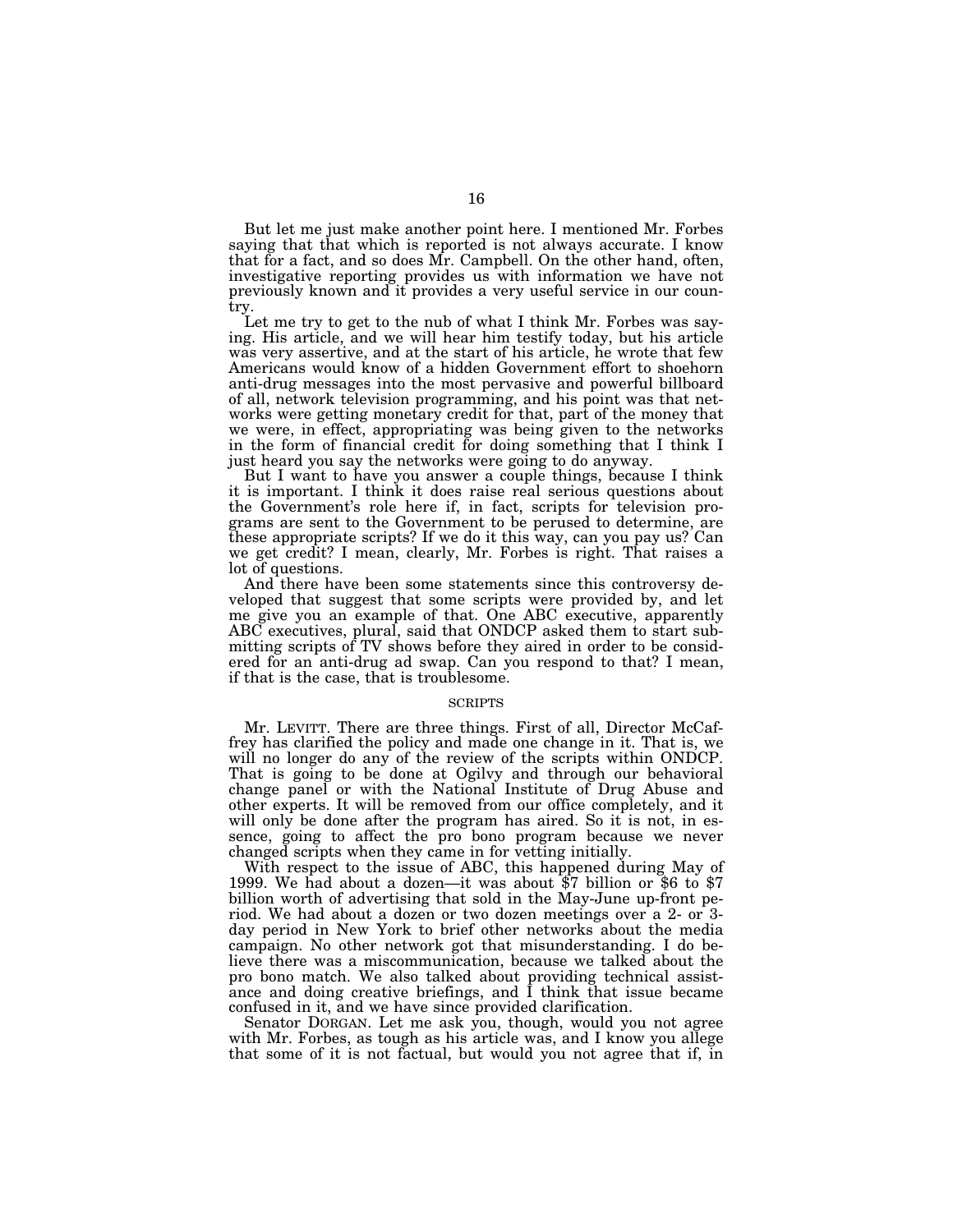fact, scripts were sent to the Office of Drug Policy prior to the airing of a program for the Drug Policy Office to review them. It just

raises all kinds of questions of the type that Mr. Forbes raised—— Mr. LEVITT. I could understand how people could get that impression, if they were not familiar with the process.

Senator DORGAN. And you understand, I think, from the two of us, we would not want, and I think most Members of Congress would agree with us, we would not want a circumstance here where we decide, we are going to have a \$1 billion campaign to purchase advertising on television in many different ways to persuade young Americans not to take drugs. We would not want that to become a program in which there are, in addition to advertisements being aired, there are connections between the Office of Drug Policy and producers and television networks about what the American people are going to see in network programming.

I mean, frankly, in terms of your influence on network programming, I assume if there is a network that is going to put on a batch of prime time shows that glorify drug use and never show the consequences of drug use and so on, that you would probably want to ask, we will not advertise on that network. I mean, if a network has an entire menu of shows that glorify drug use, I assume you would not want to be advertising a lot. Would that be a fair statement?

Mr. LEVITT. Again, what I tell people when they call me to ask, will you buy on my station, I say, you would not want a bureaucrat making that decision. We allow the people who do that for a living, who are trying to reach the target audiences, to make those recommendations to us, and very rarely do we disagree with them.

Senator DORGAN. You want to persuade networks to do better in terms of the message they are sending to young Americans about drug use. I understand that, and there is nothing wrong with that. I think that is a goal all of us share. I think that one of the questions that has been raised that is legitimate is the issue of sharing scripts and so on.

Mr. LEVITT. Senator Dorgan?

Senator DORGAN. Yes?

# ENTERTAINMENT INDUSTRY

Mr. LEVITT. You mentioned about shoe-horning scripts, shoehorning messages. The creative—you just cannot do that in the creative community. You cannot shoehorn a message where it does not belong. It will mess up the script. The audience ratings will go down. And the creative community is very sensitive to that, and our approach to the entertainment industry is that they are part of the solution, they are not part of the problem. I know that Congress and other people have banged on the entertainment industry for violence and for sex. Our approach is, we educate them to youth drug use issues, and they have been very responsive. Those programs are a good example.

Senator CAMPBELL. If I might interject, Senator, since the networks, know what it takes to get a credit, that in itself becomes a form of subtle suggestion, if not pressure, because if they do not get the credit, they do not have the ability to get the money and resell the space to get paid again for it, in my view.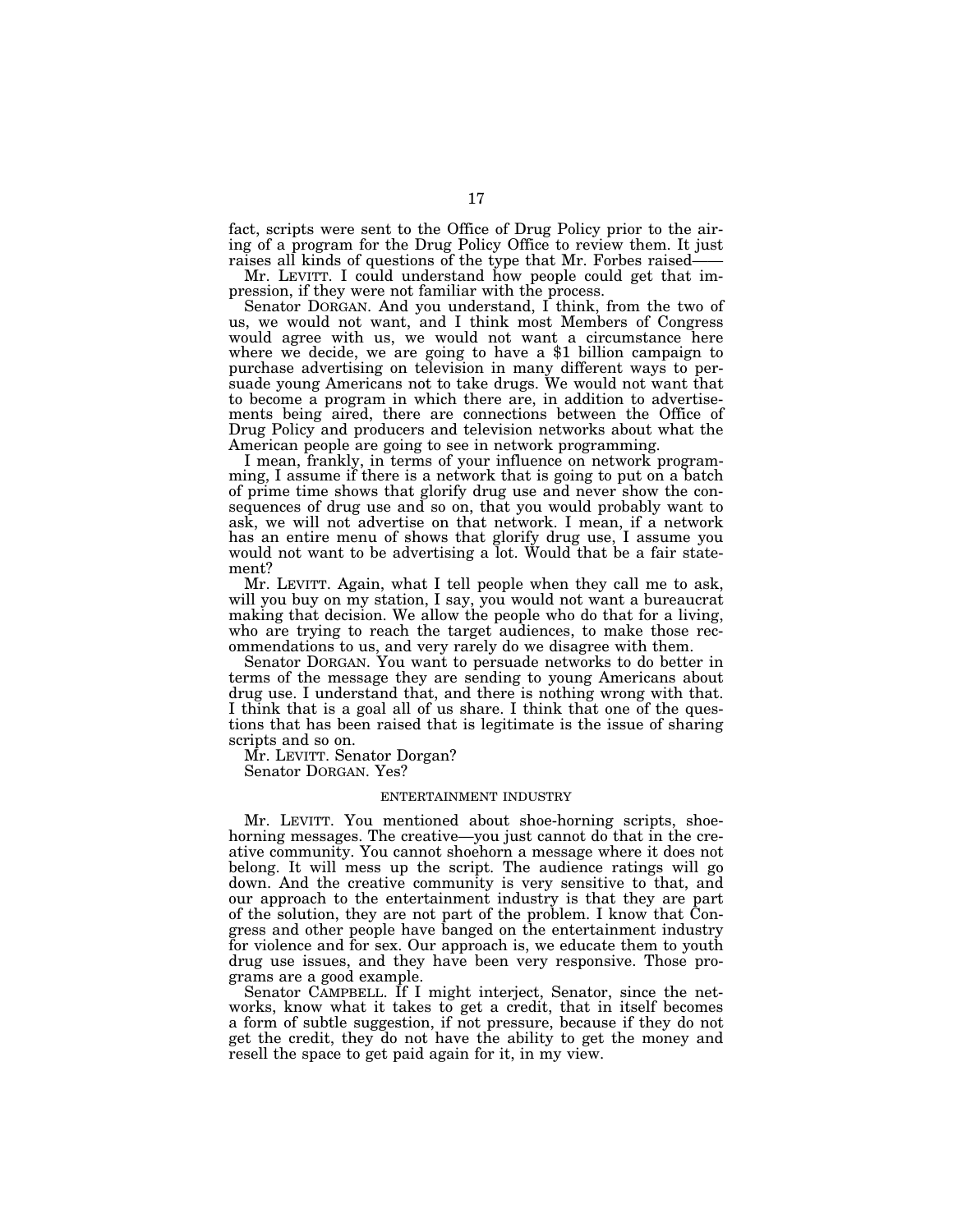Mr. LEVITT. Well, I know that you have a letter from the executive producer of "Beverly Hills 90210" that addresses that very issue, and he does not feel in any way that we have influenced his programming or that we could influence his programming through that kind of effort.

Senator CAMPBELL. Excuse me for interrupting.

Senator DORGAN. I do not think any of us ought to suggest that it is inappropriate for us to be able to see on television a better fare of programming. I mean, to suggest to children that the way adults solve their problems is to slug each other and stab each other and shoot each other, which we have routinely done for 20 years, is not a very appropriate thing, and if we can improve all of that in the violence area, I want to do that.

On the other hand, dealing with violence and drugs and other issues, the questions that are raised about an advertising campaign in which we have direct influence about what we put on the 30 second ads and then presumably some other influence about the kind of credits people are given for messages put in the programs, I understand why it raises questions and I bet you do, as well, just because that is an entirely new field.

No one, I think, no one wants to have an office in Washington saying, here is the content of a sit-com that is going to be aired on Wednesday night by this network. That is not the job of Government. Government should not ever do that. I mean, that is not the way this works, could work, or should work, and I do not think any of us who have appropriated money for this program anticipated that.

So I think we should think through a little bit this issue of credits, to understand more about how that is used and is the use of credits, in fact, supplanting other pro bono efforts that we should be getting from the networks in any event for anti-drug advertising, not programming, but advertising.

Mr. LEVITT. I think Advertising Age pointed to this program, the pro bono match component, as one of the causes of increased, what they call clutter—clutter is anything other than programs—because we have had about 5,000 local and network public service ads in prime time in the last year, and that is an increase. Look at the list of organizations that you have. A lot of those messages are getting out there that would never have gotten out before.

Senator DORGAN. Let me just finish by saying I sort of feel the same way that Senator Campbell does. I was not aware of how the credit system worked or, in fact, that the credit system existed. Now, I do not know whether it was hard to have picked out of what was coming from the Office of National Drug Control Policy, but I think it raises some questions that we need to think through with you and resolve, because I think the questions raised by the critics are reasonable questions. We do not want scripts moving back and forth between those that produce television programs and those in Washington who have a very large amount of money with which to pay for advertising and, therefore, credit people who are doing script production.

But let me finish by saying this. I do not think we should allow these questions, which I think are reasonable questions to ask, to tarnish an effort that I think is a pretty reasonable effort. People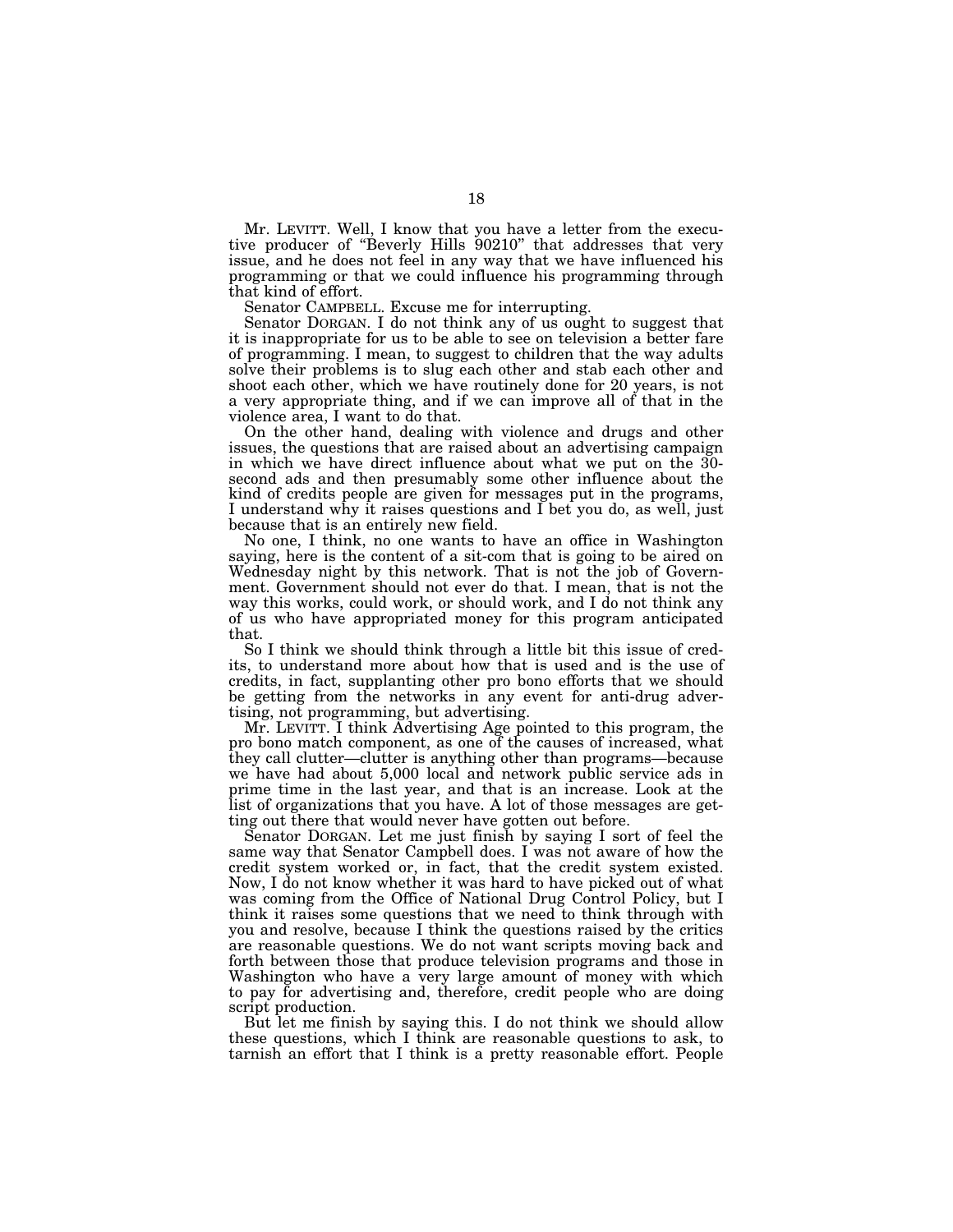advertise on television and pay mountains to do it because it works, and I think that the experiment that we have begun is a worthwhile experiment, to see if we can package an effort to send messages through advertising on television to young Americans about drug use.

I hope that, even as we have a kind of a dust-up about these issues, that it does not detract from the central mission here. This is an experiment that I think can work, and I think at least initial evidence suggests is working. So let us address and fix some of the issues that develop, but let us not back away from an experiment that I think has great potential to steer some young children in this country away from a life of drugs.

Senator CAMPBELL. I certainly agree with Senator Dorgan. Ads work. Subliminal also works. The question is not whether they work or not. I think everybody knows they work. The question is whether it is ethical to use those or not.

But let me ask you a final couple of questions. We have received different numbers about how much money was actually expended in these credits. I have seen the number  $\frac{25}{2}$  million up to  $\frac{22}{2}$  million. So far, what is the dollar value of the credits that you have given?

# PUBLIC SERVICE OBLIGATION VALVE

Mr. LEVITT. Nothing was expended, sir. These are—this is part of the public service obligation that the networks have in return for the buy. The figure is \$21.8 million in television programming so far, 130 different episodes of shows, I think it is 39 different programs.

Senator DORGAN. Can I just add?

Senator CAMPBELL. Yes.

Senator DORGAN. The ''Home Improvement'' show that you put up here, can you tell us how it works that they got credit for that, and were you aware that program was going to run before it ran? Did you see a script?

Mr. LEVITT. No, we never did. In all of those, we never saw anything until after it ran, except ''The Wayans Brothers.''

Senator DORGAN. So who determined after ''Home Improvement'' played—that it had a very significant anti-drug message—who determined after that program played that that network got a certain credit, and if so, how much?

Mr. LEVITT. Their sales department would send the script to Ogilvy and Ogilvy would send it to us and say, is this on strategy or not? I have two charts here, about the old system and the new system. I think General McCaffrey has significantly clarified it and we will no longer be involved in viewing in any way, even after the fact, scripts or tapes. That will be done at our contractor's office, and they will only be done after they have played.

Look, I am very sensitive to the First Amendment. I participated in the free speech movement in Berkeley in 1965. But the first time I was offered drugs, I was 19. My daughter was 12 in Chevy Chase when she was offered LSD and marijuana. That is the difference between when I was a kid and now. This is what we are trying to do. We are trying to keep kids off drugs.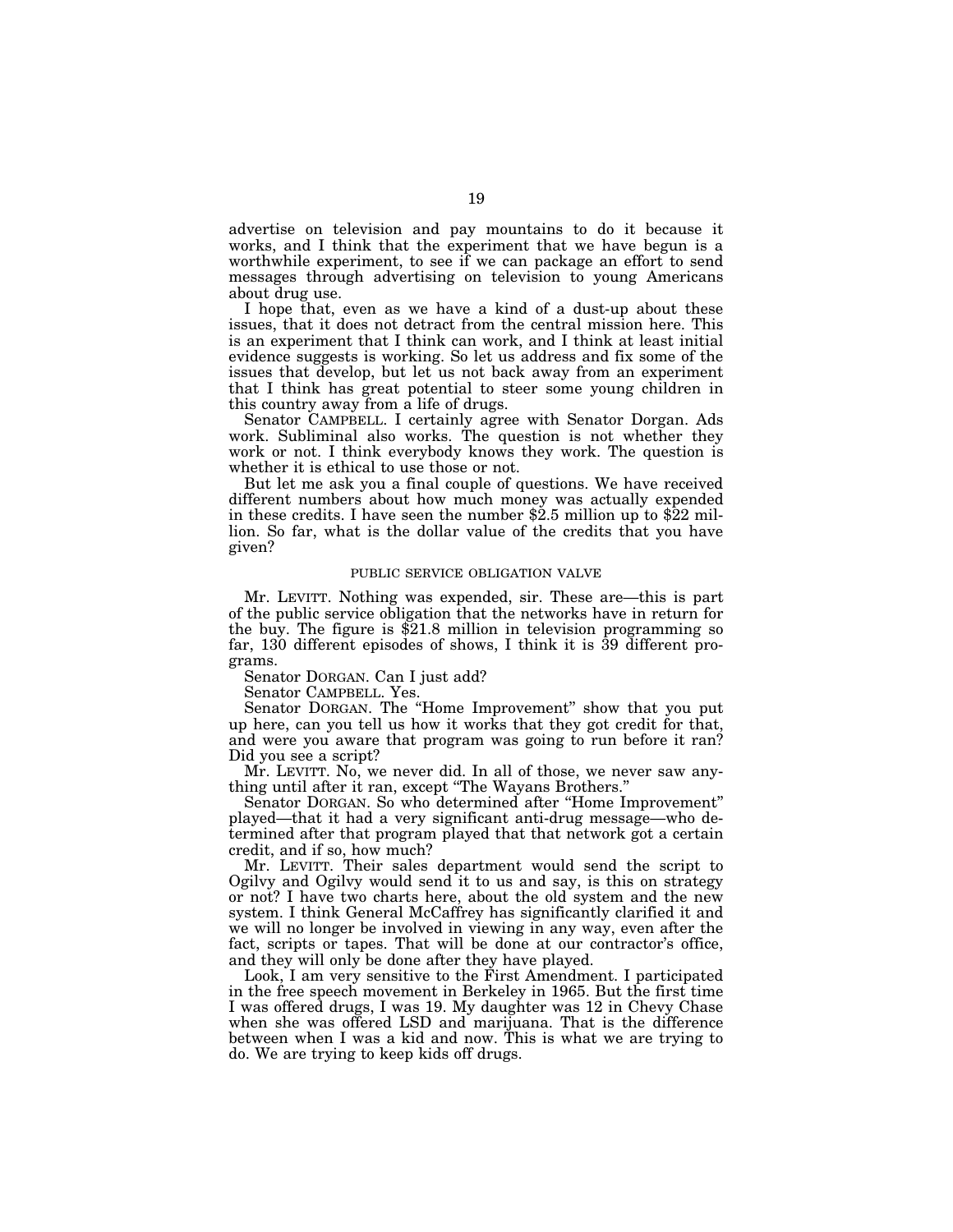I think that we may not have communicated as clearly as we can. We think we have communicated in many venues with the Congress and with TV and the entertainment industry. It is a very complicated program. Everybody does not understand every aspect of it. I think the people who are involved in this, the people who got credits or people who have helped in another way the technical assistance process, did not feel any pressure. It would be the antithesis of what we wanted if the creative community felt pressure to change because of the financial incentive.

Senator CAMPBELL. We have a vote on and we are going to take a break in a couple minutes. Let me just ask you one last thing. If we are not actually spending money on the ads and we are appropriating this amount, why do you need it? If you work some pro bono—— Mr. LEVITT. Pardon me?

Senator CAMPBELL. If you work some agreement to give them credit for it and you are not actually spending the money on it, why do you need the money? I mean, why should we not just reduce the amount? We have a lot of other places we can put the money.

Mr. LEVITT. Because the value far, far exceeds the value of the ads. A Bill Cosby episode like that or an ad or ''Home Improvement,'' that has enormous impact on youth and parents, and that is exactly what we want to do.

Senator CAMPBELL. One last question before we run, and then we will go to the next witnesses when we return. If the networks sold the time under this credit arrangement, did they sell it for a higher amount than what ONDCP would have paid for the ad, or do you know?

Mr. LEVITT. I have no idea.

Senator CAMPBELL. You do not know.

Mr. LEVITT. The networks are giving us what we want. This is the most valued part. If you ask ten organizations that are lobbying to change programming or social issues, the depiction of this issue or the understanding of that health issue, would they rather have ads or programming, ten out of ten would say, I would rather have programming. It is the most effective use.

Senator CAMPBELL. Mr. Levitt, I appreciate you appearing here. [The statement follows:]

### PREPARED STATEMENT OF ALAN LEVITT

#### INTRODUCTION

Office of National Drug Control Policy Director Barry McCaffrey thanks the Committee for the opportunity to have me testify today about the National Youth Anti-Drug Media Campaign. This campaign is an integrated youth and adult marketing and public-health communications effort to reach American audiences with traditional and modern communication strategies to influence attitudes and action regarding drug use.

Chairman Campbell, Senator Dorgan, distinguished members of the subcommittee, your interest in all aspects of drug control policy and your commitment to bipartisan support of the National Drug Control Strategy's number one goal—to Educate and enable America's youth to reject illegal drugs as well as alcohol and tobacco—are much appreciated. We welcome this opportunity to explain important aspects of the National Youth Anti-Drug Media Campaign and to urge you to continue supporting its science and research-based communication strategy.

I would like to recognize several individuals and organizations that have played important roles in shaping and conducting this vital drug-prevention campaign. are all indebted to Mr. Jim Burke and the Partnership for a Drug Free America.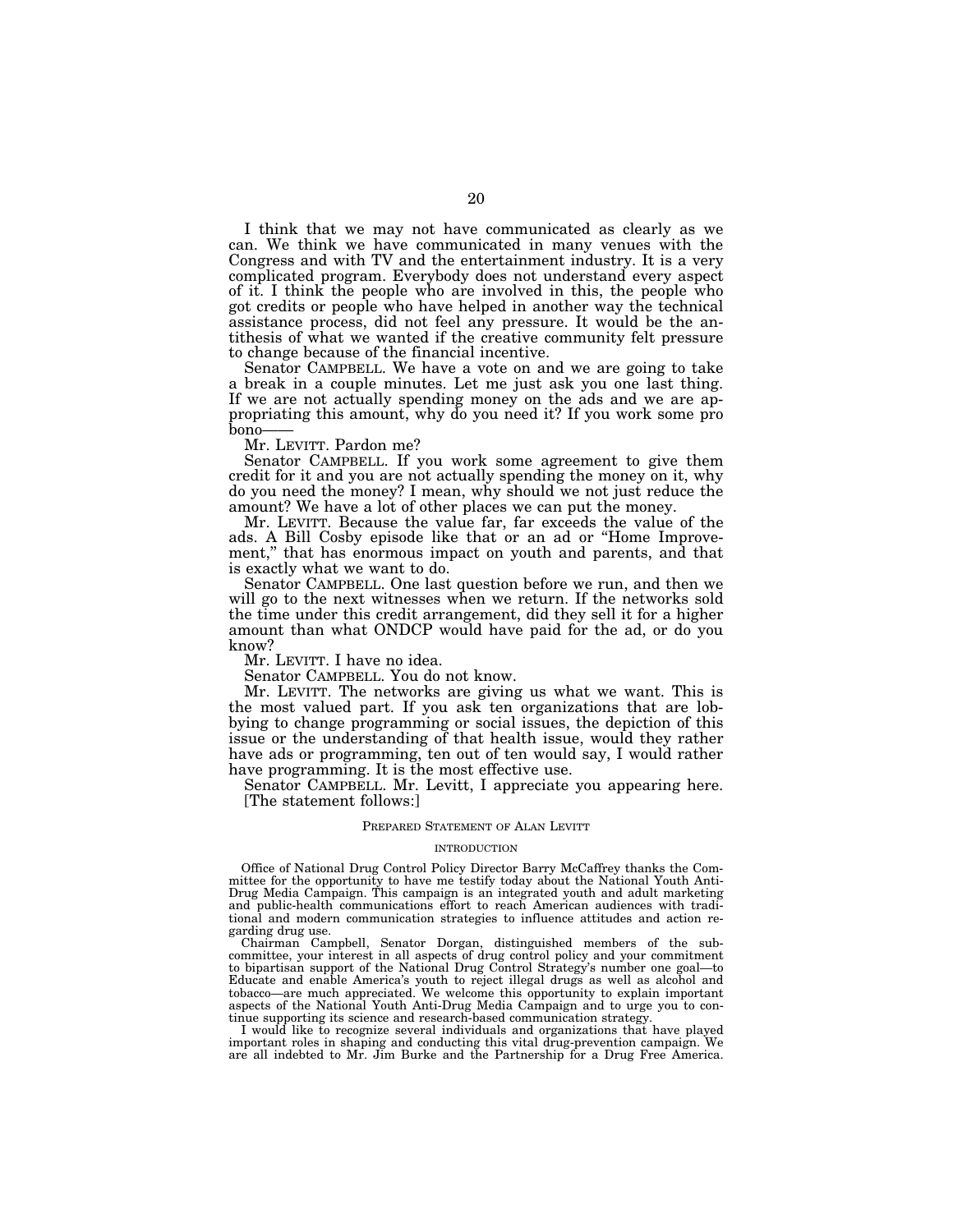The Partnership has been our lead partner in implementing the campaign. The ads they have produced are helping change how our young people view drugs and drug use.

Dr. Alan Leshner and the National Institute on Drug Abuse play a critical role in the evaluation of the campaign, helping to ensure that we are producing the results we need. Dr. Leshner is, without question one of the world's leading authorities on drug abuse. NIDA sponsors roughly 85 percent of the world's research into drug addiction. The media campaign is bringing to bear the half a billion dollars worth of research on drug abuse conducted by NIDA every year.

Major General Art Dean and the Community Anti-Drug Coalitions of America (CADCA) are also key partners. For this campaign to succeed, we need to reach people not only via the airwaves, but also in their communities. Through the help of CADCA, and others such as the Prevention Through Service Alliance (an alliance of 47 service groups ranging from the Improved Benevolent and Protective Order of the Elks of the World, YMCA of the U.S.A., Boys and Girls Clubs, Girl Scouts of the U.S.A., to 100 Black Men, Inc.), we are ''localizing'' the campaign. We are developing ways, from parenting programs to anti-drug soccer tournaments, to reach Americans, where they live, work and play.

Peggy Conlon of the Ad Council is the quarterback of the anti-drug campaign's public service component. The Ad Council is the nation's largest clearinghouse for public service advertising. Through the Ad Council's help, the campaign has succeeded in actually building new opportunities for campaign-related public service advertising efforts in support of forty-five national organizations and campaigns, even in a time of declining PSA air time.

Wally Snyder of the American Advertising Federation (AAF) is another of our key partners. As a leading representative of the advertising industry and advertising agencies across the country, the AAF, through its local chapters, provides leadership and facilitates development of local market public service announcements to include in our media match process at the grass roots level.

Tro Piliguian CEO, North America of Ogilvy our advertising contractor and Paul Johnson Regional President, General Manager of Fleishman Hillard, our public affairs contractor are here today representing their companies. We are very proud of the smart work these firms have done to help us develop and implement the National Youth Media Campaign.

#### SUMMARY

Congress approved the Administration-proposed National Youth Anti-Drug Media Campaign in response to surging youth drug-use rates. According to the National Household Survey on Drug Abuse, past-month drug use rates among 12–17 year olds rose from 5.3 percent in 1992 (the historical low in the trend since 1979) to 10.9 percent in 1995.

This integrated public-health communications campaign uses all communications vehicles required to influence adolescent attitudes and behaviors. Popular culture (including media programming and advertising content) too often portrays drug use as common, something to be expected, or even humorous. The undisputed influence of popular culture on attitude formation and the manner in which it depicts illegal drugs and substance abuse are recognized by the Communication Strategy that orients all media campaign activities.

In recent weeks, there have been unfounded assertions that ONDCP is not complying with legislation. This is not the case. 21 U.S.C. § 1801 et seq. outlines the requirement to conduct a national media campaign and provides specific instructions to ONDCP. Congress requires media outlets to match federal anti-drug advertising dollars on a one-for-one basis. Networks, magazines, and newspapers may elect to make this match with content, public-service activities, or free advertising. Congress has wisely allowed ONDCP to ''fashion antidrug messages in television programming.'' We fulfill this mandate by making available expert scientific advice and technical assistance through a Behavior Change Expert Panel and the National Institute on Drug Abuse. All ONDCP contracts related to the media campaign are consistent with this law.

The media campaign is being implemented by the best organizations in the fields of prevention and communication. The Partnership for a Drug-Free America is a key partner. It is best known for its national, anti-drug advertising campaign. Ogilvy & Mather is one of the largest and most respected advertising companies in the world. Its major task is media planning and buying. The Advertising Council, the nation's leading producer of Public Service communications programs, oversees the National Media Match Clearinghouse on a pro-bono basis. Fleishman-Hillard, one of the largest and best-respected communications firms in the world, conducts media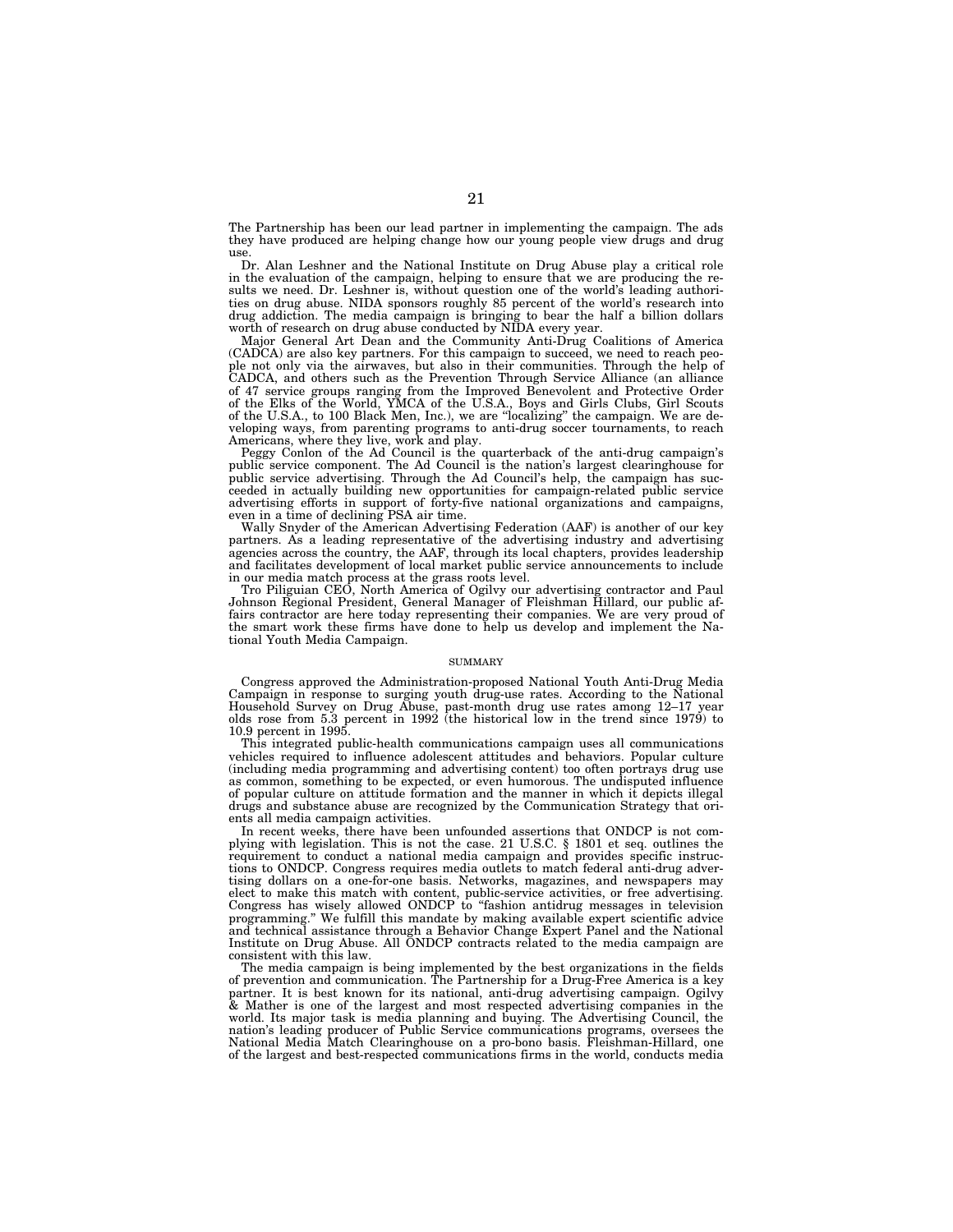outreach, and oversees the use of the Internet and other ''new media'' outlets. The National Institute on Drug Abuse plays a critical role in the evaluation of the campaign, helping to ensure that we are producing the results we need.

Advertising (both purchased and pro-bono) on TV, radio, print and on the Internet<br>is the cornerstone of the media campaign. We programmed 178.584 million in fiscal<br>year 1999 for advertising. National advertising follows sp rently reach 95 percent of 12 to 17 year-olds an average of 8.3 messages per week. The non-advertising component of the campaign delivers our messages through radio and television, print media, the Internet, faith communities, health professionals, community coalitions, schools, parents, coaches, and organized sports.

Everything about this campaign—including the pro bono match—has been con-ducted openly with Congressional oversight, news coverage, publicity, and outreach to the media so that reporters could learn more about the process. There were three congressional hearings in 1999 on the subject of the media campaign, so the notion that this project is being conducted ''in secret'' is inaccurate. We have also written opinion editorials explaining all aspects of the campaign; these pieces have been published in newspapers, magazines, and journals throughout the country. Count-less press releases, news conferences, and events with the President and congressional leadership were devoted to this topic as was much TV and radio coverage and a website (www.mediacampaign.org) that was accessed 446,596 times in 1999.

We take seriously concerns about the campaign's pro-bono match procedures. There can be no suggestion of federal interference in the creative process. In the future we will review programs for pro-bono match consideration only after they have aired. We will continue to make available information and experts on drug prevention issues to any media that requests such assistance.

We are enormously proud of our hundreds of media partnerships. Drug use by America's youth declined 13 percent between 1997 and 1998. We are convinced that if we continue to emphasize drug prevention, juvenile drug-use rates will drop further. Since illegal drugs cost this country more than one hundred billion dollars and 52,000 deaths a year, this media campaign addresses a vital issue of public health.

#### RATIONALE FOR AN ANTI-DRUG MEDIA CAMPAIGN

Let me begin by framing the problem that brought us here today: youth drug use. Adolescent drug use takes a great toll on our young people and society. Most of the leading causes of death among adolescents—motor vehicle crashes, homicide, suicide and HIV infection—are more likely to occur under the influence of illegal drugs. On September 4, 1996, following the release of the 1995 National Household Survey on Drug Abuse, Director McCaffrey testified before the Senate Judiciary Committee about juvenile drug-use trends. At the time, he noted that past-month drug use rates among 12–17 year olds was 10.9 percent in 1995, up substantially from 8.2 percent in 1994, 5.7 percent in 1993, and 5.3 percent in 1992 (the historical low in the trend since 1979). The following excerpt of the Director's testimony identified two issues that, in ONDCP's view, contributed to the problem of rising youth drug use rates:

# *Lower public profile of the drug problem*

''According to the Partnership for a Drug-Free America, there was a 30 percent reduction in the number of public service announcements (PSAs) carried by TV, radio, and print media since 1991. From 1989 to 1994, there was also a progressive decline in drug coverage on network news. While 849 minutes of network news were devoted to drug-related issues in 1989, in 1994 only 135 minutes dealt with this topic. Attention to drugs did increase slightly in 1995, as reflected in 163 minutes of network news. Total media support for anti-drug messages (broadcast, print, and outdoor advertising) is down \$100 million a year since 1991. We cannot afford to take our eye off the ball.''

#### *Glamorization of drugs, alcohol, and tobacco condones adolescent use*

''The glamorization of drugs has not been limited to television and film portrayals. It also occurs in videos and the lyrics of popular music, advertising and marketing (i.e. fashion's heroin chic look), comedy, the Internet, and merchandising where items like jewelry, T-shirts, temporary tattoos, candy, and soft drinks are among the products that promote drug use. The promotion of drugs permeates every facet of a child's life. The Budweiser frogs and Joe Camel are very familiar cartoon characters for our children. This inundation of pro-alcohol, tobacco, and other drug messages occurs at a time when new technology and techniques enable media to form more dramatic, multi-sensory, and powerful images than ever before. PSAs and other anti-drug messages have demonstrated the ability to influence attitudes to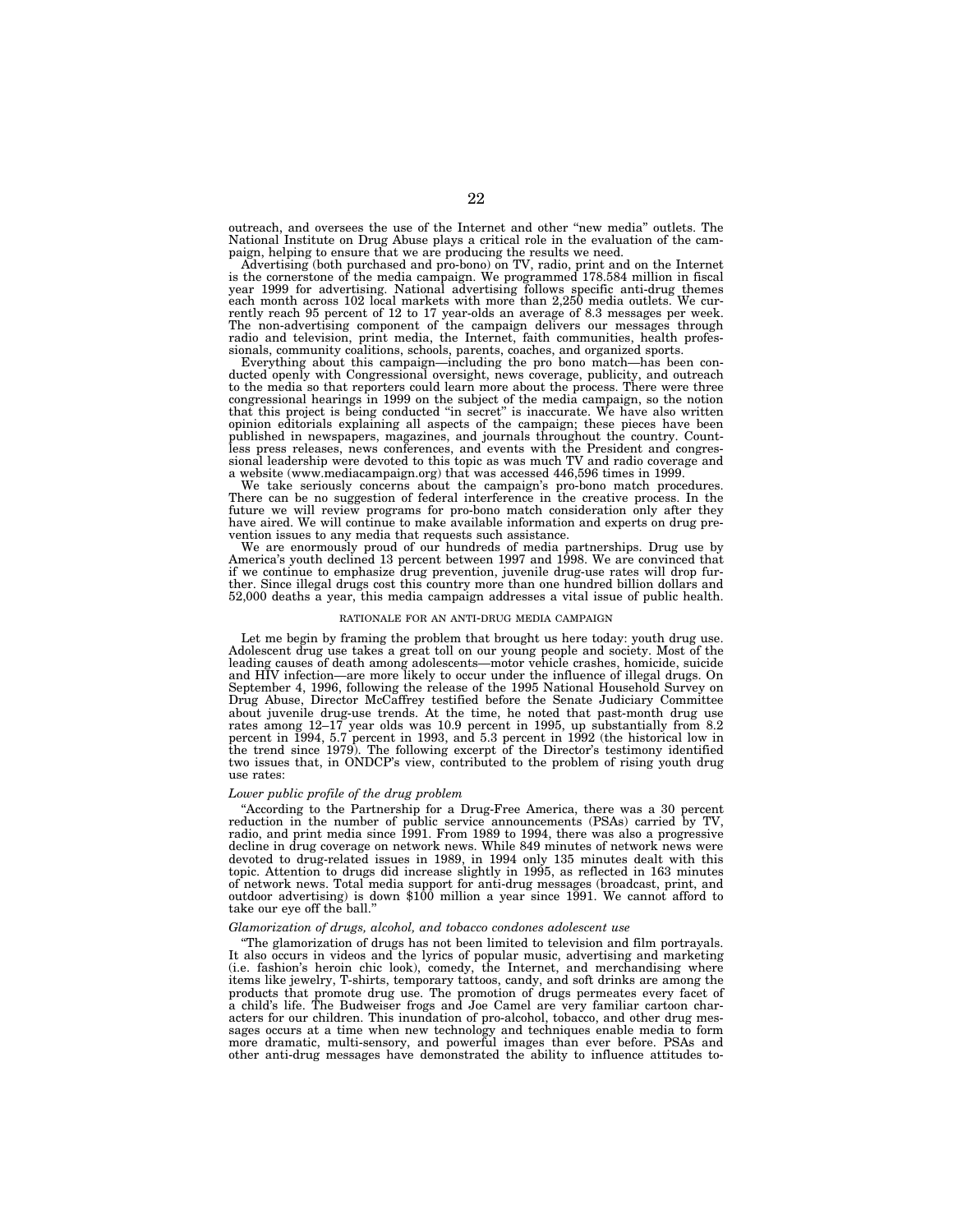wards drugs among today's youth. Prevention messages must be repeated with adequate frequency and in appropriate venues so that they can counter pro-drug messages.

ONDCP proposed a National Youth Anti-Drug Media Campaign to address these two issues. We very much appreciate the broad bipartisan support the proposal enjoyed and Congress' continuing support for the campaign in fiscal years 1998, 1999, and 2000. This support allowed a seamless transition from a twelve-city test phase (January-July 1998), to a year of nationwide testing and evaluation (August 1998- July 1999), to a fully integrated media communications effort (August 1999-present).

#### THE INFLUENCE OF POPULAR CULTURE

What we see and hear in the entertainment media influences our beliefs about the world around us.<sup>1</sup> Today's adolescents are deeply immersed in popular culture as it is conveyed through various forms of media. On average, American children are exposed to at least eight hours of media per day including television, radio, movies, recorded music, comics, and video games.2 The ubiquitous presence of the media in our lives is underscored by the following statistics:

- —Ninety-eight percent of American households have a television set. Among households with children, nearly 87 percent have two or more television sets, and 66 percent of American children have a television set in their bedrooms. —Children spend about 28 hours per week watching television. Over the course of a year, this is twice as much time as they spend in school.
- —Sixty-three percent of kids aged 9–17 say that seeing the latest movies is important. 62 percent say that they watch a video at least once a week.
- —Between the 7th and 12th grades, American teenagers listen to an estimated 10,500 hours of rock music. More than three-quarters of American youth between the ages of 9–14 watch music videos.
- —Eighty-nine percent of teenagers use computers several times per week. 71 percent of young people use computers to play computer games, compared to 47 percent who use them for homework, and 31 percent for education. Teens spend an average of two and one-half hours per day on a home computer.

Unfortunately, popular culture (including media programming and advertising content) too often portrays drug use as common, something to be expected, or even humorous. For example, by his or her 18th birthday, an average adolescent will have seen 100,000 television commercials for beer,<sup>4</sup> and will have watched 65,000 scenes on television depicting beer drinking.5 The ONDCP-sponsored Mediascope study Substance Use in Popular Movies and Music examined popular movie rentals and songs to determine the frequency and nature of depictions of substance use (illicit drugs, alcohol, tobacco, and over-the-counter and prescription medicines).6

The Mediascope study found that 98 percent of movies studied depicted substance use. Illicit drugs appeared in 22 percent. About one-quarter (26 percent) of the movies that depicted illicit drugs contained explicit, graphic portrayals of their preparation and/or ingestion. Less than one half (49 percent) of the movies portrayed shortterm consequences of substance use, and about 12 percent depicted long-term consequences. All movies in which illegal drugs appeared received restricted ratings (PG–13 or R). However, 45 percent of the movies in which illicit drugs were used did not receive specific remarks identifying drug-related content from the Motion Picture Association of America. The major finding from the study's song analysis is the dramatic difference among music categories, with substance reference being particularly common in Rap. Illicit drugs were mentioned in 63 percent of Rap songs versus about 10 percent of the lyrics in the other categories. Neither movies nor music provided much information about motives for substance use.

Last month, ONDCP released a second Mediascope content analysis, Substance Use in Popular Prime Time Programming which examined the twenty five top-rated, most watched primetime broadcast network shows (for Hispanic, African American, and general market audience teens and adults). The research was commissioned by ONDCP as the first national study of the frequency and nature of alcohol, tobacco, and illicit drug portrayals on television. The research showed that illicit drugs are

<sup>1</sup> Brown, Childers, & Waszak, 1990; Gerbner, Gross, Morgan, & Signiorelli, 1986; Marc, 1984. 2Williams and Frith, 1993. 3Mediascope Issue Brief, ''Popular Culture and the American Child,'' Brief Number 199G3d,

January 1999. 4Monroe, 1994.

<sup>5</sup> Coombs, Paulson, & Palley, 1988.

<sup>6</sup>Office of National Drug Control Policy, Substance Use in Popular Movies & Music, Donald F. Roberts, Ph.D., Lisa Henriksen, Ph.D., Peter G. Christenson, Ph.D., April 1999.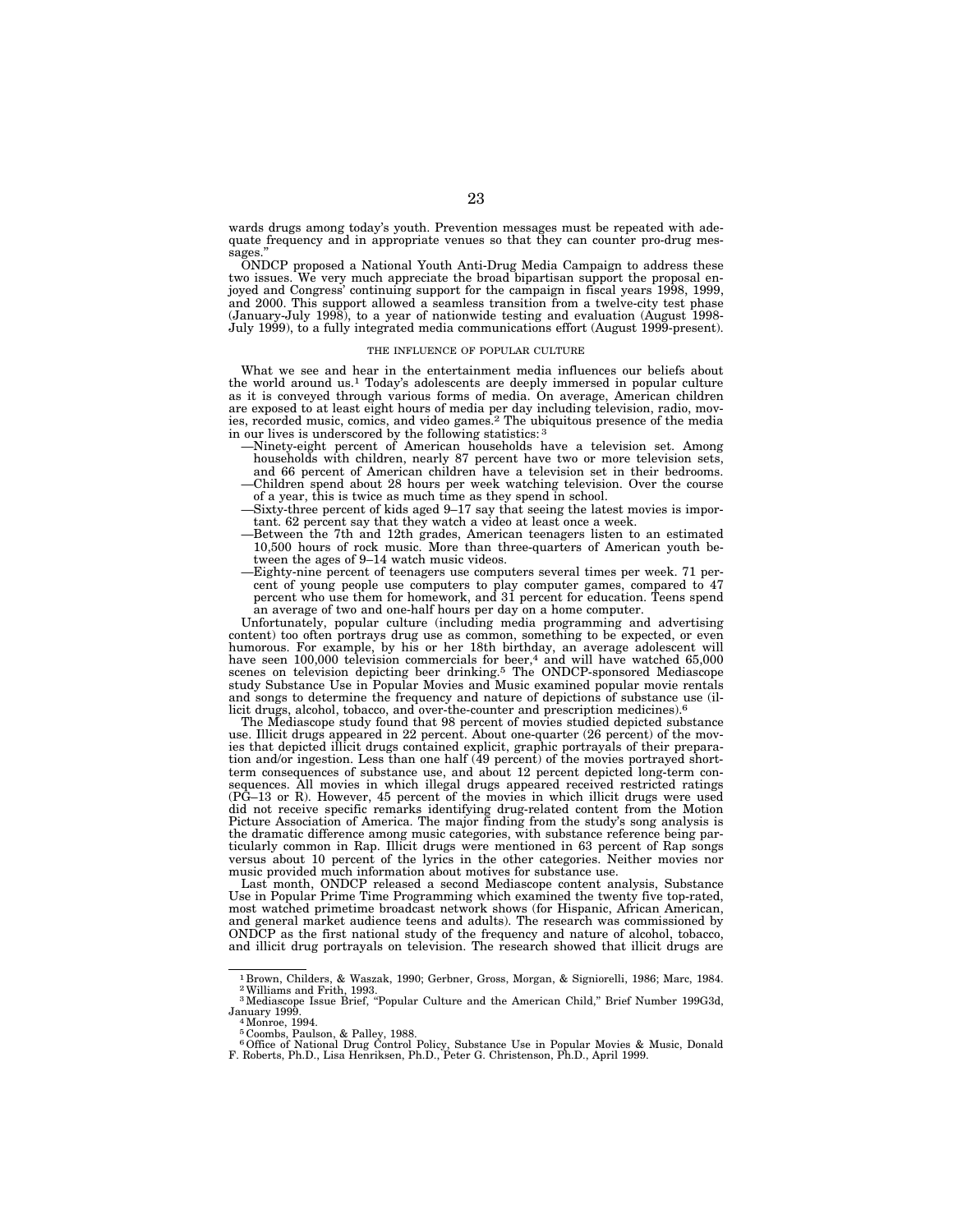rarely depicted on primetime network television and that when they are depicted, drug use is usually associated with negative consequences.

We will use this study to take the discussion of the influence of TV programming out of the realm of subjective judgement and into the domain of verifiable and quantifiable data that can be tracked over time.

#### THE MEDIA CAMPAIGN'S COMMUNICATION STRATEGY

The undisputed influence of popular culture on attitude formation and the manner in which it depicts illegal drugs and substance abuse are recognized by the communication strategy that orients all National Youth Anti-Drug Media Campaign activities. Nearly a year of research went into developing this communication strategy.7 Hundreds of individuals and organizations were consulted, including experts in teen marketing, advertising, and communication; behavior change experts; drug prevention practitioners and representatives from professional, civic, and community organizations. These findings resulted in a comprehensive communication strategy that uses a variety of media and messages to reach young people, their parents, and other youth-influential adults.

Specific conclusions that make the case that the entertainment industry must be

- -The Campaign should encourage action on the part of other people who influ-<br>ence the lives of youth.
- Consistent messages conveyed through a variety of channels and in different contexts are necessary to produce an effect.
- Professional groups—must incorporate the communication strategy into their new and on-going programs.
- new and on-going programs. To achieve the maximum effect, the Campaign should use a full range of media<br>mechanisms and formats in an integrated fashion.
- $E$ ffective message tailoring involves . . . working with communications professionals who specialize in creating content for particular audiences.

#### THE MEDIA CAMPAIGN & PUBLIC LAW

#### *Public Law*

In recent weeks, there have been unfounded assertions that ONDCP is not com-plying with legislation. This is not the case. 21 U.S.C. § 1801 et seq. outlines the requirement to conduct a national media campaign and provides specific instruc-<br>tions to ONDCP. Pertinent excerpts of Sec. 1802 (Use of funds) are cited below:

- tions to ONDCP. Pertinent excerpts of Sec.  $1802$  (Use of funds) are cited below:<br>—In general  $\ldots$  Amounts made available to carry out this chapter for the support of the national media campaign may only be used for  $\ldots$ industry collaborations to fashion antidrug messages in motion pictures, tele-vision programming, popular music, interactive (Internet and new) media projects and activities, public information, news media outreach, and corporate sponsorship and participation.'' —''Amounts made available under Section 1804 of this title should be matched by
	- an equal amount of non-Federal funds for the national media campaign, or be matched with in-kind contributions to the campaign of the same value.

#### *Binding Agreements*

All ONDCP contracts related to the media campaign are consistent with this law. Pertinent excerpts of contracts are cited below:

Porter Novelli.—(Effective date 09/15/97). Task was to recommend a "broad, comprehensive, cost-effective media strategy, with appropriate sub-strategies, which links defined target groups and issues with effective message techniques, media of communication, and other components . . .'' (P. 10).

The contractor was specifically instructed to ''determine the most appropriate and effective strategies . . . techniques, and media, in addition to other non-advertising components necessary for motivating youth to reject illegal drugs.'' (P. 9).

*Bates Advertising USA, Inc.*—(Effective date 05/26/98). Major task was to ''plan and execute media buying."<br>"The contractor must...

. negotiate pro bono time or in-kind public service contributions. Bonus weight shall include, in addition to pro bono air and/or space, appropriate programming, public affairs efforts, publicity, or in-kind bonus weight equivalent offers.'' (Section C, Page 4)

*Ogilvy & Mather.*—(Effective date 01/04/99). Task was to ''implement an integrated communications campaign.''

<sup>7</sup>ONDCP, The National Youth Anti-Drug Media Campaign: Communications Strategy Statement, 1997.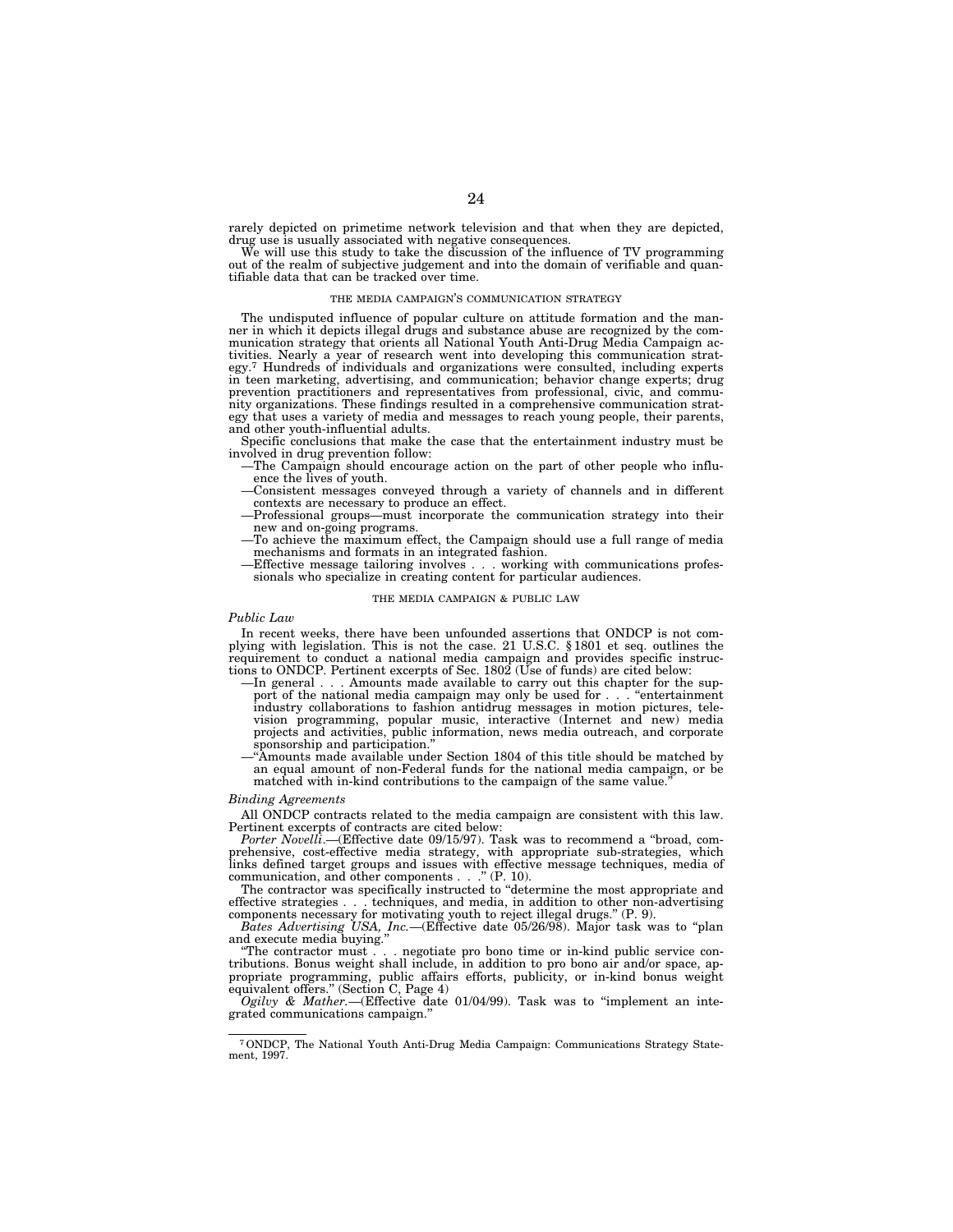This integrated communications campaign is required to include a ''public service (''media match'') component in which the Contractor shall, as part of the media planning and buying process, negotiate with media outlets to secure approximately 100 percent additional household exposures for public service messages (or other relevant media programming, public affairs, or other public service contribution) re-<br>lated to the well-being of the nation's youth." (Section C, Page 11)<br>"The contractor shall track and document the fulfillment of the public

(''media match'') component and value of other media exposures generated by the campaign. For example, a TV sitcom featuring an anti-drug story line as a result of campaign efforts shall be appropriately documented and assigned reasonable dollar value based on its contribution to the campaign communication strategy.'' (Sec-

tion C, Page 11)<br> $Fleishman-Hillard, \ Inc.$  —(Effective date 12/03/98). Task was to conduct the "non-*Fleishman-Hillard, Inc.*—(Effective date 12/03/98). Task was to conduct the "non-<br>advertising component" of the media campaign.<br>One of the specified elements of non-advertising communication is "outreach to,

and collaboration with, the entertainment industry, including television, movies, interactive games for the purpose of encouraging media depictions that "denormalize" drug use and accurately portraying the negative consequences of drug use." (Section C, Page  $14$ )

#### THE MEDIA CAMPAIGN'S MAJOR NON-GOVERNMENTAL PARTNERS

#### *The Partnership for a Drug-Free America (PDFA)*

The Partnership for a Drug-Free America is a private, non-profit, non-partisan coalition of professionals from the communications industry. Best known for its na-tional, anti-drug advertising campaign, its mission is to reduce demand for illicit drugs in America through media communication. PDFA has generated more than \$2.8 billion in media exposure and created more than five hundred anti-drug ads. Its long-standing national campaign is the single, largest, public service ad cam-paign in history. For twelve years, PDFA's process was the paradigm for a public service campaign. No other organization was as successful in generating high-quality free ads and placing them pro-bono in the media.

PDFA is a key campaign partner. Mr. Jim Burke, Chairman of the Partnership has been one of the strongest advocates for this public-private media campaign. The Partnership had concluded that intense competition, brought on by the splintering of the media, brought new economic realities to the media industry in the 1990s. It became quite clear to PDFA that the glory days of 1989 and 1990—when its com-<br>bined, estimated media exposure reached \$1 million a day—were simply not going<br>to return. Indeed, with media donations to the Partnership dow million since 1991, the outlook for national media giving was not at all promising. The ONDCP campaign promised something unprecedented for PDFA's public service advertising effort: precise placement of the right ads, targeting the right audience,<br>running in the right media, consistently, over time. With first-rate anti-drug mes-<br>sages produced by advertising agencies through PDFA' actly what the campaign is now delivering. Presently, PDFA has developed 37 television commercials, 36 print ads, and 21 radio spots for parents and 37 TV commer-cials, 35 print ads, and 35 radio spots for youth.

#### *The Advertising Council*

The Advertising Council is a private, non-profit organization, which has been the leading producer of Public Service communications programs in the United States since 1942. The Advertising Council's mission "is to identify a select number of sig-<br>nificant public issues and stimulate action on those issues through communications programs that make a measurable difference in our society.'' To that end, the Ad Council marshals volunteer resources from the advertising and communications industries, the media, and the business and non-profit communities for the public good. As the nation's largest producer of PSAs, the Ad Council has created more than 1,000 multi-media public service advertising campaigns addressing critical issues.<sup>8</sup> During 1998 alone, the Ad Council advertising received \$1.2 billion in donated media in support of these efforts.

The Ad Council performs three crucial tasks in support of the anti-drug media campaign on a pro-bono basis.

<sup>8</sup> Ad Council campaigns, characters and slogans are more than memorable—they raise awareness, inspire individuals to take action and save lives. Campaigns the Ad Council has conducted<br>include Smokey Bear and his famous words of wisdom, "Only you can prevent forest fires,"<br>(USDA Forest Service); "Friends don't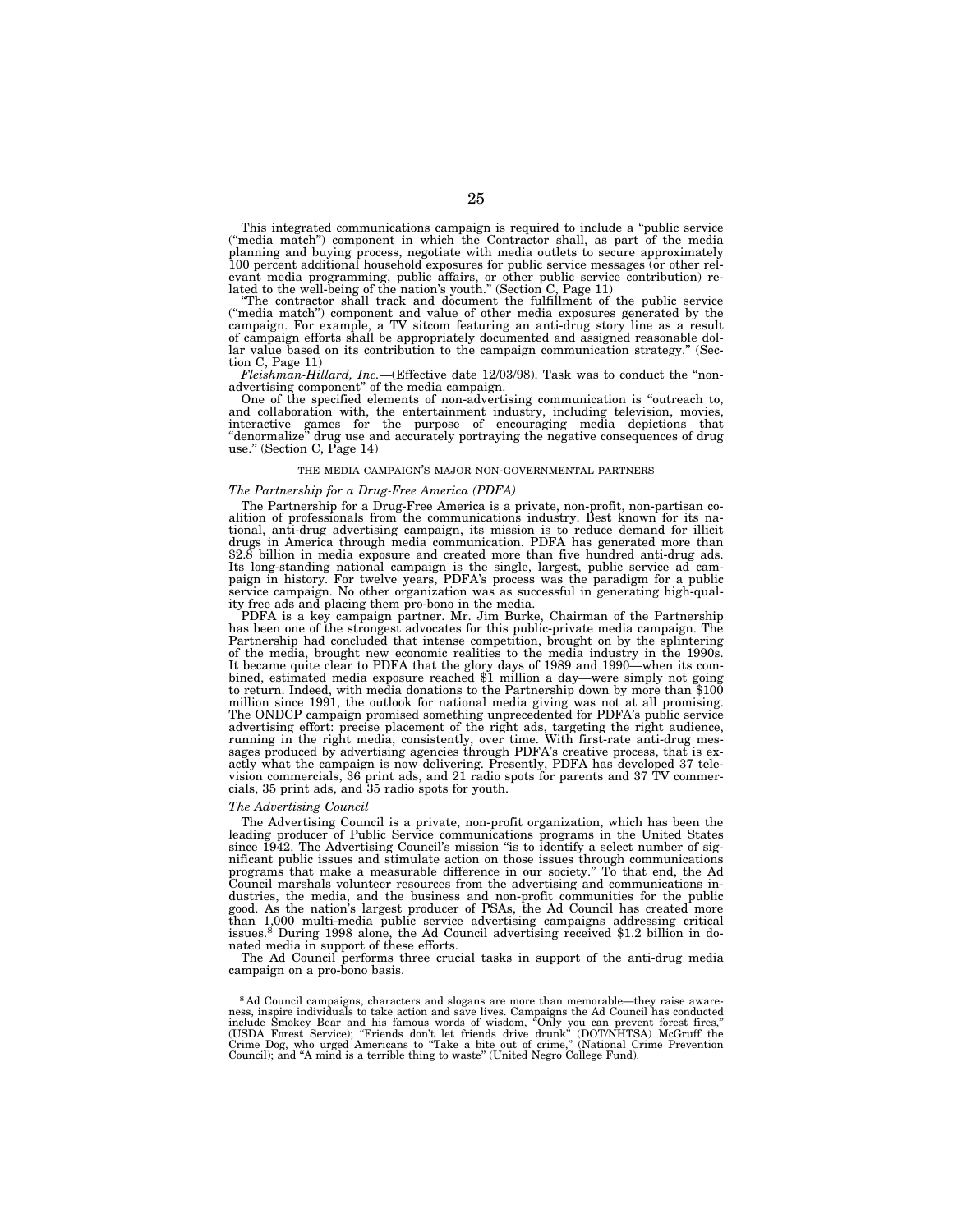- —Oversee the National Media Match Clearinghouse-sharing over two hundred and sixty five thousand broadcast pro bono ad units with forty five public health organizations 9
- —Production Review.
- —Create an Anti-Drug Coalition Recruitment Campaign.

#### *Ogilvy & Mather*

Ogilvy & Mather is one of the largest and most respected advertising companies in the world.10 Ogilvy's media company, ''MindShare'', is by far the largest media organization in the world (\$16 billion in worldwide billings). Ogilvy buys more national broadcast media in the U.S. than any other company and is the nation's number one radio buyer. Ogilvy's interactive company, OgilvyOne, is the largest purchaser of advertising in the world. The company is also third largest print buyer in the country. These factors give Ogilvy significant negotiating leverage, which results in the lowest possible market rates and access to substantial and unique media match opportunities. The Company also has considerable experience in social marketing campaigns having been responsible for the highly successful ''America Responds to AIDS'' campaign.

Ogilvy & Mather performs the following tasks in support of the anti-drug media campaign.

—Media planning and buying. —Oversight, negotiation, and implementation of media match.

—Internet media planning and buying.

- —Strategic planning and consumer research.
- —Creative development for advertising ''gaps.''
- —Development of advertising copy rotation plans.
- 
- —Trafficking all advertising materials to media outlets. —Management of the Behavior Change Expert Panel.
- —Management of six multicultural subcontractors.
- —Management of three target audience specialist subcontractors.

In its role as the primary advertising contractor on the ONDCP contract, Ogilvy offers added value to both ONDCP and PDFA in the following areas:

*Media Planning and Buying.*—With buying leverage based on handling the world's largest aggregate media budget and widely acknowledged planning and buying expertise, Ogilvy can secure the highest quality media for the lowest possible price. Moreover, Ogilvy's media plans and buys are creative and savvy, selectively identifying effective, intrusive and relevant vehicles from the plethora of media opportunities available to a contemporary advertiser.

Ogilvy's superior media planning and buying enables anti-drug messages to receive greater visibility than they have ever had in their history, getting more television in better time slots, for instance, than any other agency could have achieved for them. In addition, PDFA's volunteer agencies have many more media vehicles with which to show off their talents. This range of vehicles is an unprecedented opportunity to build the individual portfolios of agency creative personnel and expand an agency's new business book and reel of great advertising.

*Creative Executions.*—The pre-testing, planning, and research regimen that Ogilvy is working to put in place greatly raises the odds of developing more effective cre-

<sup>9</sup> 100 Black Men, Alanon/Alateen, American Symphony Orchestra League, America's Promise, Big Brothers Big Sisters of America, Boys and Girls Club, Boys Town USA, Center for Juvenile and Criminal Justice/Justice Policy Institute, Center for Substance Abuse Prevention/Health and Human Services, Center for Substance Abuse Treatment/Health and Human Services, Centers for Disease Control, Connect for Kids (The Benton Foundation), Country Music Association,<br>Do Good. Mentor a Child/Save the Children USA, Drunk Driving Prevention/U.S. Department<br>of Transportation, Education Excellence Project, Health and Human Services/Substance Abuse and Mental Health Services Administra-tion, Hepatitis Foundation International, Kids Peace, Mentoring USA, Mothers Against Drunk Driving, National Action Council of Minority Engineers, National Committee to Prevent Child Abuse, National Council of Teachers of Mathematics, National Council on Alcohol and Drug De-<br>pendency, Inc., National Crime Prevention Coalition, National Fatherhood Initiative, National<br>4H Council, National Inhalant Preve Responsibility/Department of Health and Human Services, Parents as First Teachers/El Valor,<br>Partnership for a Drug-Free America, President's Council on Physical Fitness and Sports, Points<br>of Light Foundation, Prevent Child Against Drunk Driving/Department of Transportation, Talking with Kids about Tough Issues (Children Now/Kaiser Family Foundation), The Reiner Foundation/Families and Work Institute

<sup>(</sup>Early Childhood Development), YMCA.<br><sup>10</sup>Ogilvy's 377 offices in 98 countries service more Fortune 500 clients in 5 or more countries<br>than any other advertising agency.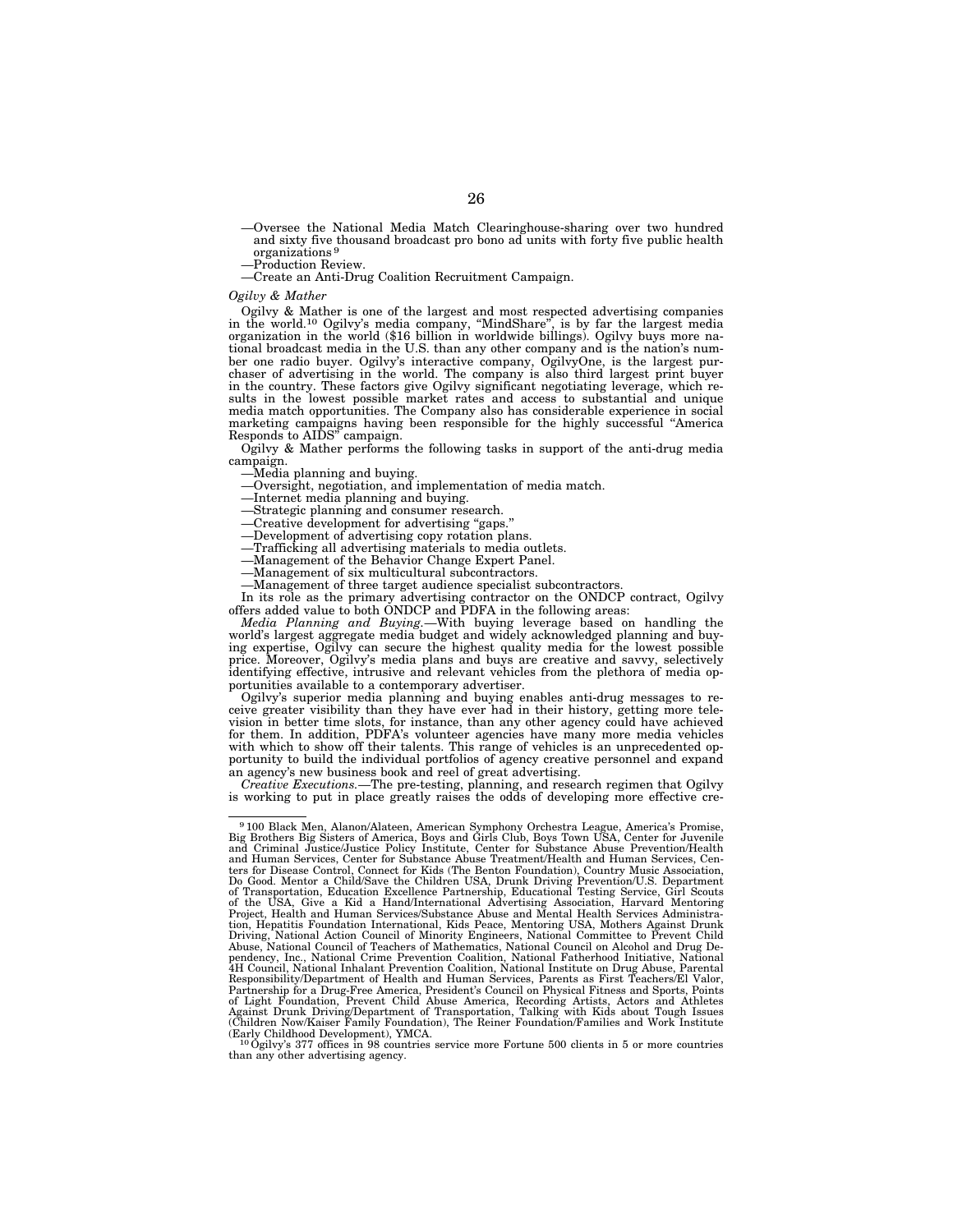ative material that will help prevent drug use among youth. Pre-testing will help<br>hone specific messages, while generating learning that will inform ad creators.<br>Ogilvy manages an array of planning resources—from full-time the creative development process. No private sector marketer would mount an effort of this scope without conducting such extensive research.

*Strategic Counsel.*—Ogilvy's strategic and planning resources not only have enhanced the creative message; they have also improved the development and implementation of the overall marketing plan. Branding and flighting are two useful examples.

Branding is universally acknowledged by sophisticated marketers and leading advertisers as the way to ensure long-term, sustainable success, and to multiply the impact of advertising dollars. Branding is essentially unites the diverse elements of our message platforms through one unifying concept—a brand, which is the sum of what our effort represents. Branding increases consumer mind share of anti-drug messages; maximizes the impact of advertising dollars; creates synergy between advertising and non-advertising messages; and unites an organization's messages.<br>Branding is a business proven concept. Ogilvy's 4-month Brand to the adoption by ONDCP of ''The Anti-Drug'' As the campaign's brand. Phone call response to the new branded ads has been excellent.

Ogilvy's flighting plan will enable ONDCP to focus all elements of the integrated communications plan on strategic message platforms that have been identified by ONDCP's behavior expert panel. The flighting approach schedules each message platform for a four to six week period and allows both youth and parent strategies to be ''seeded'' before shifting to the next message platform. This ensures that each platforms receives sufficient impact. As opposed to the first two phases, each individual platform will receive sufficient media exposure to change attitudes and ultimately behavior. Moreover, disparate local coalitions and community efforts can work synergistically with this focused national campaign to increase the effectiveness of the effort. PDFA and its Creative Review Committee have endorsed this strategic approach.

*Multicultural Resources.*—Both ONDCP and PDFA have gained access through Ogilvy to substantial multicultural resources, from target audience specialists to ethnic advertising experts. Indeed, Ogilvy's subcontractors have helped PDFA develop much of the work that has been created to address critical ethnic "gaps.

*Accountability.*—Ogilvy has helped ONDCP fulfill its responsibility to the public and its mandate from Congress that the National Youth Anti-Drug media effort be a completely transparent operation. Through sophisticated and proprietary methodologies like the econometric analysis of Pathways Plus and initiatives like the Tracking Study, Ogilvy will be able to monitor the campaign's successes and failures—and refine and improve its execution.

#### *Fleishman-Hillard*

Fleishman-Hillard is one of the largest and best-respected communications firms in the world. Fleishman-Hillard has a 53-year history of delivering results for some of the world's best-known brands like McDonalds, Wal-Mart, Levi-Strauss and United Airlines. It is no accident they represent nearly a fifth of the top 100 of *Fortune* magazine's annual list of ''Most Admired Companies.'' Their network of eighteen fully owned domestic agency offices and more than 850 employees are ready to support the needs of this challenging campaign.

For the fifth year in a row, a 1999 Harris-Impulse Poll rated Fleishman-Hillard as having the best reputation of any of the major public relations firms. This year they also rated Fleishman-Hillard as the top agency in the Washington, DC market. It is also the only agency to be ranked either first or second for overall quality of service by the industry's leading trade publication, *Inside PR,* for nine consecutive years.

The Fleishman-Hillard team has managed research-based social marketing and communications efforts for non-profit organizations and partnerships to educate Americans about health and social issues ranging from safe food handling, improving nutritional content in Americans' diet, to protecting our children from danger online.

Fleishman-Hillard performs the following task for the media campaign:

- —Media outreach to generate earned media placements of key campaign messages and improve accuracy in coverage of facts and issues to educate the media about youth drug use.
- —Partnerships and alliance building with government, non-profit, professional, community and civic organizations designed to reach members of the target au-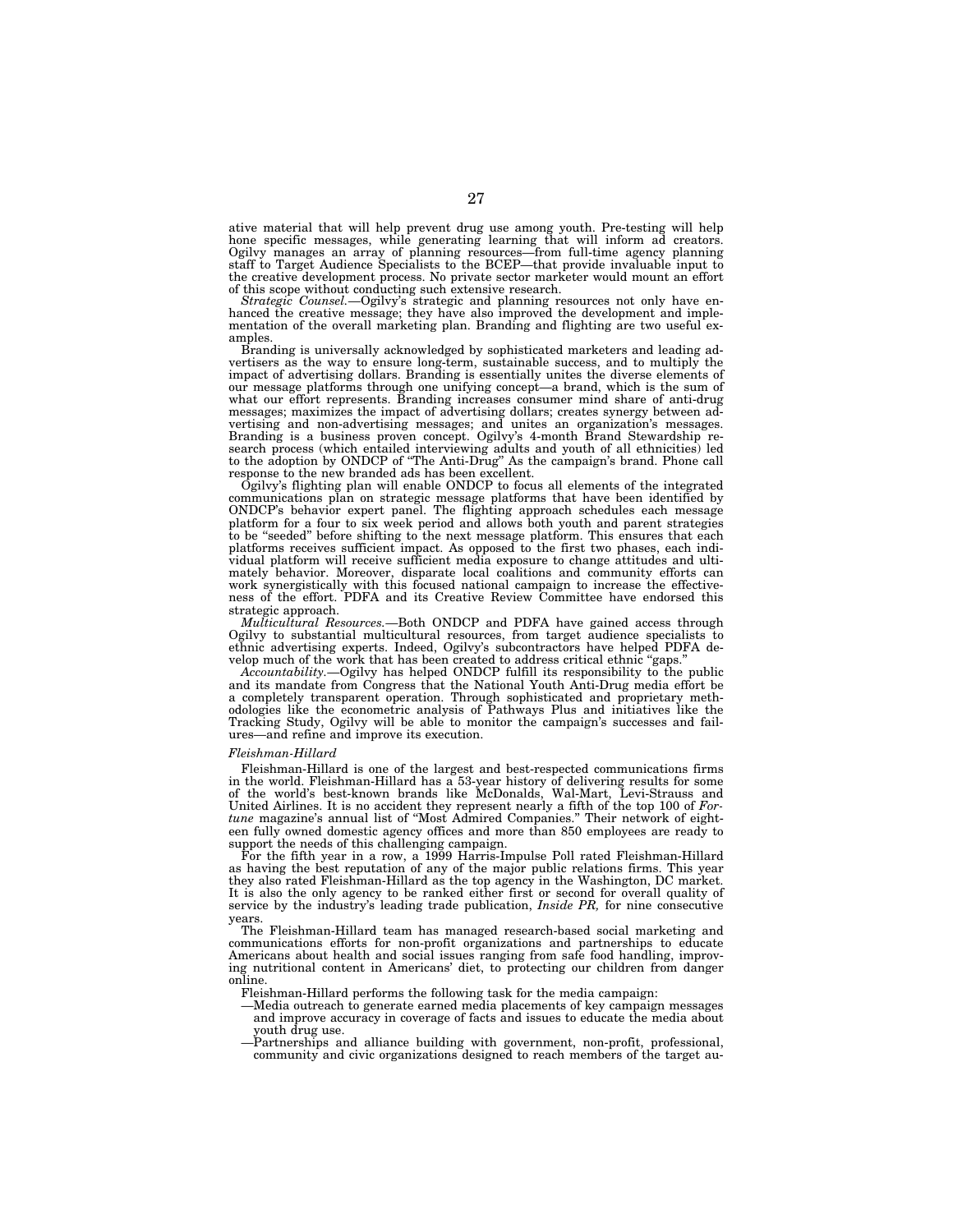diences with credible campaign messages and other programmatic activities to extend the impact of campaign messages.

- —Internet and other ''new media'' activities including strategic analysis and use of ''new media''; web site design and maintenance; coordination with Internet advertising; other Internet, CD–ROM, and other interactive activities capable of delivering high impact campaign messages or coordinating campaign stakeholders.
- —Outreach to and collaboration with the entertainment industry including television, movies, music, interactive games for the purpose of encouraging media depictions that ''denormalize'' drug use and accurately portray the negative consequences of drug use.
- —Graphics support and materials development for press kits, fact sheets, publications, exhibits, and coordination of materials development by partner organizations.
- —Stakeholder communications including a bi-monthly newsletter, update letters, meetings and briefings, interactive media, and other communications to keep stakeholders abreast of developments in the campaign and to generate further involvement and support.

# THE INTEGRATED NATURE OF THE NATIONAL YOUTH ANTI-DRUG MEDIA CAMPAIGN

#### *The anti-drug media campaign is anchored by a broad advertising effort*

Advertising (both purchased and pro-bono) on TV, radio, print and on the Internet is the cornerstone of the media campaign. We programmed \$153.017 million in fiscal year 1998 for advertising and increased allocations for advertising by 16.7 percent to \$178.584 million in fiscal year 1999. The national advertising follows specific anti-drug themes each month across 102 local markets with more than 2,250 media outlets. The strategic use of advertising increases the reach and frequency of our key messages. We currently reach 95 percent of 12 to 17 year-olds an average of 8.3 messages per week.

#### *Complementary communications activities*

The non-advertising component of the anti-drug campaign delivers our messages through radio and television, print media, the Internet, faith communities, health professionals, community coalitions, schools, parents, coaches, and organized sports. The drug prevention campaign also includes an entertainment industry component to ensure that drug use is depicted accurately on television and in film and music. We programmed \$12.778 million in fiscal year 1999 to anti-drug outreach media campaign programs that include the following activities:

—*Partnerships w/Community/Civic and other Organizations.*—To extend and amplify the reach of campaign messages, the non-advertising component builds support for prevention programs with organizational and community partners; increases public information and news coverage about drug prevention issues and risks to target audiences; harnesses the power of the Internet and collaborates with the entertainment community.

We have attracted thousands of partners in our effort to reach youth and adults—allowing a wide variety of public and private organizations to participate in and extend the reach of the Campaign. Here are some examples:

- —*Blast e-mail system.*—There is a media campaign blast e-mail system that keeps more than 45,000 stakeholders aware of campaign activities and outreach. The 45,000 stakeholders we reach directly with these emails in turn generate more readers and viewers of campaign products through their own communication channels that reach literally millions.
- —*YMCA of the USA.*—Another example is our partnership with the YMCA of the USA, which reaches out to sixteen million people (eight million kids). As a result of this partnership, for the first time in their history, the YMCA is incorporating drug prevention resources and messages into their publications and curriculum materials.
- —*Youth Service America.*—Similarly, the Media Campaign is collaborating with Youth Service America—an umbrella organization of two hundred youth service groups representing thirty million young Americans—to regularly disseminate Media Campaign information through their network.
- —*National Future Farmers of America.*—The National FFA is co-sponsoring a national PSA contest incorporating campaign themes.

The campaign is also working through national organizations like the Boys and Girls Clubs and the National Middle Schools Association to strengthen antidrug efforts at the local level.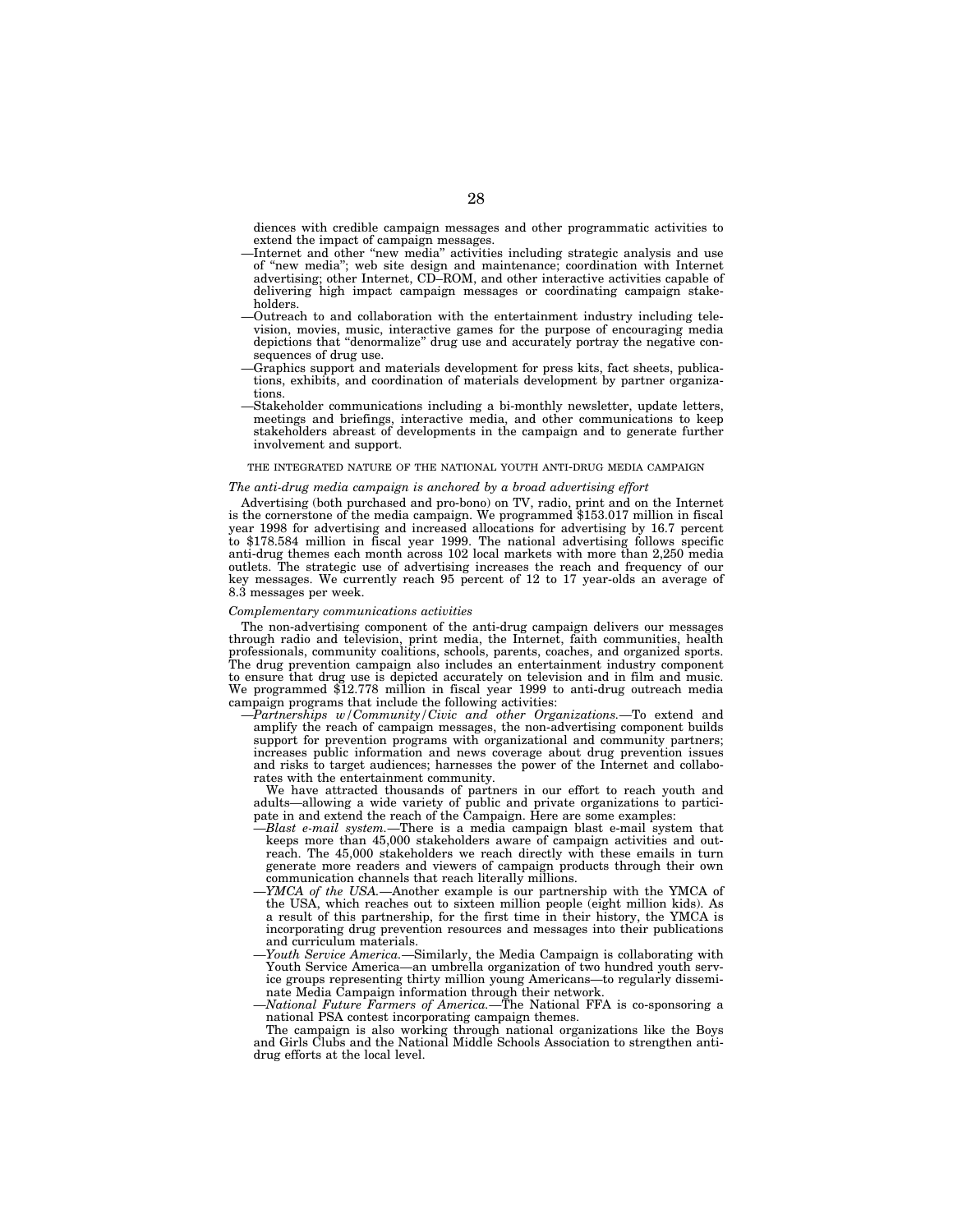# *Entertainment Industry Outreach and Collaboration*

ONDCP and PDFA are engaging the entertainment industry to ensure that when drugs are portrayed in programming, an accurate depiction is communicated—including risks and consequences. We are also conducting content analysis studies to determine how drugs are portrayed in entertainment media.<sup>11</sup> We are meeting regularly with producers and entertainment executives in Hollywood to offer factual medical and behavioral perspectives on drug use. Our outreach initiatives to the entertainment industry are described in greater detail in Part VI of this testimony.

# *Interactive (Internet/New Media) Projects/Activities*

This is the most comprehensive interactive media effort ever launched by the Federal Government. There are several reasons the Internet is a powerful vehicle for delivering our campaign messaging. In sum, they are: the medium is growing; our target audience's use of the medium is growing; the medium enables targeted, personalized messaging; success measures are granular and immediate; the internet is extremely cost effective; and synergies with the overall media plan are considerable.

Internet usage growth has been 100 percent over the past two years, and is likely to continue to grow at a compounded annual growth rate of 53 percent over the next four years.12 The Internet's expansion outpaces that of television and radio following their introductions. The penetration attained by the Internet in its first five years was matched by television after thirteen years and radio after thirty-eight years.<sup>13</sup> Users spend an average of 7.5 hours on-line each month, and this time is increas- $\rm ing.^{\overline{14}}$ 

While 22 percent of households with children are on-line, 34 percent of 12 to 17 year-olds have access to the Internet today, and 60 percent are expected to have access by the year 2002.15 Parents are also on-line during work-hours; the Internet is the most accessible communications medium in the workplace. Parents access the web primarily for information. Health data is second only to news in terms of the reasons they log on.16

The World Wide Web, with eight million sites, allows for much narrower targeting than other media. Internet technology is becoming an integral component of other entertainment/infotainment vehicles (e.g. games, CDs, CD–ROMs, DVD), further increasing target breadth/engagement. Technology enables users to delve deeply and immediately into subjects of interest, with the potential for immediate two-way dialogue/response.

A distinct benefit of advertising on the Internet is the ability to closely track its effectiveness in reaching the target audience through site-specific information (e.g. clicks, page views, time visited). The power of the Internet experience is in the length and intensity of the interaction. Internet visitors tend to spend longer and get more involved in the subject matter than they do with printed or other noninteractive methods.

The Media Campaign manages eight web sites (Theantidrug.com, Freevibe.com, AOL Parents' Drug Resource Center, Projectknow.com, Mediacampaign.org, Straightscoop.org, Freevibe Teachers' Guide, AOL's It's Your Life) where parents, teens and tweens can learn, play and interact with others. The sites are widely publicized, including references and links through hundreds of other web sites focused on parenting, education, sports and general teen outreach. Current key site statistics follow:

#### *Freevibe:*

—Since its launch in March of 1999, Freevibe.com has received 3,088,600 page views.

—Average Number of Page Views Per Day—10,500.

<sup>—</sup>Average User Session Length—8 minutes and 30 seconds.

<sup>11</sup>See for example *Substance Abuse in Popular Movies & Music,* Office of national drug Con-

trol policy & U.S. Department of Health and Human Services, April 1999.<br>
<sup>12</sup> EMarketer, September 20, 1999.<br>
<sup>13</sup> Meeker, Mary and Pearson, Sharon, Morgan Stanley, U.S. Investment Research: Internet<br>
Retail, May 28, 1997.

Retail, May 28, 1997.<br><sup>14</sup> Jupiter Digital Kids, 1999.<br><sup>15</sup> EMarketer, September 20, 1999—While 22 percent of households with children are on-line,<br><sup>15</sup> percent of 12 to 17 year olds have access to the Internet today, and to have access by the year 2002.<br><sup>16</sup> Media Metrix, August, 1999.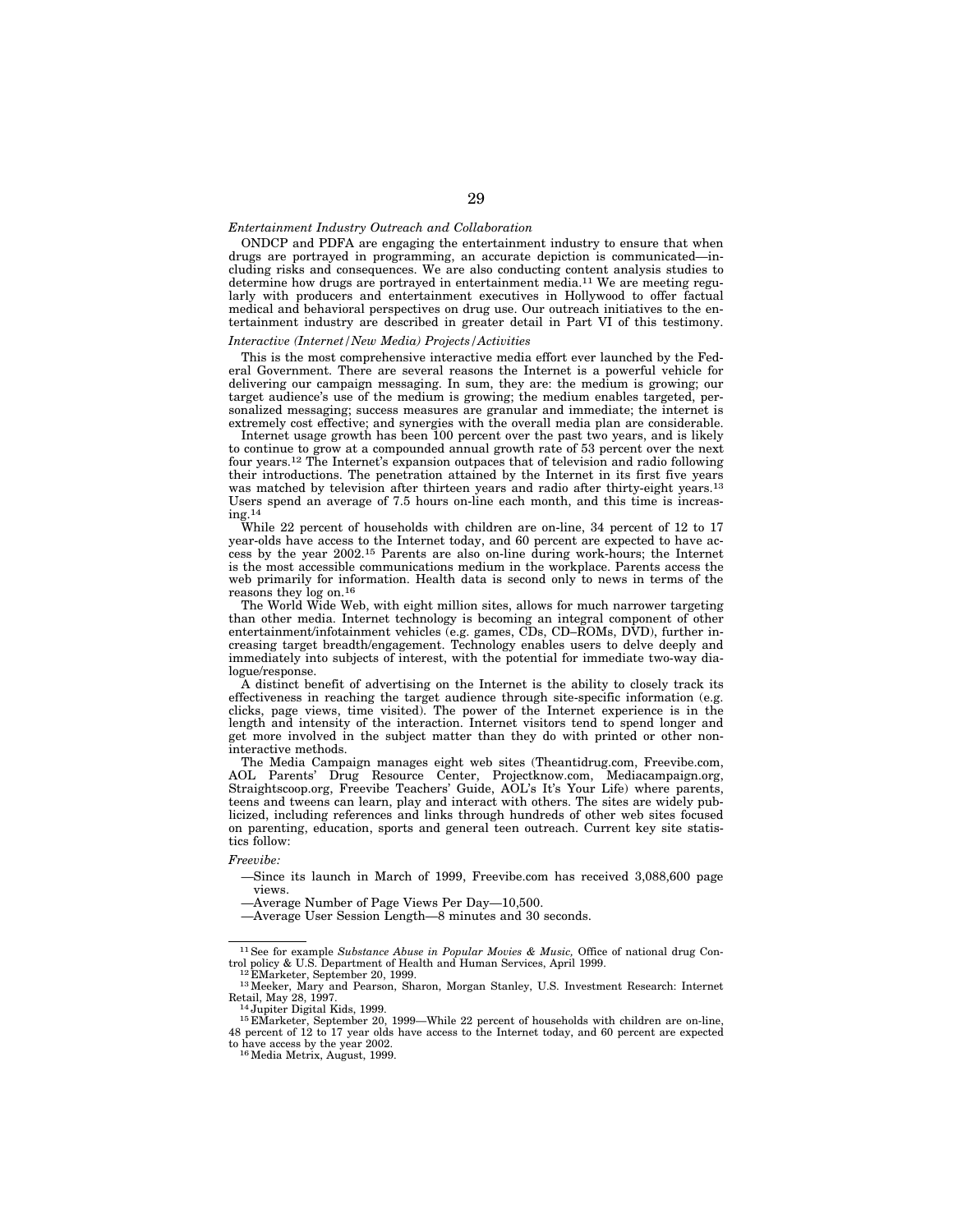*Projectknow:*

- —This was the original campaign web site. It is currently being phased out of the campaign. In 1999, Projectknow.com was accessed 6,483,583 times by 1,647,967 users.
- 
- —Average Number of Page Views Per Day—15,465.<br>—Average User Session Length—10 minutes and 29 seconds.

#### *AOL Parents' Drug Resource Center:*

- —Since the launch of the Parents' Drug Resource Center area, it has received
	-
- 702,151 visits. —Average User Session length—6 minutes and 30 seconds. —Most popular area—Be Informed (describes today's street drugs and their effects)

#### *Theantidrug.com:*

—In its first month of full-time operation, the site received 52,950 page views. —Average Number of Page Views Per Day—1604 —Average user Session length—7 minutes and 13 seconds

In addition to the web sites for which we have direct responsibility, we are now linked to many other government websites. You may recall that Representative Matt Salmon led the way by introducing legislation to include anti-drug messages on NASA's website—the government site most visited by young people. Since NASA agreed to carry anti-drug messages and link to our web sites, more than twenty other federal agencies have added anti-drug messages to their websites.

Beyond government sites, we are adding an average of three more web site links per week to educational groups, non-governmental organizations, advocacy groups and others in the prevention community. The campaign has developed and continues to develop on-line interactive resources for all campaign audiences, both on its own and in collaboration with major on-line media companies such as AOL and SONY.

# *News Media/Public Education Outreach*

Central to the media campaign are Public Information activities dealing with the news media, direct outreach, and special events to generate a steady flow of campaign messages to youth and adult audiences. Campaign news media outreach in 1999 alone has generated more than 124 million media impressions. Outreach ranges from national print and broadcast outlets to local community (and even school) newspapers in order to provide context, relevance and repetition for campaign messages, educate reporters, and leverage current events and trends. In addition, program activities and outreach initiatives have been developed to reach adults and kids where they spend the majority of their time—at work and in school.

We have partnerships with the *Chicago Tribune, New York Times,* and *USA Today*. The campaign created the Straight Scoop School News Bureau as a resource for middle and high school journalists. Seven television networks produced their own anti-drug PSAs as a result of ONDCP outreach. Some examples of public infor-

mation outreach are:<br>
-Cub Reporters.—A major cable company, MediaOne, and ONDCP co-sponsored<br>
a "Cub Reporter" bus tour from Miami to Washington, DC in the last week of<br>
August. The cub reporters talked with and filmed ot opinions about drugs. A 30-minute documentary based on their experiences will

be broadcast in November. —*School-based programs*.—In August, ONDCP unveiled a package of school-based programs for the 1999–2000 school year and beyond. They include:

The Straight Scoop News Bureau, a resource for middle and high school journalists to give them factual "straight scoop" information on drugs and drug use. Partners in the new bureau include the Annie E. Casey School of Journalism for Children and Families, *Chicago Tribune* and the *New York Times*. News bureau resources can be found at www.straightscoop.org.

Just recently, the Straight Scoop News Bureau teamed up with Sun Micro-systems, OpenVoice and Athlete Direct to host a live online chat with San Francisco 49'ers Quarterback Steve Young. Young discussed the importance of living a healthy, drug-free lifestyle. Student journalists were encouraged to ask Steve Young questions and publish articles in their school papers. This event was broadcast live via satellite to more than 250 cities across the country. Altogether, the online and satellite-link audience was estimated at over 3 million.

#### *Corporate Sponsorship/Participation*

ONDCP and PDFA are increasing the number of strategic campaign partners both organizations and businesses—that help us deliver anti-drug information.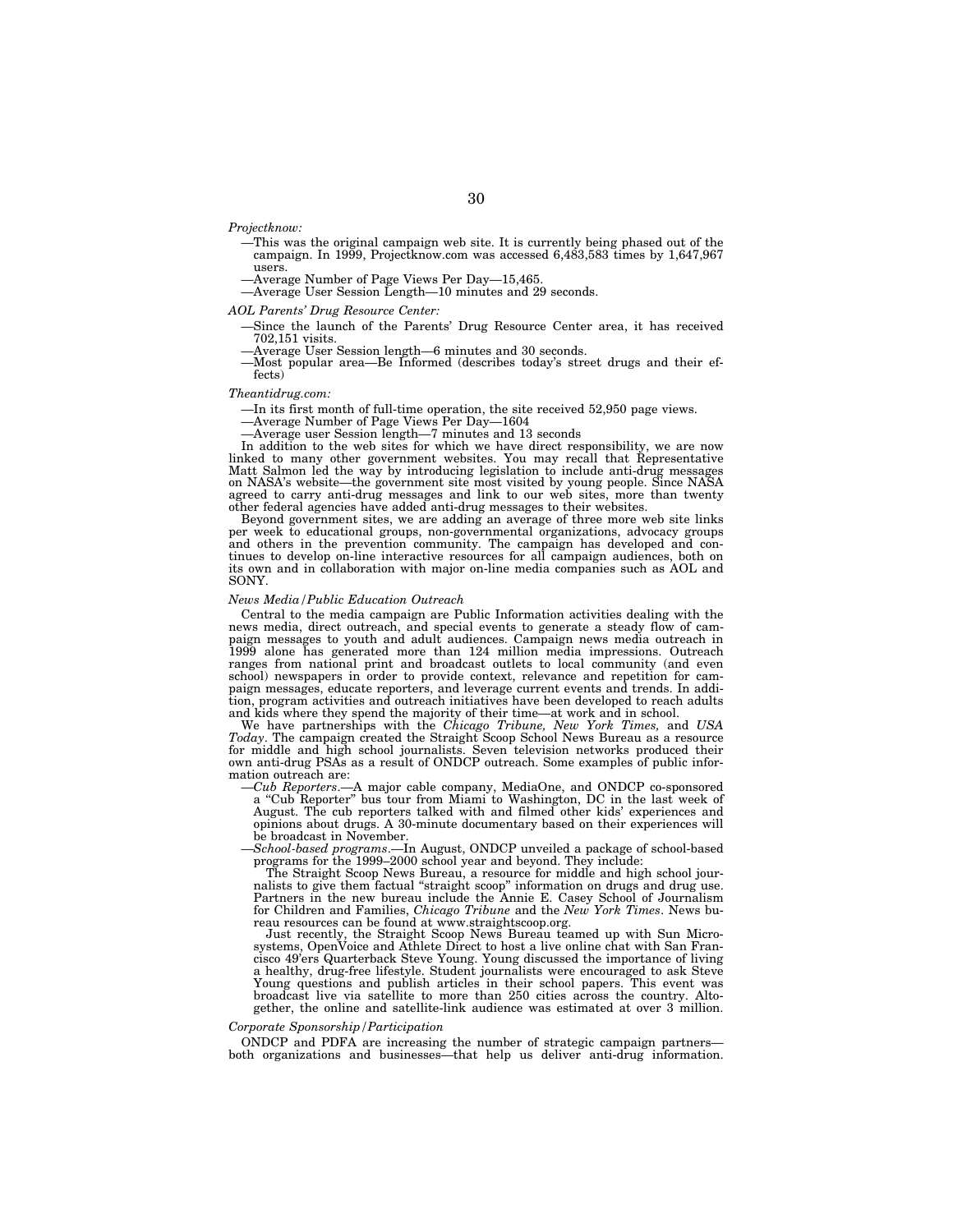America On Line created the Parents' Drug Resource Center (AOL Keyword: Drug Help) to help parents influence their children to remain drug free. Many National Football League, Major League Baseball, National Basketball Association, and Major League Soccer teams show our anti-drug ads during games.

#### THE CAMPAIGN'S ENTERTAINMENT INITIATIVE

The media campaign's entertainment initiative has several major components, all of which are guided by a fundamental philosophy: the entertainment community is a crucial player in addressing substance abuse among teens. They are the most powerful creative force in the world, and we firmly believe they are part of the solution. We do not subscribe to the widely held view that popular culture is inevitably a destructive force in the area of drugs, and you will not hear this campaign attacking the entertainment community. What you will hear instead is a call for dialogue. We offer information, materials, experts, and a commitment to working together over the long haul. We do not proselytize. We realize that you cannot ''shoe horn'' a drug message in a script where it does not belong. It must appear organically, and the only way that can be done is if the creative community is aware of the issues and facts. We want creative people and organizations to understand drug use and prevention issues so they can depict them accurately. Parent denial, risk perception, peer refusal skills and other message strategies are most effectively communicated by creative talent that is aware of and sensitized to the issues. The media campaign's entertainment outreach goals follow:

- —Encourage accurate depictions of drug use issues—including the consequences of drug abuse in programming popular with teens and parents.
- —Incorporate strategic drug prevention messages and themes into popular culture, and dispel myths and misconceptions about drug abuse.
- —De-normalize the image of drug use on TV, and in popular music and film.
- —Use entertainment media to provide accurate drug information and resources on substance abuse to parents, caregivers, faith community leaders, and policymakers.

One of our key strategies is to inform the creative process through a series of briefings, roundtables, and workshops in New York and Hollywood. These events are a cost-effective way to educate and inspire television writers, film screenwriters, and executives to portray realistic substance abuse consequences and to spur ideas for future storylines or scenes. Sometimes only a one-second frown or wave of the hand when someone is offered marijuana is all that is needed. The payoff can be substantial. Campaign messages are incorporated into dramatic storylines that are conveyed on valuable airtime, via top-rated shows seen by millions of viewers. In fact, if the campaign were to rely exclusively on purchasing ad time, reaching audiences of this size would be prohibitively expensive.

Some of the sessions we conducted last year included briefings for network executives at ABC and Fox Television and a roundtable for creative executives involved in programming that targets children and teens. We met with a broad array of entertainment industry organizations and their leaders including the Writers Guild, Caucus of Producers, Writers and Directors, Entertainment Industry Council, Screen Actors Guild, Directors Guild, Producers Guild, Academy of Television Arts and Sciences, and other organizations. We also met with industry leaders in Hollywood including Rob Reiner, Richard Dreyfuss, Barry Diller, Frank Biondi, and senior executives of major networks. We participated in entertainment industry events and briefed executives from Hollywood talent agencies, and publicity and management firms. And we've provided information and subject matter experts to writers and producers of individual shows, including *Cosby, Chicago Hope, ER,* and *Beverly Hills 90210.*

As a result of these activities, we have captured the attention of key creative and programming executives at, among others, all six broadcast television networks (ABC, CBS, NBC, Fox, The WB, UPN), The Fox Family Channel, Warner Bros. Television, Disney Television, Universal Television, The Writers Guild, The Directors Guild, and The Screen Actors Guild. We will also partner with entertainment industry organizations, other federal agencies, and nonprofit organizations whose goals complement ours. For example, we are excited about a new partnership with *The Hollywood Reporter—*a daily newspaper that delivers news coverage and in-depth stories to industry professionals around the world; it is one of the ''must read'' publications in the entertainment industry. They have agreed to work with the campaign to develop a series of workshops that will support our education efforts on the topic of substance abuse.

To support its outreach strategy, the ONDCP Entertainment Team identifies and provides experts and resources to the entertainment community, particularly writ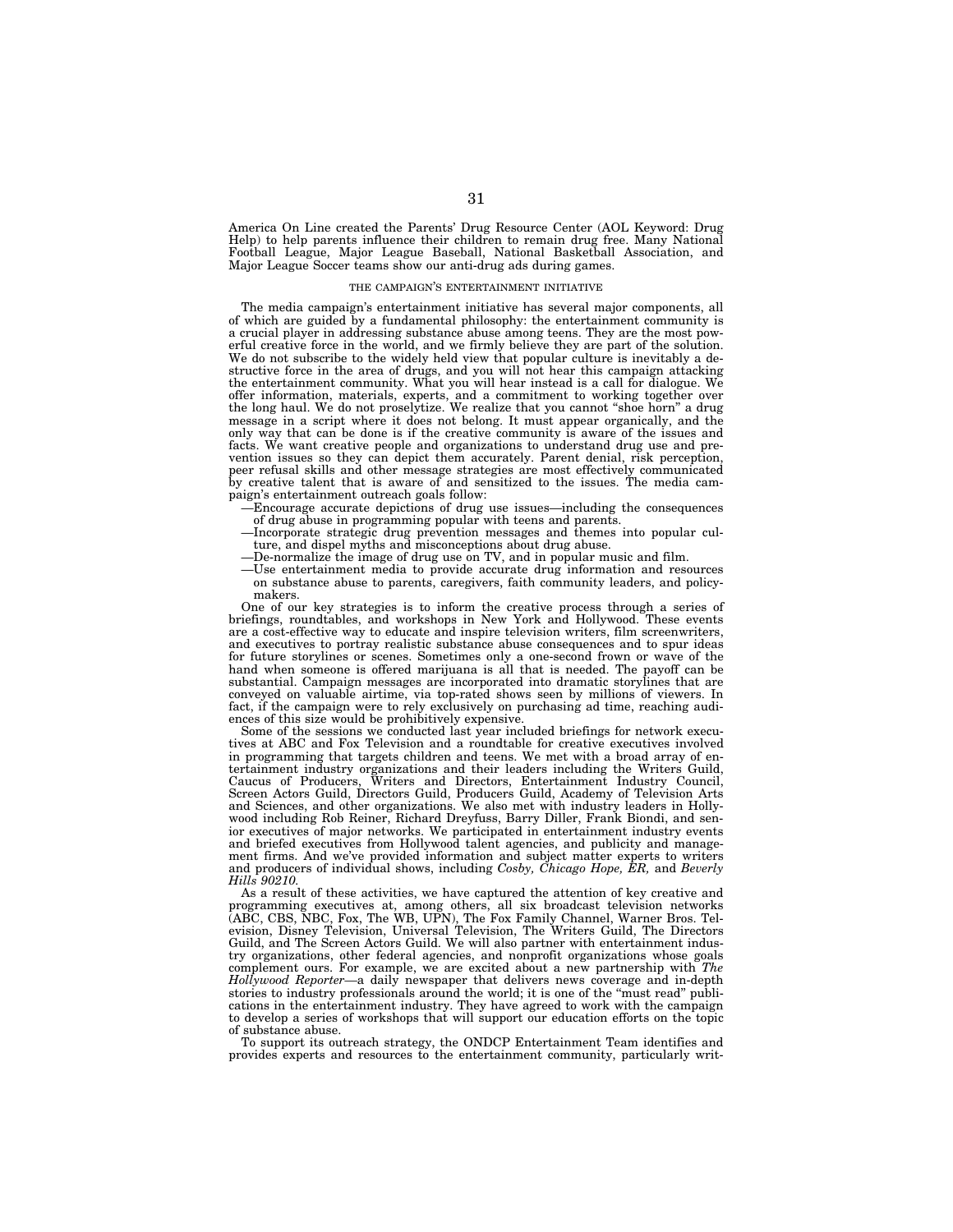ers who may have questions concerning substance abuse. This expertise is specifically tailored to meet the needs of the television industry, particularly the time constraints under which writers work. Experts are prepared carefully so that they can work effectively with television writers and producers, but remain true to the messages of the campaign. As a result writers gain a deeper understanding of how to depict substance abuse accurately

To help us accomplish these goals, we work directly with many of the key entertainment industry organizations, particularly those on the creative side of the business. We also have retained expert counsel in New York and Los Angeles, the capitals of the entertainment world, to work with the campaign to develop our core strategies. Collectively, we work on the following activities:

—Providing resources and information on substance abuse to industry leaders and the creative community through briefings, special events, collateral materials and access to experts.

We are working with and engaging writers, producers, directors, network executives, musicians, and entertainment industry associations, forming relationships and partnerships to encourage America's young people to reject illegal drugs. By showing the range of negative consequences of substance abuse, by depicting drugged behavior as unglamorous and socially unacceptable, we can discourage drug use. The creative community is in a unique and powerful position to communicate that drug use is neither normal nor mainstream; it is undesirable.

Since the campaign began, ONDCP has maintained dialogue with a number of writers, producers, directors, and studio executives. They are an extraordinarily talented and creative group of people who have consistently demonstrated their ability to combine positive messages with compelling entertainment. Popular shows like *The Practice, Home Improvement, 7th Heaven, ER, Cosby, Beverly Hills 90210,* and *Hang Time* have featured realistic, fact-based depictions about substance use in their storylines. All are award-winning programs watched by teens and parents. None of these shows saw declines in either quality or ratings because of their choice to both depict the negative consequences of substance use and show positive examples of families dealing with drugs. In short, entertainment and responsibility are not mutually exclusive, and we are privileged to be working with some of this country's most creative, talented, and committed individuals on this groundbreaking effort. We believe our outreach to the television industry has helped to make this past year one of the best ones for accurate depiction of drug use and drug use issues on network television.

—Engaging celebrities who are positive role models in extending the reach of campaign messages through participation in such activities as personal appearances and on-line chats.

Advertisers and marketers have long used celebrities to make their messages more appealing. The technique is particularly effective with young people, who frequently try to emulate the looks, behavior, and attitude of their favorite stars. The media campaign is using support from popular public entertainment figures to enhance the campaign's credibility and visibility among youth; increase potential media coverage of illegal drug use and its consequences; and help campaign messages reach key target audiences in a compelling and effective manner by featuring celebrities in a setting more accessible than advertising. In order to appeal to the broadest audiences, we are using a diverse group of celebrities in a variety of ways.

An impressive range of celebrities has spoken publicly about campaign themes and goals. Youth and parents nationwide have heard celebrity voices from many of the entertainment genres, including: TV (e.g., Eriq La Salle of NBC's *ER*, Jenna Elfman of ABC's *Dharma & Greg*, Ken Olin of CBS's *LA Doctors*, Lisa Nicole Carter of Fox's *Ally McBeal*); film; popular music (e.g., Lauryn Hill, The Dixie Chicks); amateur and professional sports (e.g., U.S. Women's World Cup champion soccer team, Olympic Gold Medallist Tara Lipinski, Mike Modano of the National Hockey League champion Dallas Stars), comedy (e.g., Howie Mandel); and pop culture (e.g., Miss America 1999 Nicole Johnson, Marvel Comics' Spider-Man). All have generously donated their services to the American taxpayer. Seven television networks have produced public service announcements using celebrities from their most popular shows. We do not pay for talent—which could amount to millions—but credit the cost of the time. These messages are reviewed by ONDCP to ensure they are supportive of the campaign's communication strategy—no fees have been or will be paid to celebrities to take part in Media Campaign activities.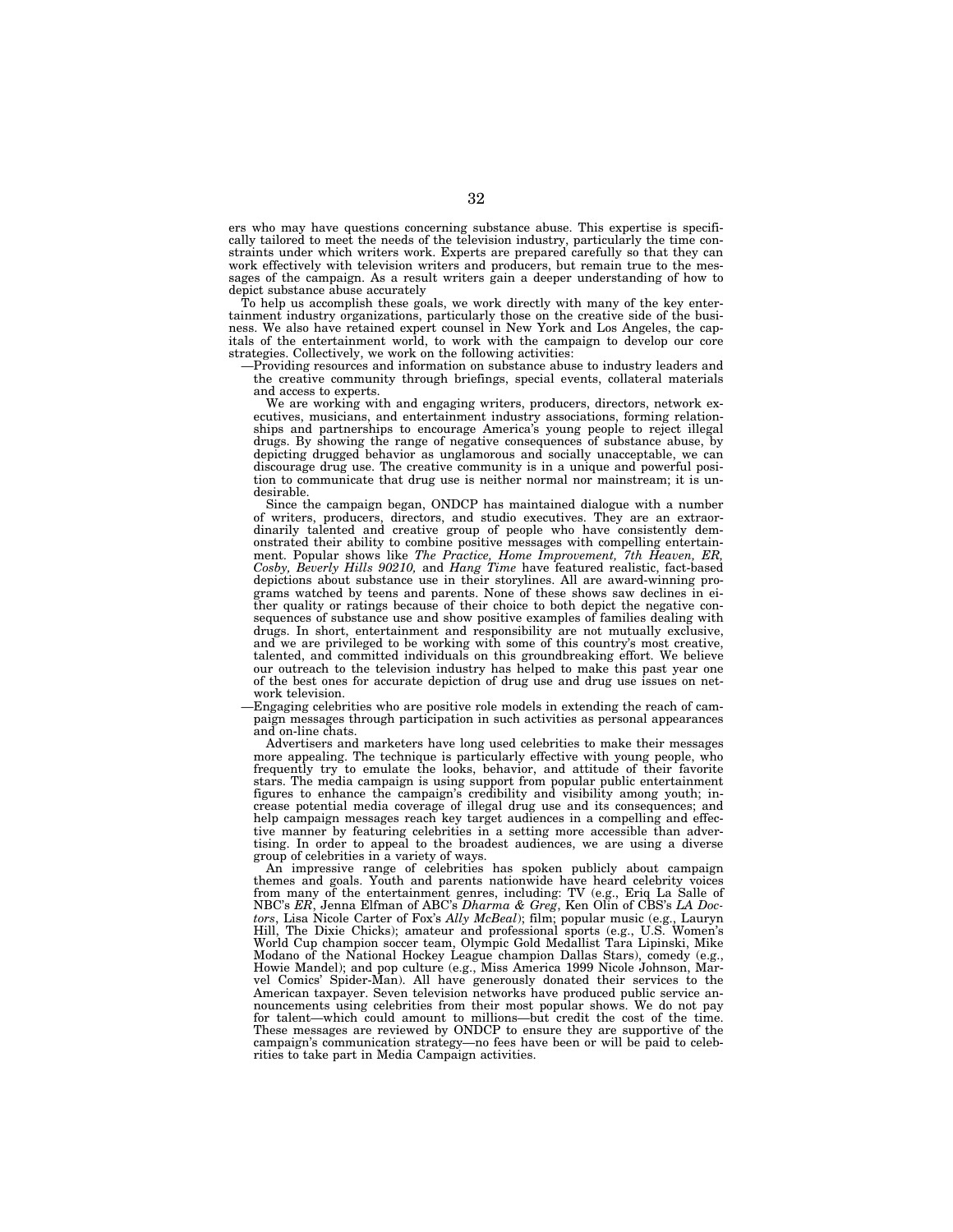—Recognizing and commending accurate portrayals of drug issues on TV, film and in other entertainment media, and honoring the creative efforts of writers, directors, producers, actors and studio executives.

The National Institute on Drug Abuse (NIDA) has long worked with the En-tertainment Industry Council (EIC) to bring science-based information about alcohol, drugs and tobacco to creators of entertainment products. In 1996, NIDA and EIC developed the PRISM awards for accurate depiction of alcohol, drugs and tobacco. We expect that the media campaign's entertainment outreach initiative will result in a considerable increase in the number of candidates for

- Conducting content analysis and other research to determine how entertainment media depict substance abuse issues. Careful examination of media content is a crucial first step in determining what role media may play in promoting substance use and abuse. The two Mediascope content analyses (whose principal findings were summarized in Section II of this statement) are examples of the factual way ONDCP is addressing the issue of the entertainment in-<br>dustry's depiction of illegal drugs.
- dustry's depiction of inegal drugs.<br>Cross-Marketing: Beyond Movies and Television. To ensure that campaign mes-<br>sages reach teens and parents through as many outlets as possible, ONDCP's Entertainment Team is extending its activities beyond music and television, and focusing attention on the fashion and retail industries, home video, and motion pictures.

We are also exploring partnering with home video distributors and retailers in the promotion of campaign messages via inserts in new home video releases and retail store promotions. This initiative is in its nascent stage, but initial outreach has begun with studio marketing executives and home video distributors.

#### THE ROLE OF PROGRAMMING

In the 1980s, public-health advocates began to harness television programming to promote public-health issues. Since then, numerous campaigns have sought to communicate prevention messages within programming. Research underscores this ap-

- proach: —*The National Designated Driver Campaign.*—One of the best-documented examples of a media campaign incorporating entertainment programming is the Na-tional Designated Driver Campaign that was launched in 1988. According to Dr. Jay A. Winsten, Ph.D., Associate Dean and Director of Harvard School of Public Health's Center for Health Communication, the campaign broke new ground when television writers agreed to insert drunk driving prevention messages in scripts of top-rated shows. Dr. Winsten describes this campaign as ''the first successful effort to mobilize the Hollywood creative community on such a scale, using dialogue in prime time entertainment as a health promotion technology.'' This integrated public-health communications campaign had a marked effect on alcohol-related traffic fatalities. Whereas in the three years before the designated driver campaign there had been 0 percent change in such fatalities, by 1992 (four years after the campaign's launch), annual fatalities had declined by 24 percent.<sup>17</sup>
- —*1999 Healthstyles Survey.*—Centers for Disease Control and Prevention analysis of this report reveals that almost half (48 percent) of the people who report they watch soap operas at least twice a week learned something about diseases and how to prevent them from the daytime drama story lines. More than one-third (34 percent) took some action as a result. One in four (25 percent) told someone

about it, 13 percent suggested someone do something about it, 7 percent visited<br>a clinic or doctor, and 6 percent did something to prevent the problem.<sup>18</sup><br>The media campaign's *Communication Strategy Statement* highlights document follow:<br>
—"Research has repeatedly shown that media programs work best in conjunction

with other community- and school-based anti-drug programs, when consistent messages are conveyed through a variety of channels and in several different contexts." (Flay & Sobel, 1983; Macoby, 1990; Schilling & McAllister,

 $17$ Winsten JA. Promoting Designated Drivers: The Harvard Alcohol Project. American Journal of Preventive Medicine. 1994 May-June; 10(3 Suppl):11–14.

<sup>&</sup>lt;sup>18</sup>The Healthstyles Survey is a proprietary database product developed by Porter Novelli. Its sampling is based on seven U.S. Census Bureau characteristics. The survey is used by organiza-tions such as CDC to shape public-health outreach efforts.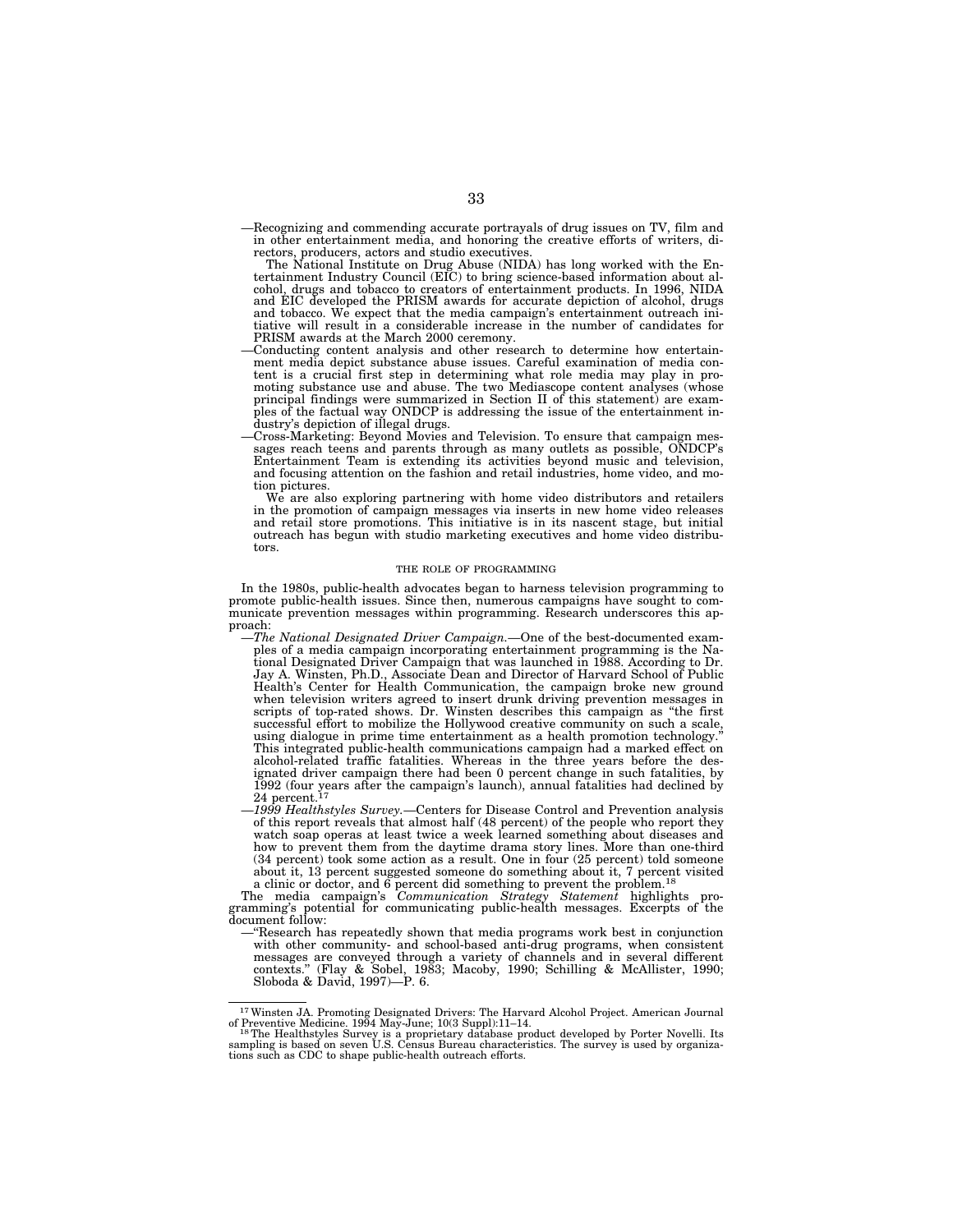- —''Health information, including information about drug use issues, is provided through all forms of media including news, entertainment programming, and advertising. This information is so pervasive that most people report the media as their primary source of information about health issues.'' (Freimuth, Stein,
- The media campaign must "harness a diverse media mix including television. video, radio, print, and Internet and other forms of new media to deliver both general and tailored messages. Within the media mix, messages will be delivered through the full range of media content, including paid and public service advertising, news, public affairs, programming, and entertainment program-
- ming."—P. 9.<br>—"Effective message tailoring involves . . . working with communications profes-<br>sionals who specialize in creating content for particular audiences."—P. 9.

#### *Evaluations of the media campaign confirm this research*

*ONDCP September 1998 report to Congress*.—(Testing the Anti-Drug Message in 12 American Cities: National Youth Anti-Drug Media Campaign Phase I (Report No. 1)—found:

- —Youth asserted that ''TV programming promotes drug use and violence.''—P.
- ES–4. —''Parents' perceptions of the cultural relevance and credibility of anti-drug ads, much like youth's perceptions, focused more on program content and presentation . . . "—P. ES-7.
- The Internet, television shows, and song lyrics heard on radio frequently condone the use of drugs. Youth are bombarded with these messages on a daily basis. Mothers and fathers frequently work long hours outside the home, leaving their children free during the after school hours to watch television and be exposed to messages that glamorize drug use. Youth, particularly high school students, are subjected to ever-increasing sources of stress in their daily lives. Future decisions about the design and implementation of the media campaign should be made within the context of these issues.''—P. ES–13.

*ONDCP June 1999 report to Congress.*—(Investing in our Nation's Youth: Na-

- "There was a significant increase in the percentages of both youth and teens who perceived that TV shows, news, and movies were important sources of anti-<br>drug information."—P. 5–2.
- The use of TV shows, news, and movies; outside billboards; and posters on buses, bus stops and subways are effective ways of reaching youth and teens with anti-drug messages.''—P. 5–3.

Today, there are a number of national organizations working within the existing structures of the entertainment industry, attempting to have a positive influence on programming. They include the Henry J. Kaiser Family Foundation, the National Campaign to Prevent Teen Pregnancy, Mothers Against Drunk Driving, the Population Communications Institute, the American Lung Association, and the media<br>campaign's own partner, Mediascope. Their efforts are complemented by for Disease Control and Prevention, as well as all of the branches of our armed forces, who work to ensure that entertainment portrays issues and situations realistically and accurately. ONDCP remains convinced that for the National Youth Anti-Drug Media Campaign to be most effective, scientifically accurate drug-prevention messages must be conveyed through programming.

#### THE PRO-BONO MATCH REQUIREMENT

One of the foundations of our strategy is the pro-bono match requirement outlined in Omnibus Consolidated and Emergency Supplemental Appropriations Act, 1999 (Public Law 105–277, October 21, 1998). The act stipulated that federal funds spent on advertising must be must be matched with in-kind contributions of the same value. ONDCP allows Public Service Advertising (PSA) time and space, public affairs activities, and programming to count as public service contributions. Individual companies decide how to meet this requirement. The only proviso is that the majority of the match must be in the form of equivalent PSA time and space.

Zenith Media (our advertising purchasing company in 1998) created a formula for valuing programming content similar to those used by product sponsors for a program episode. The formula is based, conservatively, on requirements for a product advertiser to officially sponsor a program. For example, an on-strategy storyline that is the main plot of a half-hour show can be valued at three thirty-second ads. If there is an end-tag with an 800 number or more information at the end of a halfhour show, it is valued at an additional fifteen-second ad. A main storyline in an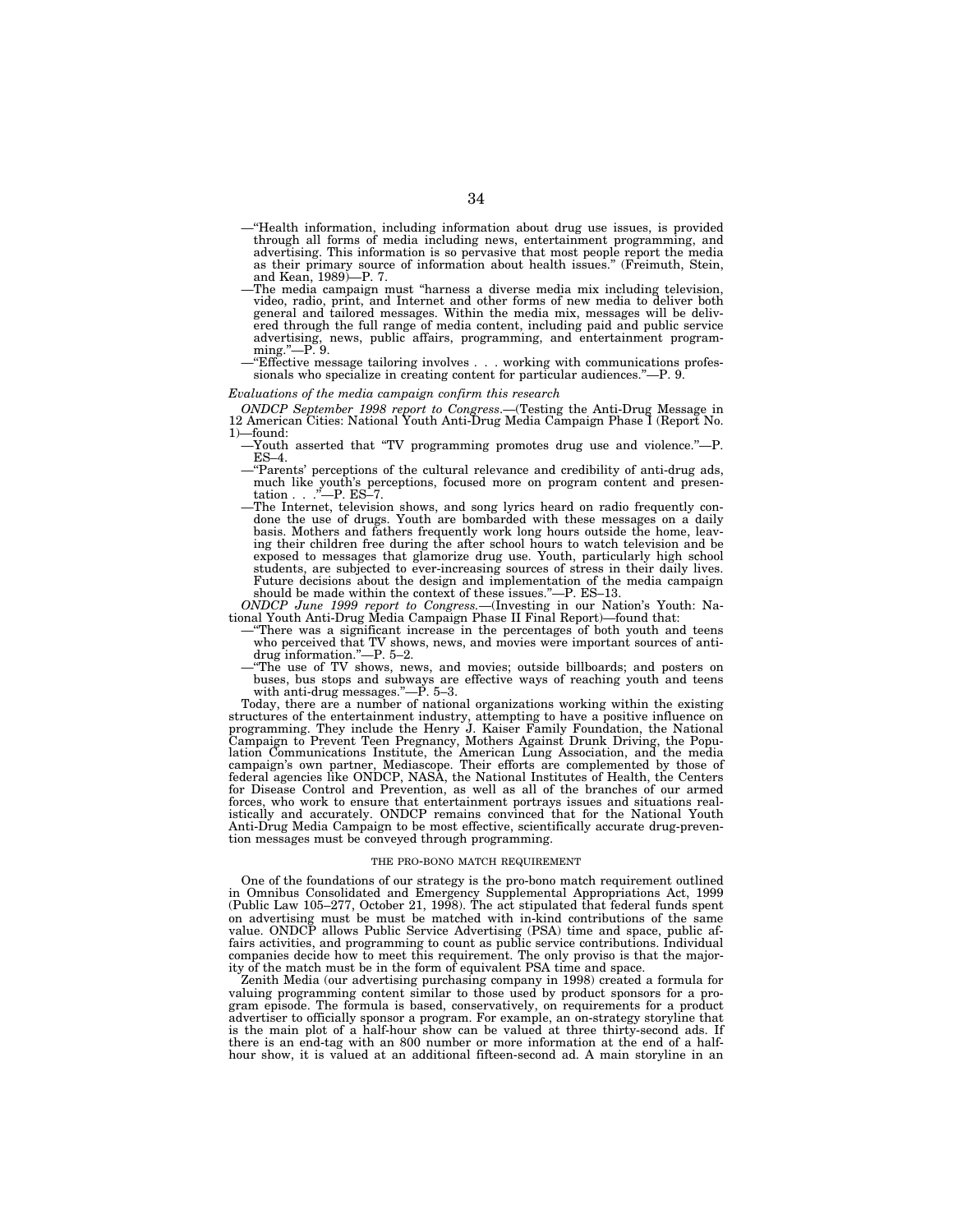hour-long prime-time show is valued at five thirty-second ads, while such a storyline in a one-hour daytime show is valued at four thirty-second ads.

Indeed, considerable public service time and space has been generated by the media match requirement. According to Ad Age, the ONDCP campaign is a factor in increasing the public service time on prime time network TV. ONDC tional ads. The American Advertising Federation plays a similar coordinating role in 102 local media markets. In the coming year, we will see a much larger number of local organizations benefiting from the pro-bono match component of the Media Campaign.

# *Criteria for evaluating consistency with the campaign's strategic message platforms*

Director McCaffrey personally approved procedures for determining valuation of "in-kind contributions" to the national media campaign on April 23, 1998. ONDCP<br>and our contractors have followed these procedures. Specific el

- sion included: —*Eligibility for pro-bono match.*—Media outlets were allowed to provide in-kind contributions provided that the majority of the match was satisfied with adver-tising time and space donations. The balance of the match could be met by media outlets with relevant non-advertising efforts such as programming, locally or nationally sponsored community events, appropriate public affairs programming, in-school programs, or in-kind donations.
	- —*Requirement that current pro-bono public service time not be supplanted.* ONDCP contracted the Advertising Council to allocate national-level pro-bono PSA slots to eligible campaigns and to ensure that the media campaign did not reduce existing levels of pro-bono advertising time and space in accordance with the law and congressional intent.
	- —*Establishment of a Media Match Task Force*.—This task force includes representatives from ONDCP, the Advertising Council, the Partnership for a Drug-Free America, the Department of Health and Human Services, the Department of Justice, and the Department of Education. It assesses implementation of probono match guidelines and recommends changes.
	- —*Specific criteria for qualification as ''in-kind contributions'' for programs*.—Programs that include messages promoting activities, behavior, and healthy environments that prevent drug use by youth can be considered for pro-bono match purposes. The specific criteria that have been applied are: Does the program— —Educate and support the development of good parenting practices.
	- —Encourage greater parental and caregiver involvement in a child's upbringing and effective drug-prevention parenting strategies.
	- —Provide early childhood development programs that strengthen the parentchild relationship.
	- —Provide opportunities for youth through programs and services in school and after school such as mentoring.
	- —Foster high expectation and self-esteem for youth.
	- —Prevent drug abuse including underage tobacco and alcohol use.
	- —Emphasize the nexus between drugs and crime and violence.
	- —Emphasize the connection between substance use and AIDS.
	- —Support other drug-related messages and campaigns as determined by ONDCP.

These criteria have been consistently used to determine whether programs submitted by media outlets for pro-bono match consideration should indeed qualify for public-service credit. At no time during this process did ONDCP—or any person or organization affiliated with the media campaign—suggest script changes, nor were any episodes or programs resubmitted for reconsideration in exchange for pro-bono match credit. Indeed, we have always assumed that any transcripts or programs submitted for public-service credit consideration were final products and not subject to further change.

To date, seven networks have submitted programs to ONDCP's contractor, Ogilvy & Mather for pro-bono match consideration. Thirty-nine separate programs (with 130 original episodes and 353 repeats) have been assigned a total of \$21,820,329 in public-service credit. A list of all programs and episodes for which credits were given is enclosed at Tab 3.

ONDCP takes seriously questions about the campaign's pro-bono match procedures. There can be no suggestion of federal interference in the creative process. Accordingly, in the future, we will only review programs for pro-bono match consider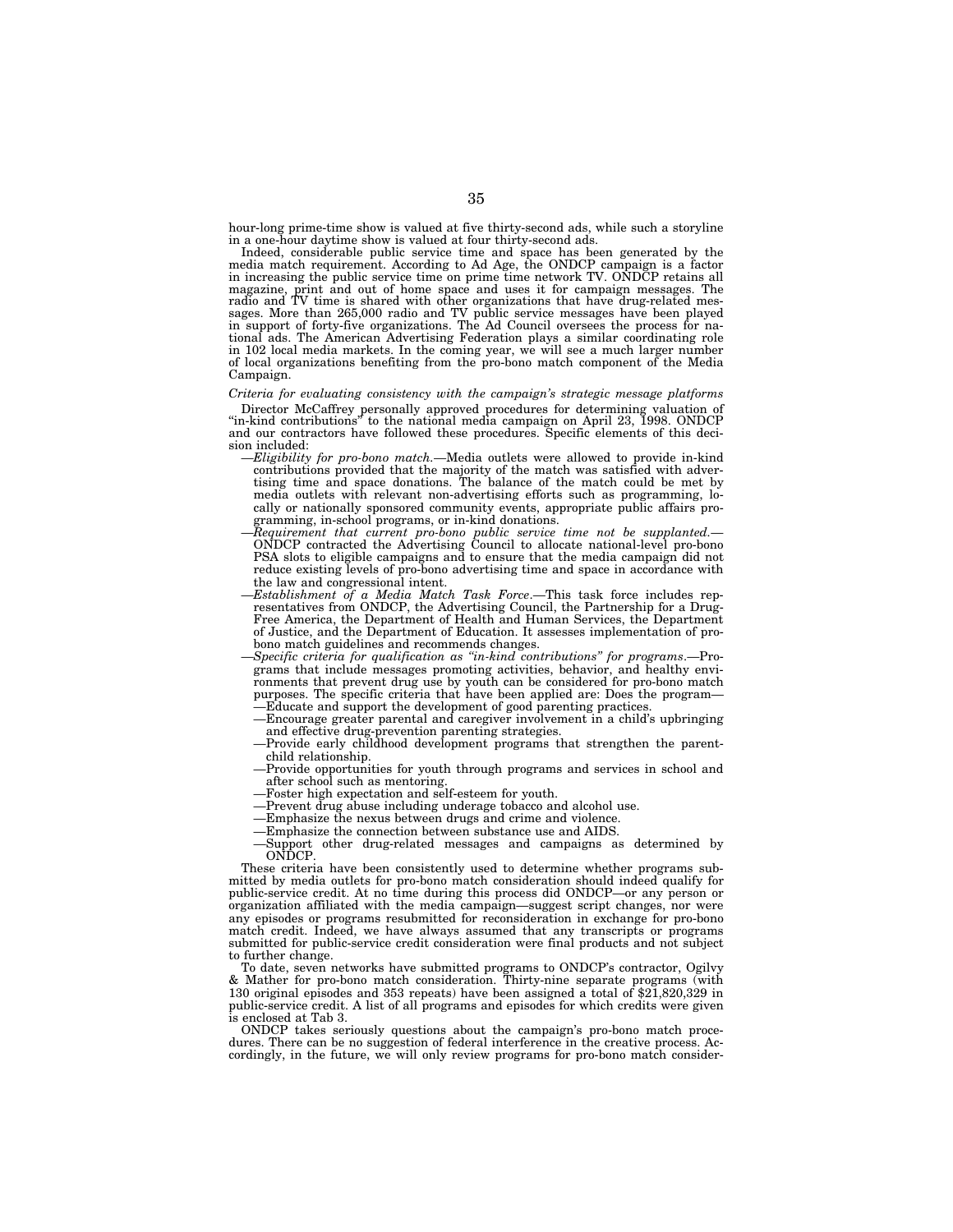ation after they have aired. The attached January 18 ONDCP press release outlines the new procedures we are implementing to guard against any appearance of impropriety.

# RESULTS OF THE ANTI-DRUG CAMPAIGN

### *The anti-drug media campaign is surpassing initial expectations*

*Phase I.*—During the initial twenty-six-week pilot in twelve cities (Phase I, January through June 1998), we exceeded our goal of reaching 90 percent of the overall<br>target audience with four anti-drug messages a week.<sup>19</sup> The campaign's Phase I message delivery rate follows:

#### *Overall*

Teens 12—17: 95 percent viewed an average of 8.5 messages a week. Adults 25—54: 95 percent viewed an average of 7.5 messages a week.

#### *African-American*

Teens 12—17: 96 percent viewed an average of 9.4 messages a week.

Adults 25—54: 96 percent viewed an average of 8.4 messages a week.

*Hispanic*

Teens 12—17: 90 percent viewed an average of 5.9 messages a week.

Adults 25—54: 85 percent viewed an average of 5.8 messages a week.

We are extremely encouraged to note that significant increases in awareness of anti-drug ads occurred among the target audiences. The evaluations ONDCP submitted to Congress showed that youth and teens demonstrated significant increases in ad recall in the target versus the comparison sites—youth increases ranged from 11 to 26 percent, teens ranged from 13 to 27 percent. Parents in target sites had an 11 percent gain in awareness of the risks of drugs and said that the campaign provided them with new information about drugs (a  $\overline{7}$  percent increase). Meanwhile, the number and frequency of PSAs for other related social issues increased, demonstrating no interference from the paid ad campaign.20

*Phase II.*—When the anti-drug media campaign was expanded to a national audience (Phase II, July 1998 through June 1999), we maintained our planned message delivery rates:

#### *Overall*

Teens 12—17: 95 percent viewed an average of 6.8 messages a week. Adults 25—54: 92 percent viewed an average of 4.5 messages a week.

#### *African-American*

Teens 12—17: 96 percent viewed an average of 7.6 messages a week. Adults 25—54: 95 percent viewed an average of 7.2 messages a week.

#### *Hispanic*

Teens 12—17: 88 percent viewed an average of 4.8 messages a week.

Adults 25—54: 84 percent viewed an average of 4.8 messages a week.

The anti-drug campaign's messages also began to influence attitudes. The percentage of youth who agreed that the ads ''made them stay away from drugs'' increased from 61 percent to 69 percent. The percentage reporting they "learned a lot about<br>the dangers of drugs" from TV commercials also increased from 44 to 52 percent.<sup>21</sup>

*Phase III (July 1999-Present).*—Our broad-based advertising effort continues to exceed planned message delivery rates. As a result of the leverage the campaign is providing to other organizations and causes through the required pro-bono matches, we are increasing the number reach of the campaign.

#### *Teens 12–17:*

Paid—91 percent viewed an average of 4.4 messages a week.

Paid & anti-drug match—95 percent viewed an average of 5.2 messages a week. Paid & all match—95 percent viewed an average of 8.3 messages a week.

<sup>&</sup>lt;sup>19</sup> Findings regarding the effectiveness of Phase I were presented to Congress in September 1998 and March 1999, see Testing the Anti-Drug Message in 12 American Cities: National Youth Anti-Drug Media Campaign Phase I (R March 1999.<br><sup>20</sup> Ibid. <sup>21</sup> ONDCP submitted an evaluation of Phase II to both Congressional Committees on Appro-

priations. See Investing in our Nation's Youth: National Youth Anti-Drug Media Campaign Phase II Final Report, June 1999.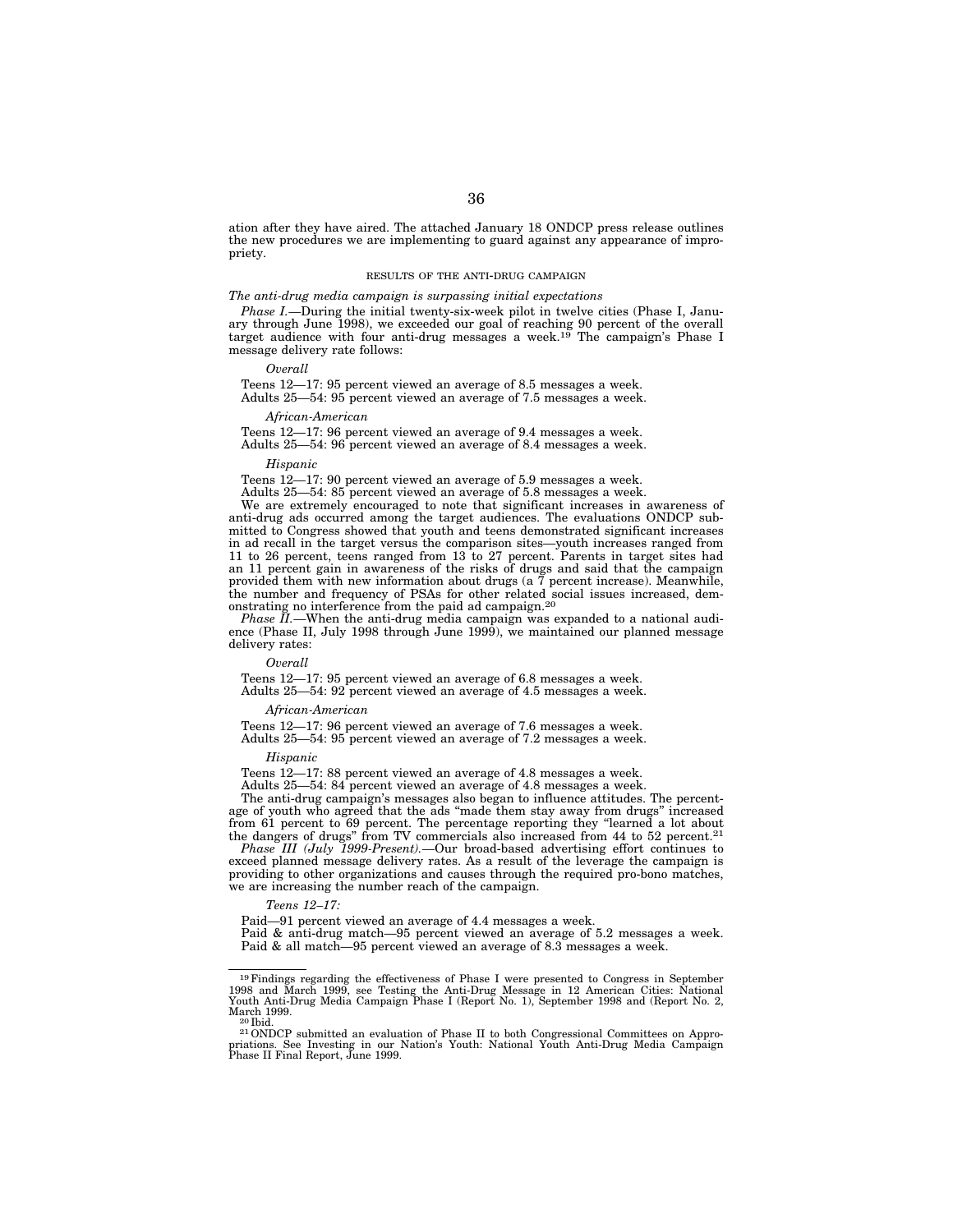#### *Adults 25–54:*

Paid—82 percent viewed an average of 3.5 messages a week.

Paid & anti-drug match—92 percent viewed an average of 3.7 messages a week. Paid & all match—95 percent viewed an average of 5.9 messages a week.

The campaign's pervasive presence has also been manifested in increased demand for anti-drug information. Since the national launch of the campaign in July of 1998, inquiries received by the National Clearinghouse for Alcohol and Drug Information (NCADI) have increased dramatically. The number of inquiries received between July 1998 and June 1999 increased by 159 percent over the corresponding 1997–1998 period. NCADI also responded to 102 percent more requests for information and distributed more than sixteen million items between July 1998 and June 1999. On peak days—which corresponded with specific anti-drug campaign events (e.g. an article in *Parade* magazine, media coverage of national launch, and media ''roadblocks'')—requests surged by 367 percent over pre-campaign levels. Per month Internet requests for substance abuse information have increased tenfold since July 1998.22

To date, the campaign has exceeded its pro-bono match requirements; we have accomplished 107 percent of the media match at a value of \$213 million. We formed partnerships with seven television networks that have produced their own anti-drug PSAs consistent with campaign themes. We attained 168 million pro-bono Internet impressions. The campaign's strategic messages have been supported in 130 TV programs that incorporated science-based anti-drug story lines.

# *Additional indicators of success*

No child or adult ''influencer'' is being left behind. The campaign is reaching minority youth and parents at unprecedented levels, delivering \$33 million worth of anti-drug messages. By any standard, this is the strongest multi-cultural communications effort ever launched by the Federal Government; it rivals that of most corporate efforts. ONDCP is the largest governmental advertiser in African-American newspapers. We are now developing campaign materials in eleven languages.

Private sector support is exceeding ONDCP's goals and expectations. The antidrug campaign's target is a one-for-one match; for every taxpayer dollar we spend, we require an equal added dollar's worth of anti-drug public service, pro bono activity. The campaign's private sector match is now at the 109 percent level (or \$149 million gross) for the broadcast industry (matches of ad time on TV and radio). Overall, the corporate match for all campaign efforts is at the 107 percent level (or \$213 million). In addition to the pro bono match, we have received over \$42 million of corporate in-kind support.

As we move into an integrated campaign we are reaching young people throughout the Internet. The number of campaign Internet advertising impressions (ad "banners" on web sites) exceeds two hundred million. In 1999, ONDCP's campaign site, www.mediacampaign.com was accessed 446,596 times by 170,456 users. The prevention sites www.projectknow.com was accessed 6,483,583 times by 1,647,967 users.

#### YOUTH ATTITUDES AND BEHAVIOR HAVE CHANGED SINCE THE LAUNCH OF THE NATIONAL YOUTH ANTI-DRUG MEDIA CAMPAIGN

The campaign is getting the nation's attention and influencing drug-related attitudes and behavior. Based on expert analysis of drug-use trends and media campaign impacts, we did not expect to see appreciable impacts on drug use until two years into the campaign. However, since the campaign's inception, we have seen noteworthy changes in drug-related attitudes and behavior among our youth:

- —In September 1998, we reported to Congress—(Testing the Anti-Drug Message in 12 American Cities: National Youth Anti-Drug Media Campaign Phase I (Report No. 1)—that the campaign's ads were stimulating discussion between parents and children.
- —In June 1999, we reported to Congress—(Investing in our Nation's Youth: National Youth Anti-Drug Media Campaign Phase II Final Report)—that the percentage of teens who said they had learned "a lot" from TV commercials that ''drugs are bad'' increased from 44 to 52. We also noted a 12 percent increase in the percentage of youth that agreed the ads made them stay away from drugs (an increase from 61 to 69 percent).

Additionally, various recent national surveys indicate that adolescent anti-drug attitudes have stiffened and some drug-use rates have declined.

<sup>22</sup>SAMHSA/NCADI briefing to ONDCP Director Barry McCaffrey, September 2, 1999.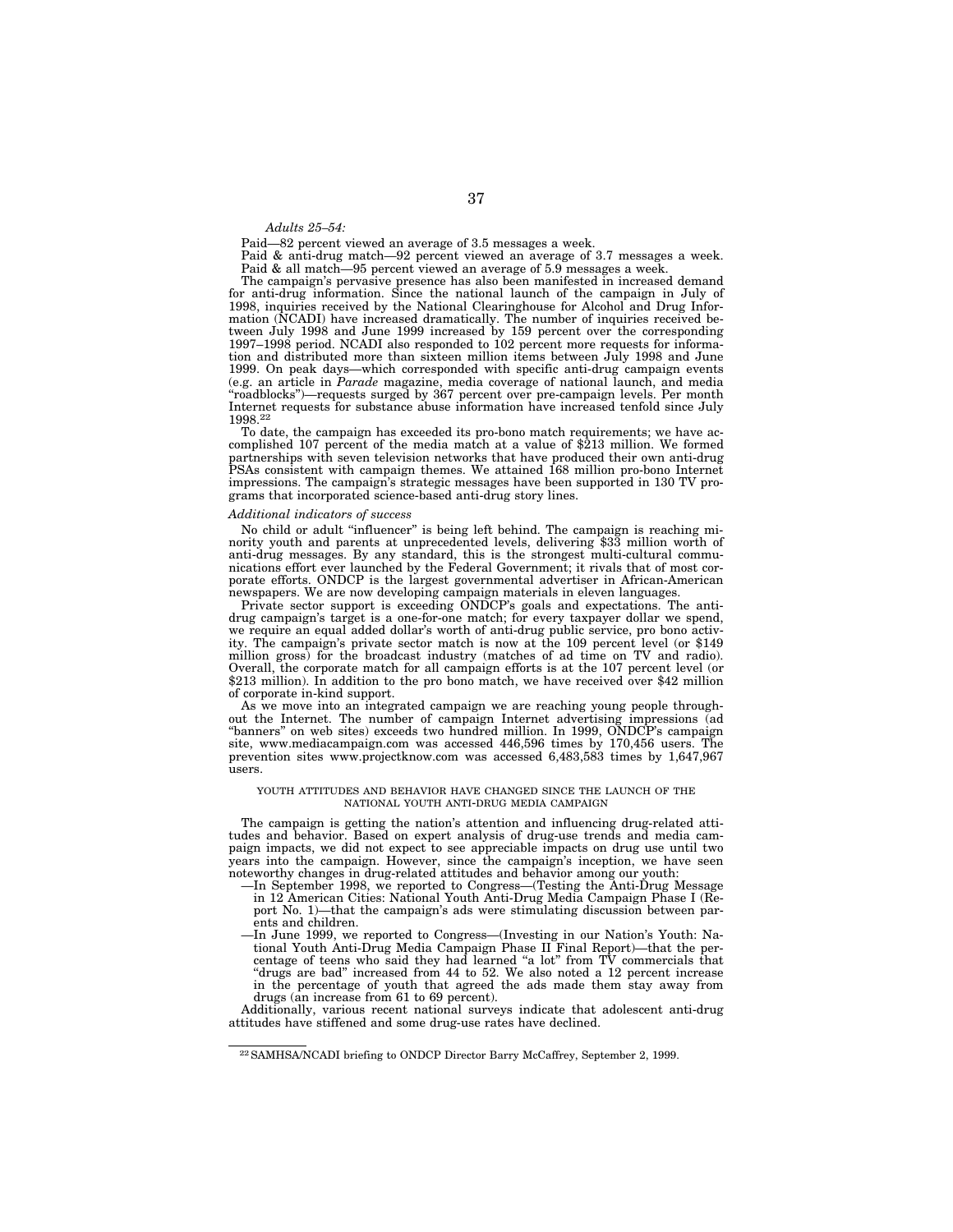—Adolescent drug use declined 13 percent between 1997 and 1998 (1998 National Household Survey on Drug Abuse).

- —The percentage of 13–18 year olds strongly agreeing with the statement ''kids who are really cool don't use drugs," increased from 35 percent in 1998 to 40 percent in 1999 (Partnership for a Drug-Free America, 1999 Partnership Attitude Tracking Study).
- —The teenage belief that ''most people will try marijuana sometime'' declined to 35 percent in 1999, from 40 percent in 1998 and 41 percent in 1997 (Partnership for a Drug-Free America, 1999 Partnership Attitude Tracking Study).
- —In 1999, 63 percent of teens reported parents were talking to them about the risks of drug use, up from 53 percent in 1998 (Center on Substance Abuse and Addiction, 1999 Back to School Survey).
- —The number of young people reporting that their schools were drug free increased from 31 percent in 1998 to 44 percent in 1999 (Center on Substance Abuse and Addiction, 1999 Back to School Survey).

## TRANSPARENCY OF THE MEDIA CAMPAIGN

Everything about this campaign—including the pro-bono match—has been conducted openly with congressional oversight, news coverage, publicity, and outreach to the media. There were three congressional hearings in 1999 on the subject of the media campaign, so the notion that this project is being conducted ''in secret'' is inaccurate. We have also written opinion editorials explaining all aspects of the campaign; these pieces have been published in newspapers, magazines, and journals throughout the country. Countless press releases, news conferences, and events with the President and congressional leadership were devoted to this topic as was much TV and radio coverage and a website (www.mediacampaign.org) that was accessed 446,596 times in 1999.

#### *Excerpts of national coverage of the pro-bono match*

Advertising Age ''Networks 'donate' anti-drug messages'' (July 6, 1998)

. broadcast media are jumping to take the drug agency's offer of trading its large ad budget for an equal amount of free time, including not only spots but antidrug programming and other activities.''

*Los Angeles Times* ''Ad Plan: Your Tax Dollars on Drugs'' (August 20, 1998)

''The accompanying matches are not all straight gifts of time. Credit is also awarded, for example, for building an Internet site. Fox Family Network may count as donations episodes of its entertainment programs that carry an anti-drug theme...''

*USA Today* ''White House anti-drug unit garners fortune in free ads'' (November 2, 1998)

''. . . the government is demanding more than it's paying for. Its requirement: that media match its purchase with free air time or space or other public service efforts. For the networks, donated commercial time counts. Talk show time can count. So do White House-approved scripts that promote the anti-drug theme.''

#### **CONCLUSION**

Mr. Chairman, Director McCaffrey asked me to reassure you that the Anti-Drug Media Campaign has complied with all applicable laws and carefully taken into account congressional intent. We are proud that the media campaign is bringing to bear the scientific information that results from the half billion dollars the Federal Government invests on drug abuse research through the National Institute on Drug Abuse every year.

As you know, the primary goal of the National Drug Control Strategy is to ''educate and enable America's youth to reject illegal drugs as well as alcohol and tobacco.'' Over the past four years, federal spending on prevention has increased by 55 percent. This public-health communications campaign is the most visible element of the national response to the juvenile drug-use crisis. These extensive prevention efforts are beginning to bear fruit. We are convinced that if we continue to emphasize drug prevention, juvenile drug-use rates will drop further. Thank you again for your support of our efforts to reduce drug use and its consequences in America.

Senator CAMPBELL. We are going to take a 10 or 15-minute recess while we run over and vote. We will then hear from Ms. Conlon, and I apologize for having you sit so long, Ms. Conlon, and from Mr. Bonnette, and then we will go to Mr. Forbes. With that, we will stand in recess for about 10 minutes.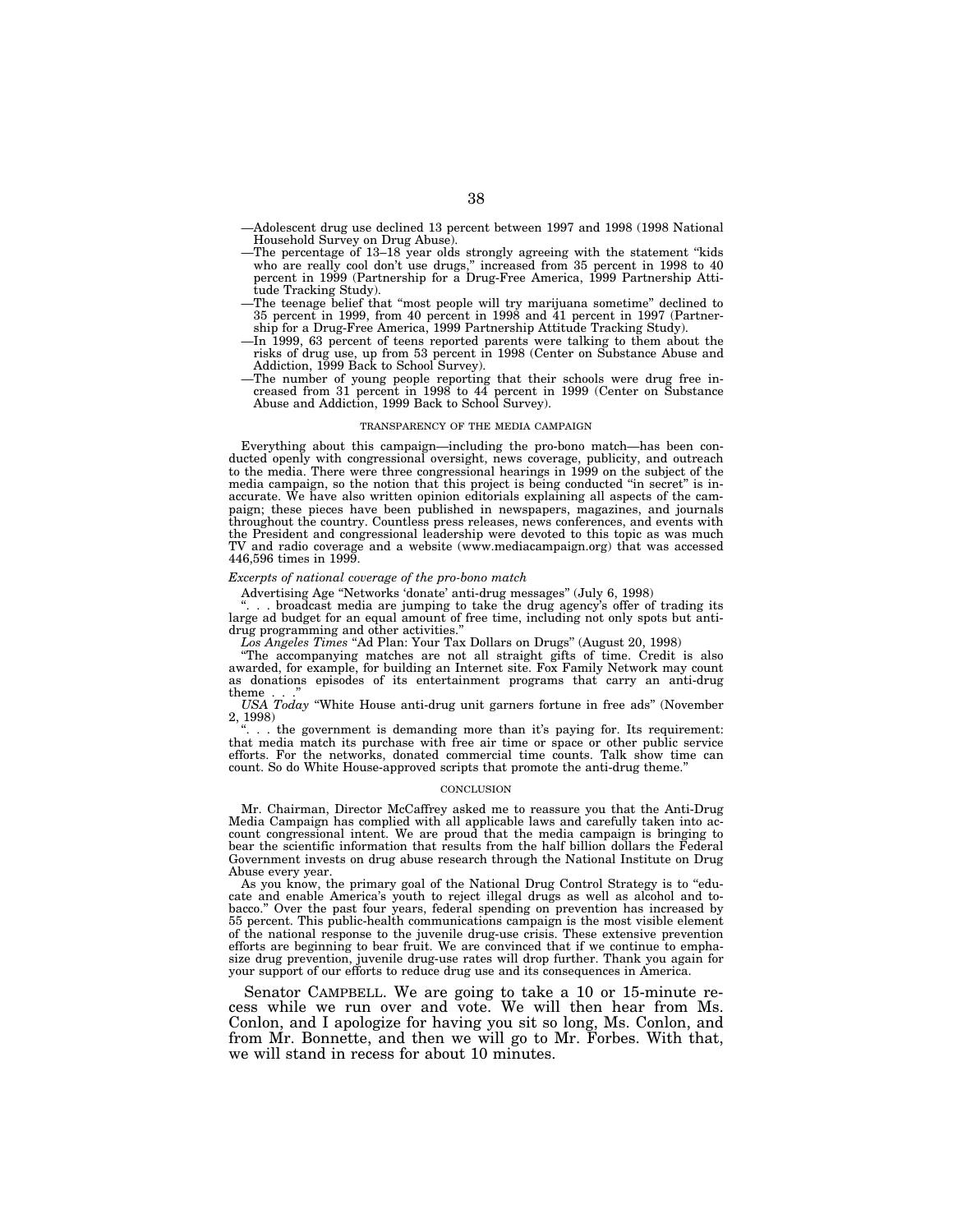My friends, if we could take our seats, the committee is back in session and we will not have any more interruptions. That was the last vote, so we will be able to finish this. I hope, Mr. Levitt, you will be able to stay around, although I have no further questions. I do not think Senator Dorgan does. I hope you will stay around to hear the remaining testimony, if you can.

We will now go to Ms. Conlon, the President of the Ad Council. Welcome.

# **STATEMENT OF PEGGY CONLON, PRESIDENT, THE ADVERTISING COUNCIL, INC.**

Ms. CONLON. Mr. Chairman, thank you. Thank you so much for inviting us to participate in this testimony today.

As President of the Advertising Council, I commend the Senate Appropriations Subcommittee, the Office of National Drug Control Policy, and the Partnership for a Drug-Free America for their foresight in the creation of an unprecedented National Youth Anti-Drug Media Campaign. Thus far, the public service match component of the campaign is an unqualified success. It has reinvigorated public service advertising despite a highly competitive media environment, and the media is rising to the challenge. It is because of this PSA match that this campaign is the most efficient use of leveraged government funding that I have ever seen.

For 58 years, the Ad Council has served as the nation's leading provider of public service advertising. Since we were founded by President Roosevelt to help engage Americans in the World War II effort, our media messages have moved the needle on such behaviors as drunk driving, crime prevention, and environmental protection.

Four years ago, we committed our resources to supporting America's children and families, and we were delighted when the ONDCP delighted us to be a full partner in an innovative media campaign which is consistent with this mission.

The Ad Council serves the ONDCP media campaign in several ways. Primarily, we oversee a media match task force that vets national PSAs for participation in the match program. Together with ONDCP, Partnership for a Drug-Free America, and other members of the task force, including Departments of Education, Justice, and Health and Human Services, the Ad Council was involved from the start in recommending and designing the guidelines of the media match component. The guidelines apply to the national PSA match as well as the programming element, and they form the basis of the media match program at the local level. We have also reached out to thousands of community organizations with an invitation to participate in the match.

The Ad Council's experience to date with the ONDCP media campaign has been exceptionally positive. The match component has revitalized public service as we know it. It has increased the awareness of community-based programs that aid in youth drug prevention by encouraging early action steps, such as mentoring, greater parental involvement, after-school programs, and raising young people's self-esteem. These programs are receiving unprecedented media exposure. In fact, since the launch of the campaign, over 250,000 television and radio on-air PSA placements have been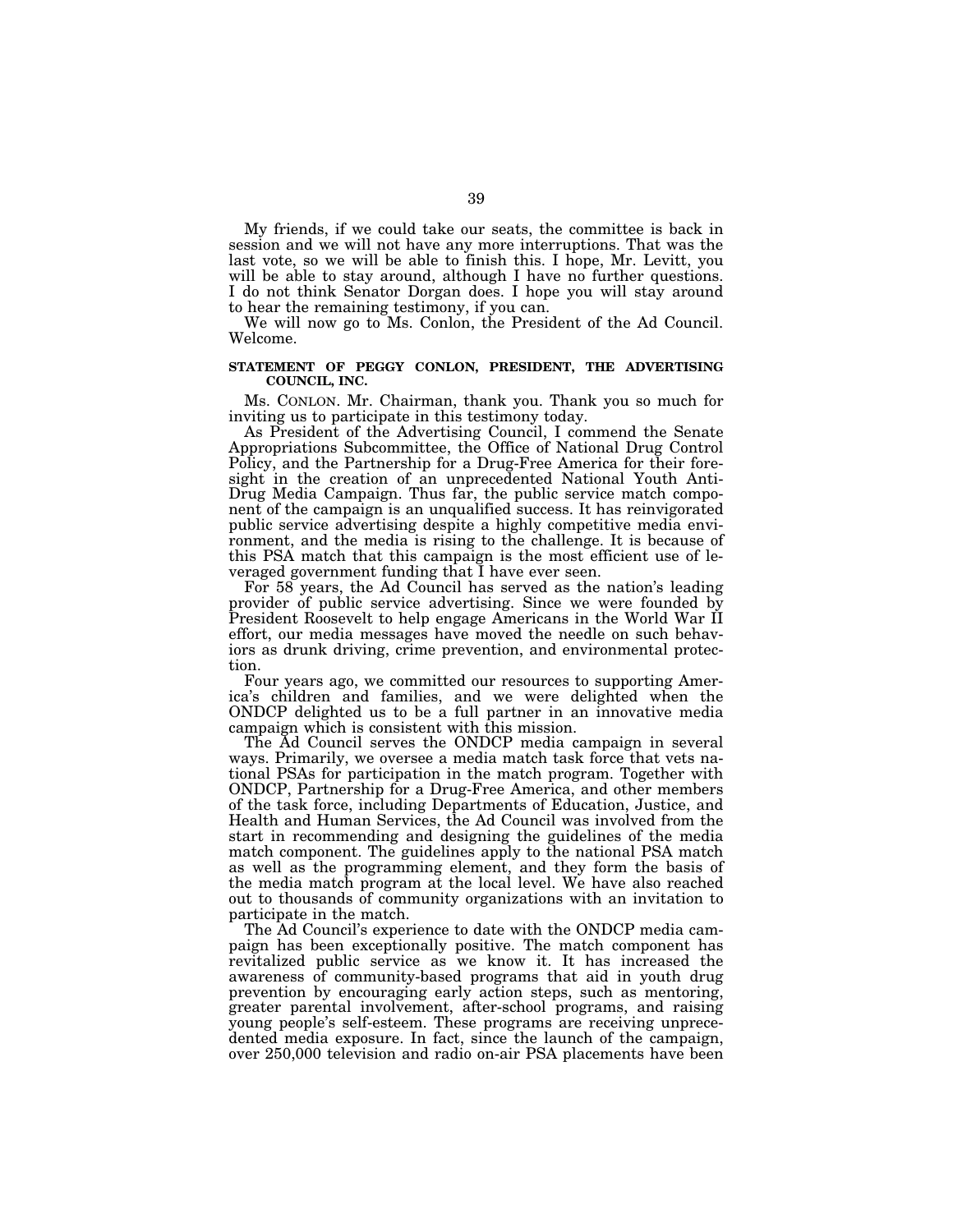donated by the media on behalf of 45 national nonprofit and government organizations.

Initial concerns that the introduction of the ONDCP match might supplant the media's existing support of public service have proved to be unfounded. Beyond the match program, both qualifying and non-qualifying Ad Council PSAs have received equal support from the media.

In addition, an unintended benefit of the match is the improvement of PSA audience reach by opening up highly-rated television dayparts in which public service was traditionally underrepresented. The Ad Council's independent monitoring service has reported that in the 5 years prior to the match, only 40 percent of donated media toward Ad Council PSAs were in desirable dayparts, leaving the majority of PSAs to be aired between the hours of 1:00 a.m. and 6:00 a.m. Since the match, the media donation of desirable dayparts has dramatically increased, from 40 percent to 70 percent of total donated media.

Again, the PSA media match was well conceived and has been executed by the ONDCP in the most inclusive manner and with great success. It is a sustainable model that involves the government, the media, and local communities all joined in a common objective, to keep our kids drug-free.

On behalf of the Ad Council, I would like to thank all the partners involved for their continued support of this unprecedented effort. With great pride, we will continue to support this campaign in any capacity. Thank you.

Senator CAMPBELL. Thank you. I appreciate your testimony. I have a couple of questions, but I will go to our next witness before I ask those questions. I would like to repeat that, for me, this has never been a question of whether it works or not. I think it probably does work, as any advertising does, whether it is subliminal or not. It is a question of propriety, of transparency, and whether it sets a precedent. Things of that nature is what this committee is really concerned about.

[The statement follows:]

# PREPARED STATEMENT OF PEGGY CONLON

As President of The Advertising Council, I commend the Senate Appropriations Sub-Committee, the Office of National Drug Control Policy and the Partnership For a Drug Free America for their foresight in the creation of an unprecedented national youth anti-drug media campaign. Thus far, the public service match component of the campaign is an unqualified success. It has reinvigorated public service advertising—despite a highly competitive media environment—and the media is rising to its challenge. It is because of the PSA match that this campaign is the most efficient use of leveraged Government funding that I have ever seen.

For 58 years, the Ad Council has served as the nation's leading provider of public service advertising. Since we were founded by President Roosevelt to help engage Americans in the World War II effort, our media messages have moved the needle on such behaviors as drunk driving, crime prevention and environmental protection. Four years ago, we committed our resources to supporting America's children and families; and we were delighted when the ONDCP invited us to be a full partner in an innovative media campaign which is consistent with that mission.

The Ad Council serves the ONDCP media campaign in several ways. Primarily, we oversee a media match task force that vets national PSAs for participation in the match program. Together with ONDCP, Partnership For A Drug Free America, and other members of the task force (including the Departments of Education, Jus-tice and Health and Human Services), the Ad Council was involved from the start in recommending and designing the guidelines of the media match component. The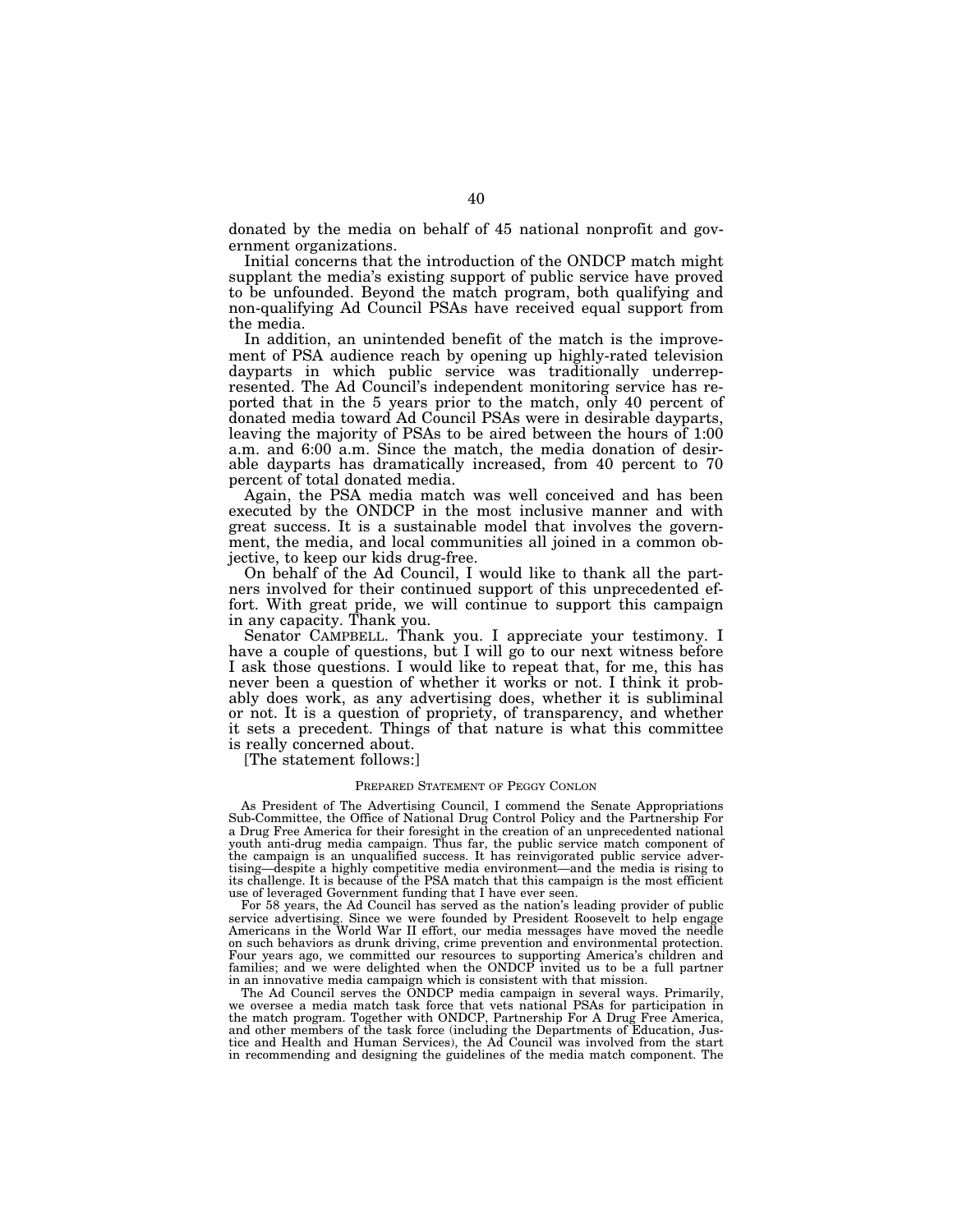guidelines apply to the national PSA match as well as the programming element, and they form the basis of the media match program at the local level. We have also reached out to thousands of community organizations with an invitation to participate in the match.

The Ad Council's experience to date with the ONDCP media campaign has been exceptionally positive. The match component has revitalized public service as we know it. It has increased the awareness of community-based programs that aid in youth drug prevention by encouraging early action steps such as mentoring, greater parental involvement, after-school programs and raising young people's self-esteem. These programs are receiving unprecedented media exposure. In fact, since the launch of the campaign, over 250,000 television and radio on-air PSA placements have been donated by the media on behalf of 45 national non-profit and government organizations.

Initial concerns that the introduction of the ONDCP match might "supplant" the media's existing support of public service have proved to be unfounded. Beyond the match program, both qualifying and nonqualifying Ad Council PSAs have received equal support from the media. In addition, an unintended benefit of the match is the improvement of PSA audience-reach by opening up high-rated television dayparts, in which public service was traditionally underrepresented. The Ad Council's independent monitoring service has reported that in the five years prior to the match, only 40 percent of all donated media towards Ad Council PSAs was in desirable dayparts—leaving the majority of PSAs to be aired between the hours of 1:00 a.m. and 6:00 a.m. Since the match, the media's donation of desirable dayparts has dramatically increased from 40 percent to 70 percent of total donated media.

Again, the PSA media match was well conceived and has been executed by the ONDCP in a most inclusive manner and with great success. It is a sustainable in a most inclusive manner and with great success. It is a sustainable model that involves the Government, the media and local communities—all joined in a common objective to keep our kids drugfree. On behalf of the Ad Council, I would like to thank all the partners involved for their continued support of this unprecedented effort. With great pride, we will continue to support this campaign in any capacity.

# **STATEMENT OF RICHARD BONNETTE, PRESIDENT, PARTNERSHIP FOR DRUG FREE AMERICA**

Senator CAMPBELL. We will go now to Mr. Bonnette, please.

Mr. BONETTE. Good morning, Mr. Chairman. Let me begin by thanking you and Senator Dorgan and all the members of the committee for your support of the National Youth Anti-Drug Media Campaign. Allow me to also thank General McCaffrey, Director of the Office of National Drug Control Policy. His leadership has been truly indispensable for this effort.

As you know, the problem of drug abuse persists across the country. Millions of children, teenagers, and their parents and other adults deal with this problem every day. It is, in fact, the number one concern parents have about their children and the number one concern among teenagers, as well.

The alarming increase in adolescent drug use since 1991 is one reason why Congress decided to support this Anti-Drug Campaign. I come here today, Mr. Chairman, very pleased to report to you that the campaign is on track and is giving us every reason to be optimistic.

As you know, the Partnership for a Drug-Free America originated in the advertising industry. Our roots are in advertising, marketing, public relations, consumer research, and the media industries. Today, we have a small staff of about 30 people in New York and a network of hundreds of volunteers around the country. The strength of the partnership is the reservoir of advertising talent that creates our work, the same talent that is behind the most creative, most effective commercial ad campaigns in the marketplace today. We tap into this talent, talent that helps sell Pepsi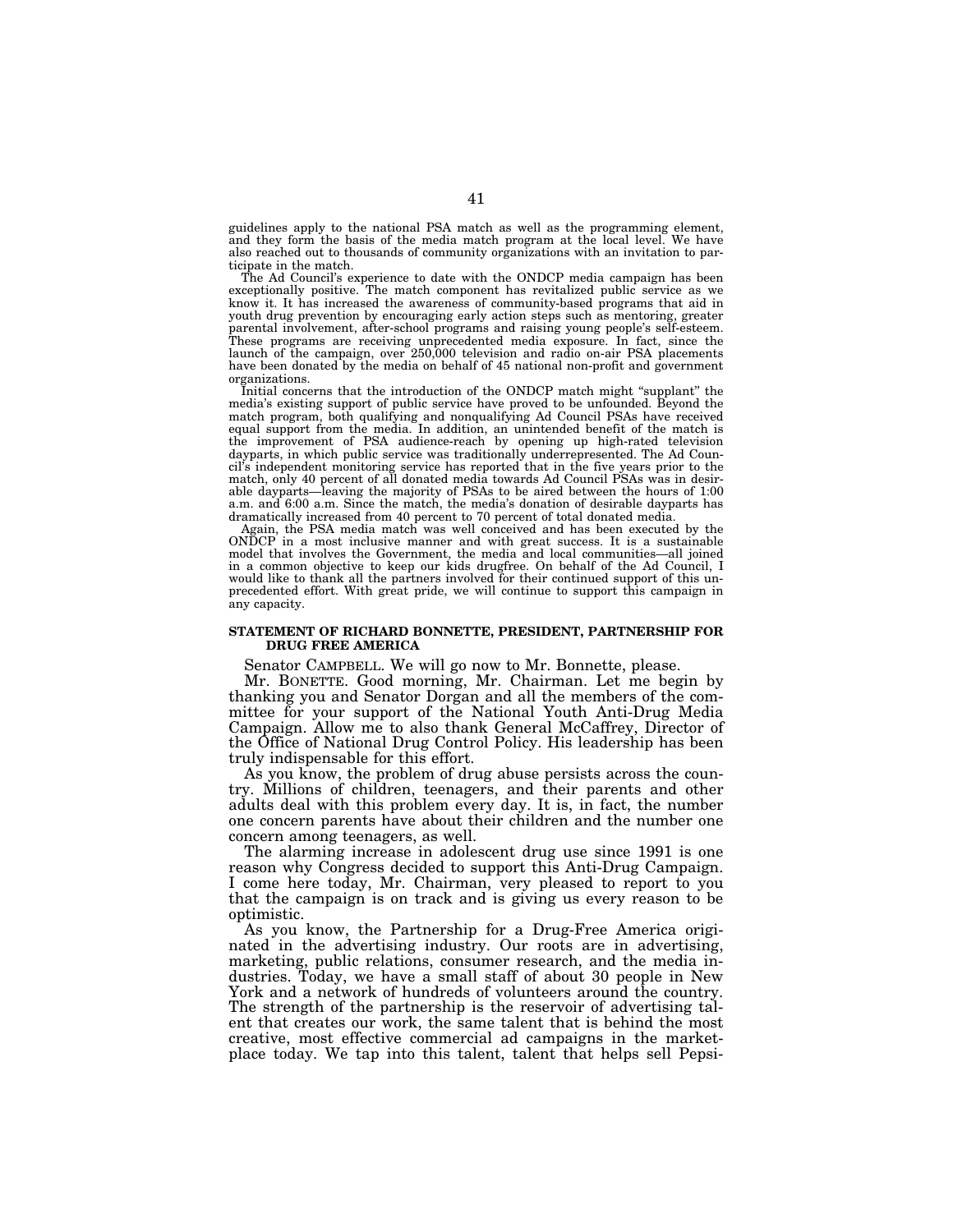Cola, Dell computers, and Dodge trucks, not to sell but to unsell illegal drugs.

Before joining the Partnership in 1989, I spent 25 years in the advertising industry, 19 of them with BBDO Worldwide, one of the largest agencies in the world, and at BBDO, I was a member of both their board of directors and their executive committee. One of the elements that made the concept of the Anti-Drug Media Campaign so attractive to Congress was access to this private sector creative talent. Instead of one advertising agency creating ads for this campaign, literally dozens of agencies create work for the partnership, which is then donated to the Anti-Drug Media Campaign.

That essentially is our role, managing the creative pipeline. We provide the advertising that is at the heart of this effort, and while the campaign now covers production costs for our advertising, the most expensive and critical elements of each ad, the services of the actual creative talent producers, copy writers, directors, and actors are all donated to this effort. With the cost of creating a 30-second television commercial averaging about \$300,000, the advertising industry has been and continues to be a tremendous resource to this campaign. The credit here, Mr. Chairman, goes to the agencies themselves, not to the Partnership, because it is they who actually do the work.

May I remind the committee that while we have devoted significant resources and the full heart and soul of the Partnership to servicing this campaign, we receive no Federal funding for our role in this effort. We participate in this campaign because we are dedicated to this cause and we believe deeply in this model. That is our bottom line.

Mr. Chairman, as you know, the strategic rationale behind this campaign is quite simple. It is the belief in the power of researchbased advertising to persuade children and teenagers not to use drugs and it is the acknowledgement that to tap into the full power of mass media in this endeavor, we must employ paid advertising to get the job done.

In the past, we have witnessed the awesome power of mass media on the drug problem. In the late 1980s, unprecedented support from the media contributed to dramatic and long-lasting results, long-lasting changes in the marketplace. For example, since 1985, among those 18 and older, regular use of cocaine is down by 75 percent and is holding, and regular use of any illicit drug is down by 50 percent and holding. Today, there are 9.7 million fewer Americans using drugs on a regular basis. It was the media, Mr. Chairman, who accelerated the rate of attitudinal shifts that made this happen.

We have also witnessed what happens when mass media focus on the drug problem dissipates. As news and mass media attention on drug abuse faded away in the early 1990s and as media exposure for anti-drug advertising declined steadily, anti-drug attitudes began to erode. Subsequently, we witnessed the first increase in adolescent drug use since 1979, and that increase, as you know, continued for the better part of the decade, driven by weaker and weaker attitudes toward drugs.

That is when General McCaffrey and we at the Partnership came to Congress seeking support for this National Youth Anti-Drug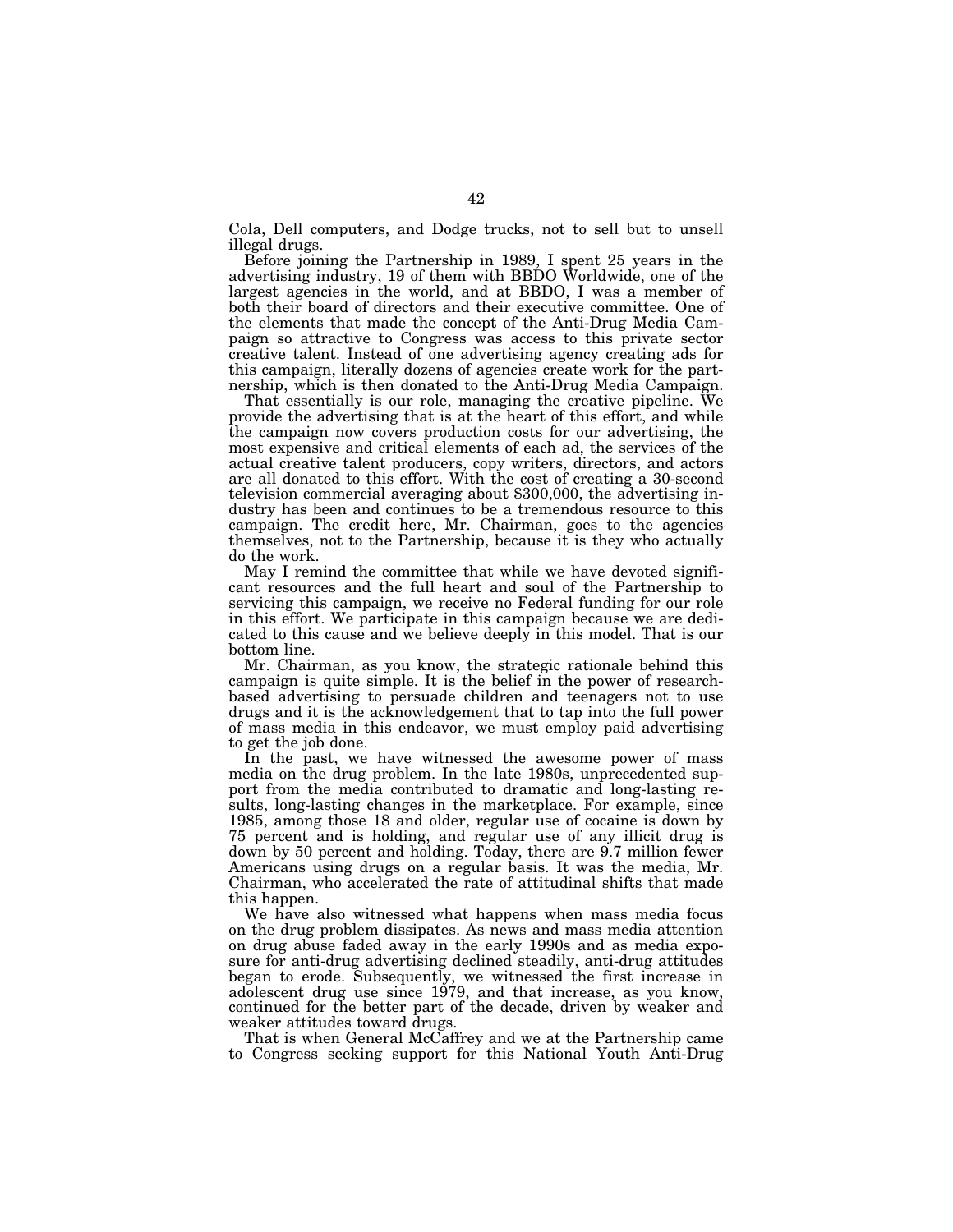Media Campaign. We concluded that we would need to pay for media exposure to truly change attitudes and behavior.

We are now, Mr. Chairman, about a year and a half into the national phase of this campaign, and based on what we are seeing through various national tracking studies, we believe the campaign is having a very positive impact. For the first time since teen drug use turned around for the worse in the early 1990s, drug-related attitudes among children and teenagers are now changing for the better and by significant margins. Most remarkable, perhaps, is that fewer and fewer teens see drugs as socially acceptable in their peer groups and in pop culture.

I would like to submit for the record a summary of our latest national tracking study on drug use.

Senator CAMPBELL. Without objection, that complete study will be included in the record.

Mr. BONETTE. Thank you. Fewer teens now associate drugs with the concept of "coolness." Fewer teens now see drugs closely associated with role models, and more teens say drugs are not required to "fit in." In marketing terms, these are significant shifts.

Another telling finding is this. More and more children and teenagers are aware of anti-drug advertising. Message recall is up dramatically. In just 1 year, the number of teenagers reporting seeing anti-drug advertising every day or more jumped from 32 to 45 percent. More teens say they are learning a lot about the risk of drugs from anti-drug advertising, and the percentage of parents talking with their children frequently about drugs has increased from 44 to 57 percent, again, in just 1 year.

To a marketing professional, these are enormous positive shifts in a relatively short period of time, and importantly, Mr. Chairman, we also see drug use leveling off for the last 1 to 2 years.

In terms of the changes recorded in the data thus far, we are exactly where we expected to be with this campaign. Any consumer marketer would be delighted to see these results in just 18 months into a marketing effort. Attitudes are changing in significant ways and this bodes very well for the future, because as you know, attitudes change behavior.

At this juncture in a marketing campaign with "customers" moving in the direction of your product and/or service, a marketing manager would do one thing and one thing only, pour it on. When the market begins to move in a favorable direction, it calls for sustained investment. That, Mr. Chairman, is exactly where the Anti-Drug Media Campaign is today.

Relevant to the recent press coverage regarding the National Youth Anti-Drug Media Campaign, the Partnership has not been involved on a daily basis with the match component of the campaign. We have, however, all had experiences with news stories that are not entirely accurate. Surely this is not the first time and it will not be the last.

In the past, networks have been criticized for glamorizing drugs in television shows. Over the past few weeks, they have been criticized for including anti-drug story lines and themes in their shows. From our vantage point, the networks should be applauded and applauded loudly for working voluntarily with the campaign. Everything about this campaign from day one has been openly discussed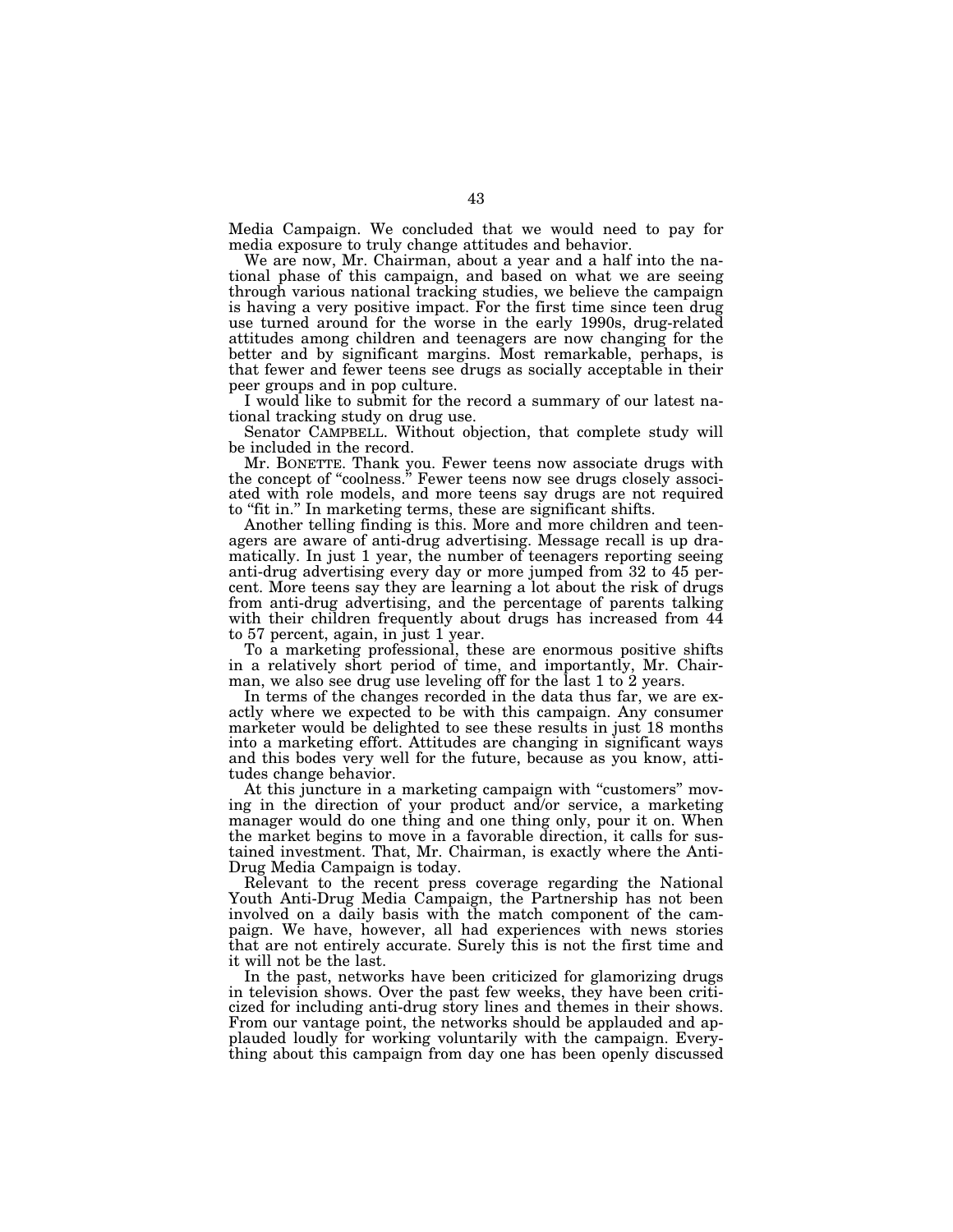and publicized, including the option for networks to match media buys through programming.

All in all, with the paid advertising portion of this plan, with the match component and with added value leveraged through story lines and programming, taxpayers are getting an enormous value for their investment in this campaign and it is now paying off. With the continued support of Congress, we believe this program will prove to be one of the most cost-efficient, cost-effective investments ever made by the Federal Government in any effort to reduce demand for illegal drugs.

Thank you, Mr. Chairman, for this opportunity to testify today, and thank you and the committee for your support of the National Youth Anti-Drug Media Campaign.

[The statement follows:]

# PREPARED STATEMENT OF RICHARD D. BONNETTE

Good morning, Mr. Chairman. Thank you for the opportunity to testify before you and the members of the Subcommittee on Treasury and General Government. Let me begin by saying thank you, Mr. Chairman, to you, Senator Dorgan and to all members of the committee for your support of the National Youth Anti-Drug Media Campaign.

I also want to let you know, Mr. Chairman, how exceptionally grateful we all are for the leadership and support of Barry McCaffrey, director of the Office of National Drug Control Policy. His leadership has been indispensable to this effort.

As you know, Mr. Chairman, the problem of illegal drugs persists across the country. In the real lives of real people, millions of children, teenagers and their parents are dealing with this problem everyday. It is, in fact, the number one concern parents have about their children, and the number one concern among teenagers as well. While media attention focusing on drugs comes and goes, drug abuse remains front and center for millions of families, families that are very concerned about a multitude of influences bearing down and threatening core family values. I know that this is a primary concern of yours, Mr. Chairman, as it is for us as well. And the linkage to substance abuse is undeniable.

The alarming increase in adolescent drug use since 1991 is one reason why Congress decided to support the National Youth Anti-Drug Media Campaign. In our minds, this program—with your continued support—will prove to be one of the most cost-efficient investments designed to reduce demand for drugs that the Federal Government will ever make. And I come here today, Mr. Chairman, very happy to report to you that the campaign is on-track and making definitive inroads.

In my opening comments, I'd like to do a few things for the committee:

—Quickly and concisely define the Partnership's role in the National Youth Anti-Drug Media Campaign;

—Describe the strategic rationale that set this historic campaign in motion; and —Comment on the progress of the campaign, and place that evaluation in mar-

keting and advertising terms.

As I conclude, I will leave you with our recommendations regarding the campaign, as well as our thoughts about recent media attention focusing on this effort.

#### *The Partnership for a Drug-Free America*

For members of the committee not familiar with the Partnership, we like to describe ourselves this way: We are not a non-profit organization that decided to try advertising. Rather, we are advertising professionals who decided to apply our expertise in marketing and strategic communication in the non-profit arena. Our roots are in advertising, marketing, public relations, research and the media industries.

The Partnership began in 1986 with seed money from the American Association of Advertising Agencies. Today, we have a small staff of about 30 people, based in New York, and a network of hundreds of volunteers from the communications industry, based throughout the country. The strength of the Partnership is the reservoir of advertising talent that creates our work—the same talent that's behind some of the biggest commercial ad campaigns in the marketplace today. We tap this very talent—the talent that helps sell Pepsi Cola. Dell computers and Dodge trucks—not  $\stackrel{\sim}{\text{the}}$  talent that helps sell Pepsi Cola, Dell computers and Dodge trucks—not to sell, but to unsell—to unsell illegal drugs, which from a marketing perspective might be thought of as a line of commercial products that attract a significant number of young customers.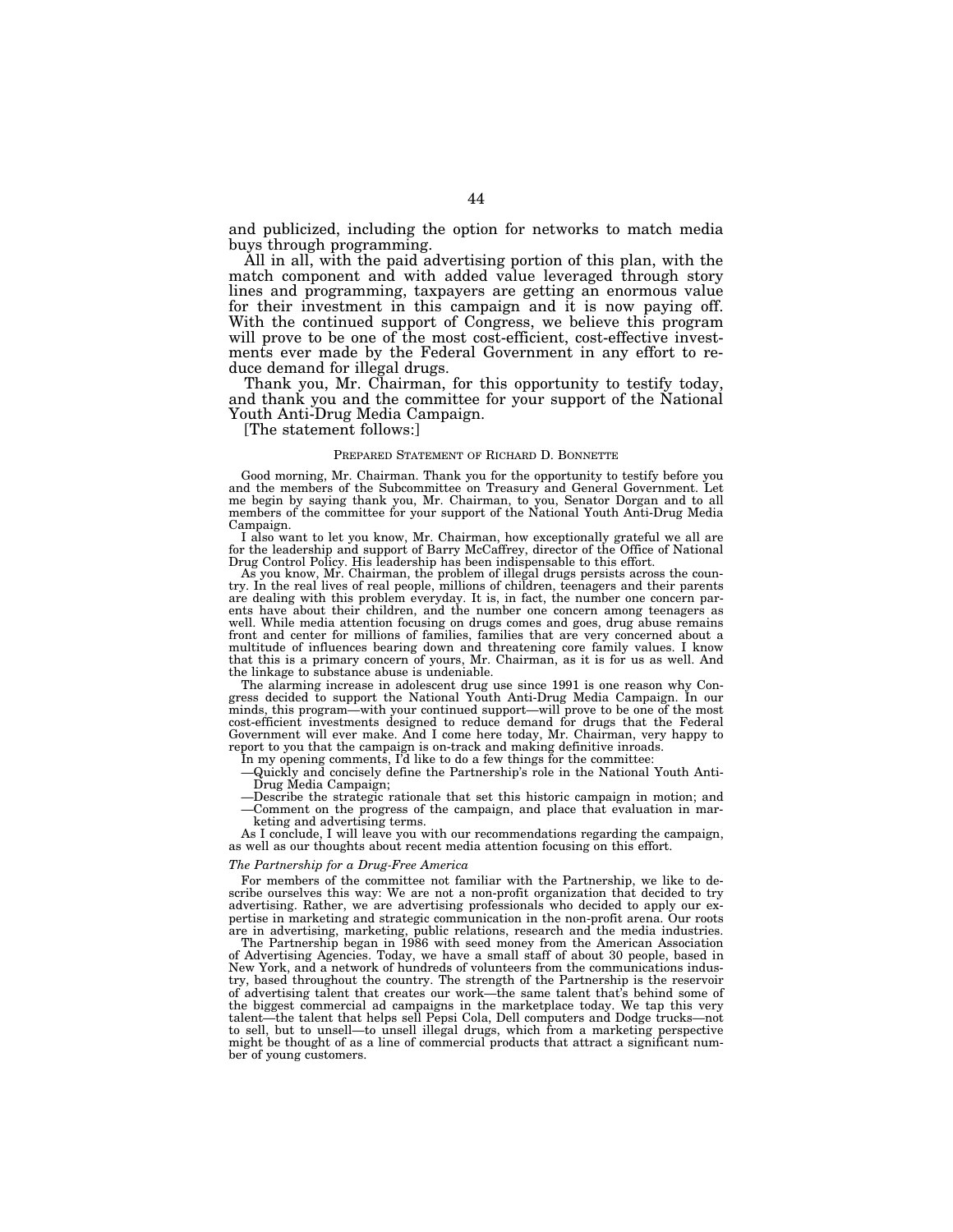Before joining the Partnership in 1989, I myself spent many years in the advertising industry—25 years, in fact, 19 of them at BBDO Worldwide, one of the largest agencies in the world. At BBDO, I was a member of both the board of directors and the executive committee.

# *The Partnership's Role in the National Youth Anti-Drug Media Campaign*

I tell you all of this, Mr. Chairman, to remind the committee why Congress decided to fund the National Youth Anti-Drug Media Campaign. The Congress decided to do so, at least in part, because the Congress understood that the campaign would benefit from the Partnership's 12 years of experience in the marketplace; the campaign would be driven by strategic counsel provided by marketing professionals; and the campaign would benefit enormously by tapping into the Partnership's creative pipeline. Instead of one advertising agency creating ads for this campaign, dozens of advertising agencies create work for the Partnership, which is then donated to the National Youth Anti-Drug Media Campaign. That, essentially, is our role in the campaign—managing the creative pipeline. We, through the generosity of leading ad agencies, provide the advertising that at the heart of this effort.

While the Federal resources now cover production costs for our advertising, the most expensive and critical elements that go into the creative development process—the services of the actual creative talent, producers, copywriters, directors and actors—are all donated to this effort.

On average, creating a 30-second television commercial costs about \$300,000 in the marketplace, Mr. Chairman, so the contribution from the advertising industry has been—and continues to be—significant. The credit here, Mr. Chairman, goes to the agencies themselves, not the Partnership. Our role is to facilitate the creation of the best advertising the industry can produce, but the agencies actually do the work. May I remind the committee that while we have devoted tremendous resources to serving the National Youth Anti-Drug Media Campaign, we receive no Federal funding for our role in this effort. We participate in this campaign because we're dedicated to this cause, and we believe deeply in this model. That's our bottom line. We do this for our mission. Nothing more. Nothing less.

# *The Strategic Rationale Behind the National Youth Anti-Drug Media Campaign*

Mr. Chairman, the success of any professionally managed marketing campaign depends on a number of variables, none more important, perhaps, than having the right message delivered to the right target audience consistently over time.

The message—or creative strategy—of an ad evolves from consumer research. This is where great advertising begins. From research, we develop different communication strategies to reach our consumers. From research, we know that speaking with different kids about different drugs in different ways, based on their attitudinal makeup, helps us deliver messages that resonate with the target audience.

Delivering messages effectively also requires exposure—the right exposure, and enough exposure. Creative approach and exposure levels are interdependent. If your message is off strategy, it won't resonate with the target audience, regardless of the millions invested in buying prime media exposure. The opposite is true as well. Even if your campaign speaks with precision to the target audience, it will never produce results if the campaign isn't running with the reach and frequency required to register with any given target audience.

The latter point summarizes the strategic rationale behind the National Youth Anti-Drug Media Campaign. During the late 80s, a resounding anti-drug chorus coming through mass media contributed to dramatic changes in drug use. The country heard a loud and consistent message about drugs from government, the private sector, the news media, from church and civic leaders, and in part, from anti-drug advertising. During this period, I might note, the Partnership's advertising was reaching its peak levels of exposure. In addition to mass media's focus on drugs, drug-related deaths of celebrities and athletes drove that message home deeper. During this time, consumer attitudes about drugs changed for the better and drug use declined steadily. As a result, the country changed.

Real and long-lasting change registered in that generation's attitudes about drugs, resulting in dramatic changes in drug use. Since 1985, among those 18 and older, regular use of cocaine is down by 75 percent and holding. Regular use of any illicit drug, again among those 18 and older, is down by 50 percent and holding. Today, in America, as a result of this attitudinal shift, there are 9.7 million fewer Americans using drugs on a regular basis. That's close to 10 million fewer drug users in the country today.

But the 90s, as you know Mr. Chairman, changed everything. Dramatic economic changes came to the media industry as the complexion of the industry changed itself: Hundreds of new cable channels, new television networks and the emergence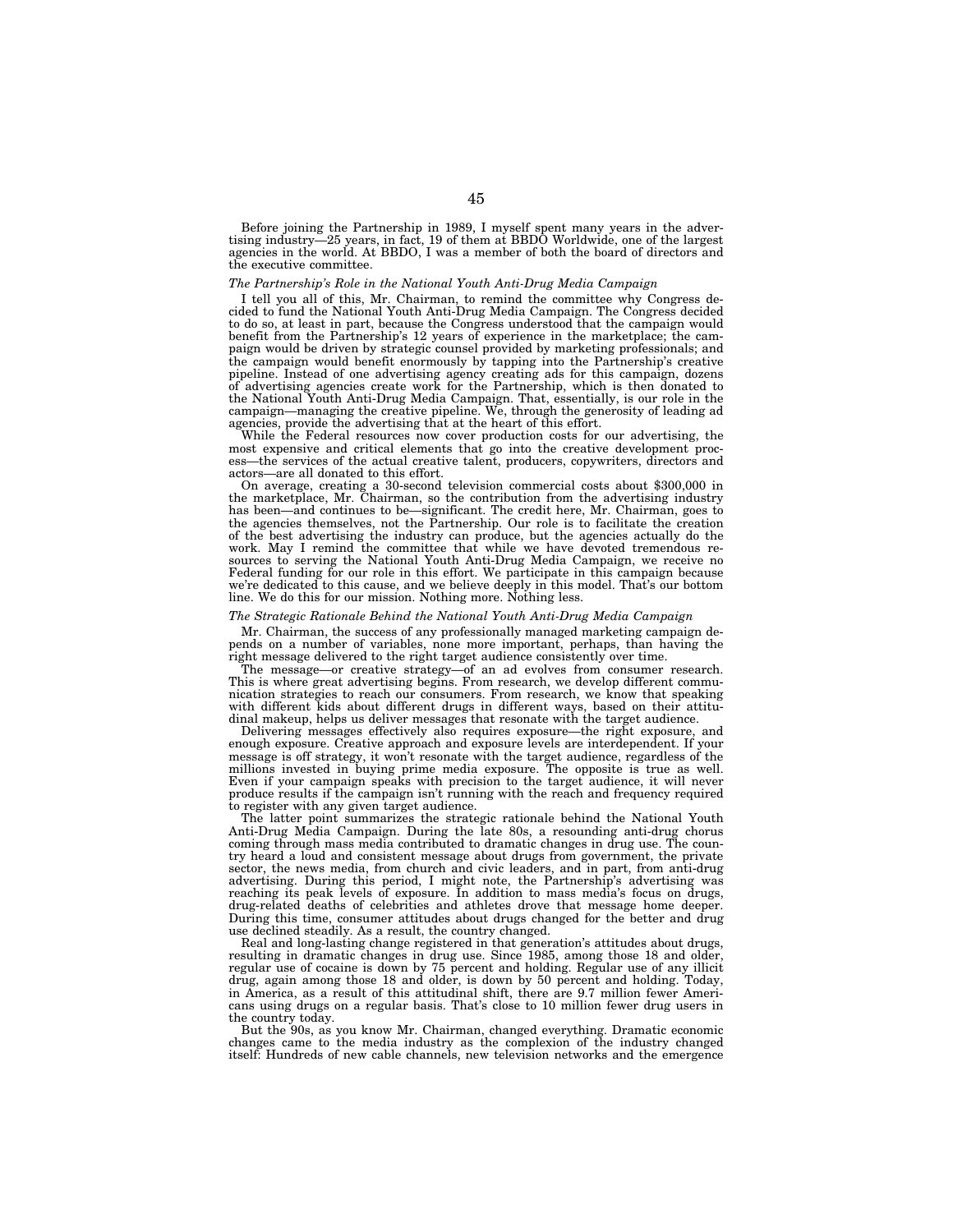of the Internet as a new and dynamic medium all created a new and intense competition for viewers. The impact of all of this on public service advertising was anything but good: The media industry—which has donated more than \$3 billion in media exposure to our campaign alone—essentially told us that if they were going to stay competitive in an entirely new economic environment, they simply could not give our campaign the type of exposure required to make a difference in the marketplace.

As media exposure dedicated to the Partnership's ad campaign began to decline in the early 90s, concurrent with a remarkable decline in news and other mass media focusing on the drug issue, anti-drug attitudes began to erode, first among 8th graders—and later 10th and 12th graders. A year later, in 1992, we witnessed the first increase in adolescent drug use since 1979. As media support for the Partnership's advertising continued to erode, dropping by more than \$100 million a year in exposure, drug-related attitudes continued eroding as well, and drug use among children climbed steadily.

Mr. Chairman, while it is difficult to quantify, the correlative data strongly suggests some relationship between drug trends and our media-based prevention effort.

This, in essence, represents why we came to the Congress with Director McCaffrey seeking support for the National Youth Anti-Drug Media Campaign. It was our estimation that media support for all public service advertising would continue to erode over time, at least at the national level. For our campaign to create real, measurable and long-lasting change in the marketplace, we came to the conclusion that we would need to pay for media exposure, just like a commercial advertiser, and aggressively compete for the attention of our target audiences.

After months of deliberation and discussion, the Congress decided to support the National Youth Anti-Drug Media Campaign at the initial level of \$195 million which, as you know, represents about one percent of the Federal Government's drug budget. The primary use for this Federal money would be to secure the one thing our advertising campaign could never secure, and that is guaranteed, prime media exposure for our messages—in other words, the right media exposure, for the right messages, designed to reach the right target audiences, consistently over time.

# *Progress of the National Youth Anti-Drug Media Campaign*

We are now, Mr. Chairman, about a year and a half into the national phase of the National Youth Anti-Drug Media Campaign. Based on what we're seeing through various national tracking studies, we believe the campaign is on track and making definitive in-roads.

For the first time since drug use turned around for the worse in the early 90s, drug-related attitudes among children and teenagers are changing for the better, and by significant margins. More children are looking at drugs with disdaining eyes. Most remarkable, perhaps, is that fewer and fewer teens see drugs as socially acceptable in their peer groups and in pop culture.

I would like to submit for the record, Mr. Chairman, a summary of our latest national tracking study on drug use, released November 22, 1999. Fewer teens now associate drugs with the concept of ''coolness.'' Fewer teens now see drugs closely associated with role models. And more teens say drugs are not required to fit in. For example, Mr. Chairman, the number of teens agreeing strongly with the statement "Marijuana users are popular" declined from 17 to 10 percent. In marketing terms, this is a huge decline.

Another very telling finding is this: More and more children and teenagers are aware of anti-drug advertising. Message recall is up dramatically: In just one year, the number of teenagers reporting seeing anti-drug advertising every day or more jumped from 32 to 45 percent. More teens say they're learning a lot about the risk of drugs from anti-drug advertising. And the percentage of parents talking with their children frequently about drugs has increased from 44 to 57 percent, again in just on year.

Our survey—along with studies by the University of Michigan and the National Institute on Drug Abuse—also show drug use leveling off over the last one to two years. And in some categories, we're seeing actual declines in drug use for the first time since the early 1990s. Statistically significant declines were found in teen use of crack, cocaine, methamphetamine and inhalants. We see a leveling in marijuana use, and in some measures a decline, plus stabilization in teen use of LSD and heroin.

Mr. Chairman, these attitudinal shifts and usage shifts are concurrent with the launch of the National Youth Anti-Drug Media Campaign.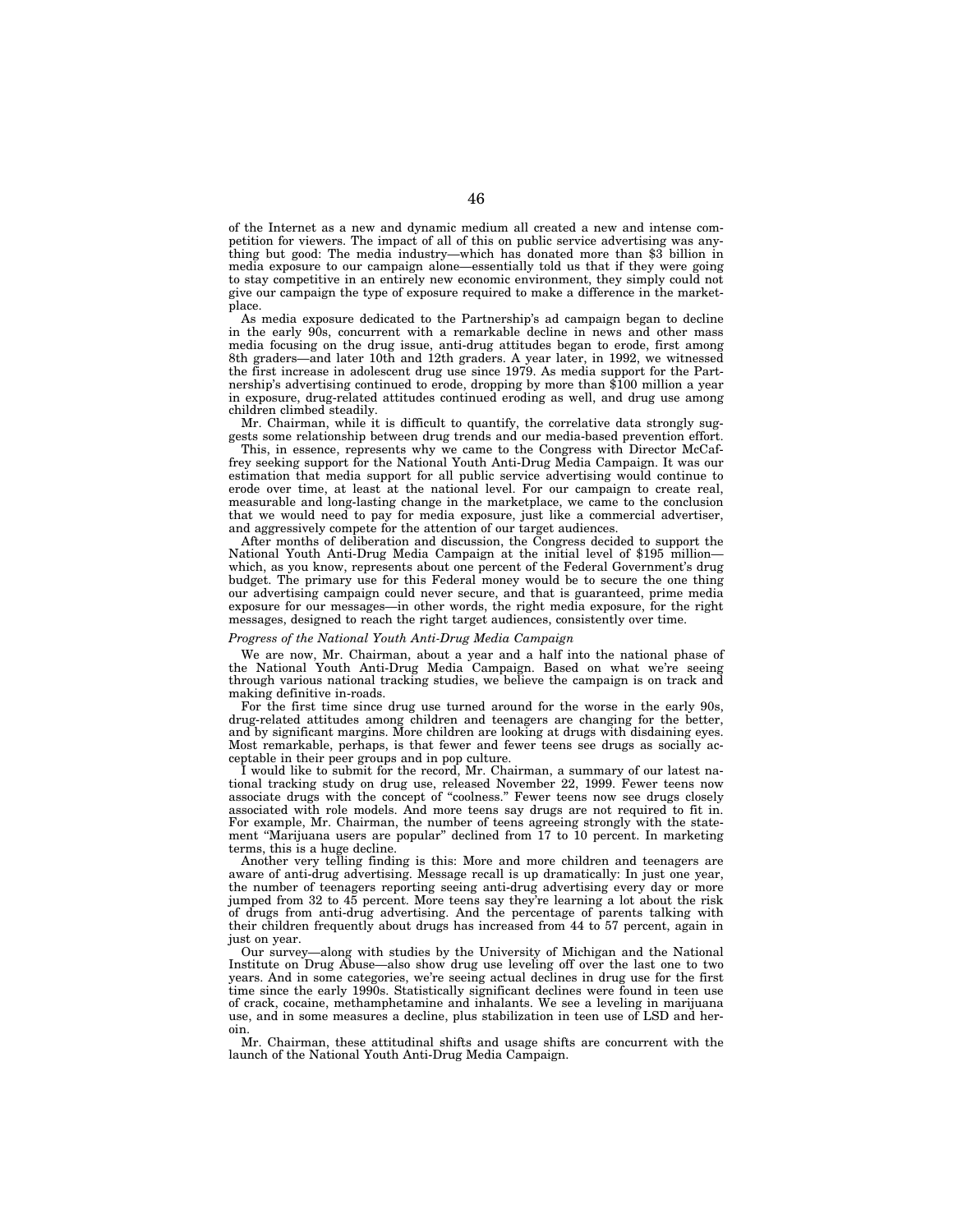### RECOMMENDATIONS

As you know, Mr. Chairman, drug trends shift like tides—slowly, gradually changing direction. Once pointed in a new direction, then change occurs with greater force and intensity, but tidal shifts are slow and take time.

In terms of the changes recorded in the data thus far, we're exactly where we expected to be with the campaign. Any brand or product manager would be delighted to see these results just 18 months into a marketing effort. Attitudes are changing in significant ways. This bodes very, very well for the future, because as you know, Mr. Chairman, attitudes drive behavior. Again, Mr. Chairman, allow me to underscore that these changes are concurrent with the inception of the National Anti-Drug Media Campaign.

At this juncture in a marketing campaign, Mr. Chairman, a marketing manager would do one thing, and only one thing: Pour it on. When business begins to move in a favorable direction, it calls for sustained investment to move consumers in your direction. That is exactly where the National Youth Anti-Drug Media Campaign is today.

As advertising and marketing professionals with no financial stake in this campaign, we urge you, Mr. Chairman, members of the committee and the entire Congress to maintain support for this effort. We at the Partnership support this campaign 100 percent, and will continue delivering the best advertising the industry can produce to the effort.

# *Recent Press Coverage Regarding the National Youth Anti-Drug Media Campaign*

I am sure, Mr. Chairman, that my colleagues from ONDCP will comment extensively on the recent press coverage regarding the National Youth Anti-Drug Media Campaign. The Partnership has not been involved directly with the match component of the campaign. We have, however, all had experiences with news stories that are not entirely accurate. Surely, this is not the first time, nor will it be the last.

In the past, networks have been criticized for glamorizing drugs in television shows. Over the few weeks, they've been criticized for including anti-drug storylines and themes in their shows. Honestly, Mr. Chairman, it is sometimes very difficult to understand the swing of the pendulum.

From our vantage point, the networks should be applauded—and applauded loudly—for working voluntarily with the campaign. The campaign embodies smart, sophisticated marketing techniques to get persuasive messages about the dangers of drugs—our ''product''—placed in prime media exposure. It's a smart approach that recognizes the economic pressures facing the media industry, and the government's need to leverage value for the taxpayer. Everything about this campaign, from day one, has been openly discussed and publicized, including the option for networks to match media buys through programming.

While legitimate concerns have been raised about government intervention in mass media, those concerns would surely resonate if such involvement promoted socially-destructive ideas, like bigotry, war, sexual discrimination, etc. But we're talking about tapping the full power of mass media to dissuade kids from wrecking their lives with drugs. Let's hope we have not lost sight of the fact that most people believe this is a good thing to pursue.

In light of the recent flurry of media attention surrounding the campaign, it's important to place in context the various elements of the National Youth Anti-Drug Media Campaign. At the core of the campaign is a straight-out media buy of advertising. The media is then asked to match each government-sponsored buy dollar-fordollar. And from day one, the campaign has always allowed this to be done either through advertising or in other creative ways (like including anti-drug storylines in various programs). ONDCP tells us more than 80 percent of the match has been met through additional advertising.

All in all, Mr. Chairman, with the paid advertising portion of this plan, with the match component and with added value leveraged through storylines and programming, the taxpayers are getting an enormous value for the investment—for your investment—in the National Youth Anti-Drug Media Campaign.

Most importantly, Mr. Chairman, that investment is paying off: the campaign is on track and making definitive inroads. With the continued support of your and the committee, we believe this program will prove to be the single most cost-efficient, cost-effective investment ever made by the Federal Government in any effort to reduce demand for drugs.

Again, Mr. Chairman, we've not reached a critical juncture in the campaign. Attitudes are shifting in the right direction. Drug use among teenagers has, at long last, leveled off. The time is now to maintain exposure levels for the campaign so attitudes change further, enabling a decline in use. With your continued support, and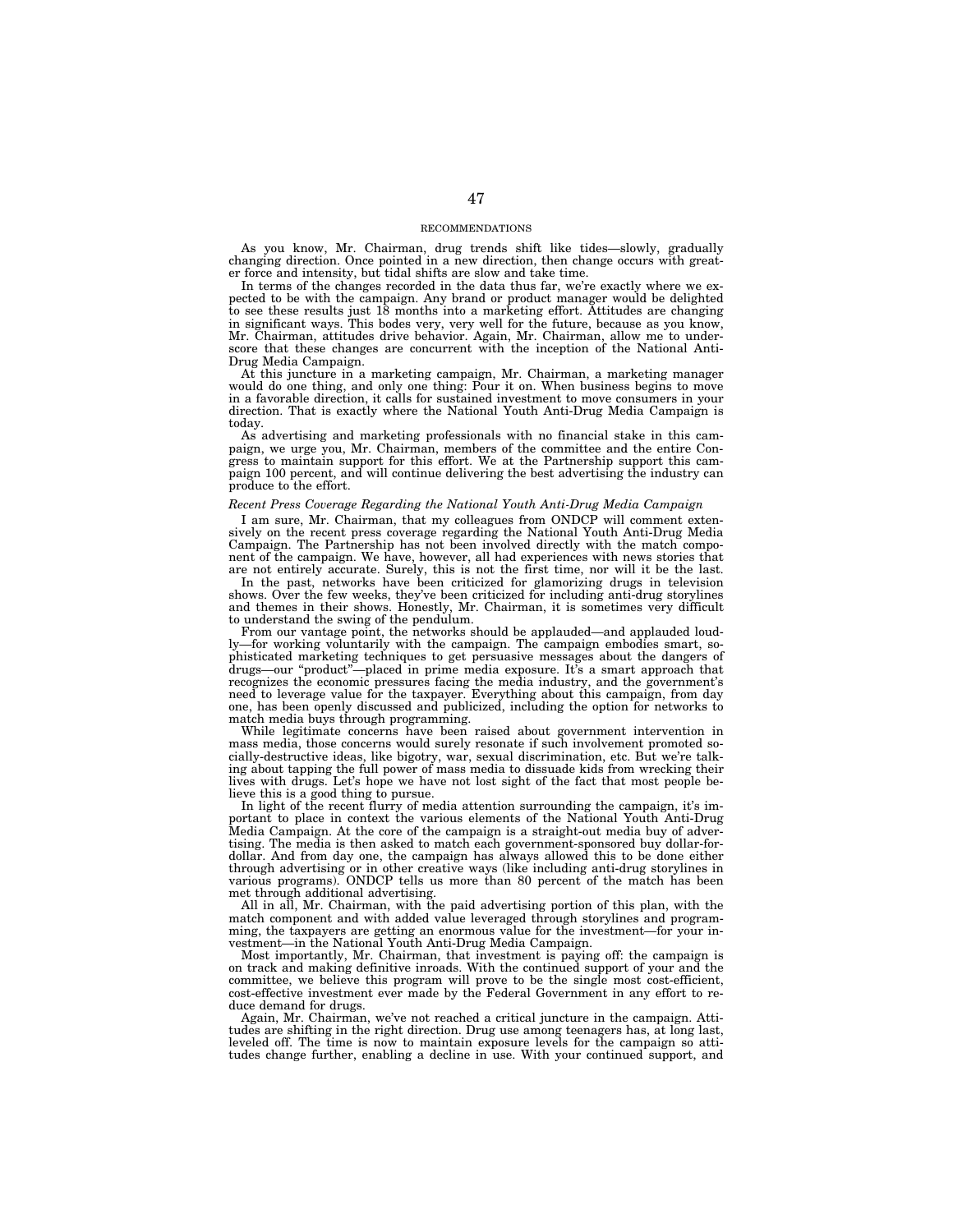the continued stewardship of the campaign, we are very confident that the National Youth Anti-Drug Media Campaign will produce historic, long-lasting results and be-come a model approach to this problem for the nation.

Thank you, Mr. Chairman, for the opportunity to testify today, and thank you and the committee for your support of the National Youth Anti-Drug Media Campaign.

Senator CAMPBELL. Thank you, Mr. Bonnette and Ms. Conlon for your testimony. I commend both of you for the work your organizations have done on trying to reduce youth drug use.

I do not know either one of you well, and you probably do not know me, but I grew up on what you might call the wrong side of the tracks, in a lot of trouble, running with gangs, high school dropout, kind of the whole thing. And although I never experimented with drugs, thank the Lord for taking care of me on that, I had a lot of friends that really got into it. It is not new. It has been around for an awful long time. I have been around for a long time. It has been around for years, but the awareness certainly of the dangers of it has been brought to light because of organizations and the concentrated and committed effort of organizations like yours, and I certainly applaud you for that.

I have just one or two questions for each one of you, but I also want you to know, all three of you, that this committee hearing is not an indictment of General McCaffrey. We have worked with him on a number of issues. I have attended drug courts with him, which was part of the things he wanted to develop. I have been involved with him in his effort to try to provide money for the United States Olympic Committee. Having been a former Olympian myself, to try to reduce the use of drugs in these same people you are using as role models for our youngsters. We certainly, I and Senator Dorgan and the whole committee, was really instrumental in trying to find the money for the drug programs, so I just want that known on the record. Certainly, we are not criticizing him, but Harry Truman said it best when he said, ''The buck stops here,'' and it is on his desk.

Let me just ask you a question or two. I might also say that, from my perspective, future funding for the media program is not in jeopardy. I am going to support it. I am sure Senator Dorgan will support it. But I am going to look for language that is going to set some parameters about how we use that money, to try to clarify this, what we find ourselves in now.

Ms. Conlon, let me ask you just a couple of things. I am not totally sure we are getting our money's worth for this. Maybe we are. The program has only been in effect about a year and a half, I think Mr. Bonnette said, but the total program has been in effect several years longer than that.

I have watched some of these programs and I have seen some of those subliminal messages. I have seen them myself. But after I watch those programs, when I do it rarely, because I just do not have the time, I do not remember them from Adam. But I will tell you, the thing that I can remember the most that was ever done through the Anti-Drug Campaign was the paid purchased ad using fried eggs. Do you remember that one?

Ms. CONLON. Of course.

Senator CAMPBELL. This is your brain on drugs. I do not know of anybody that does not remember that one. That was a paid ad. We remember that.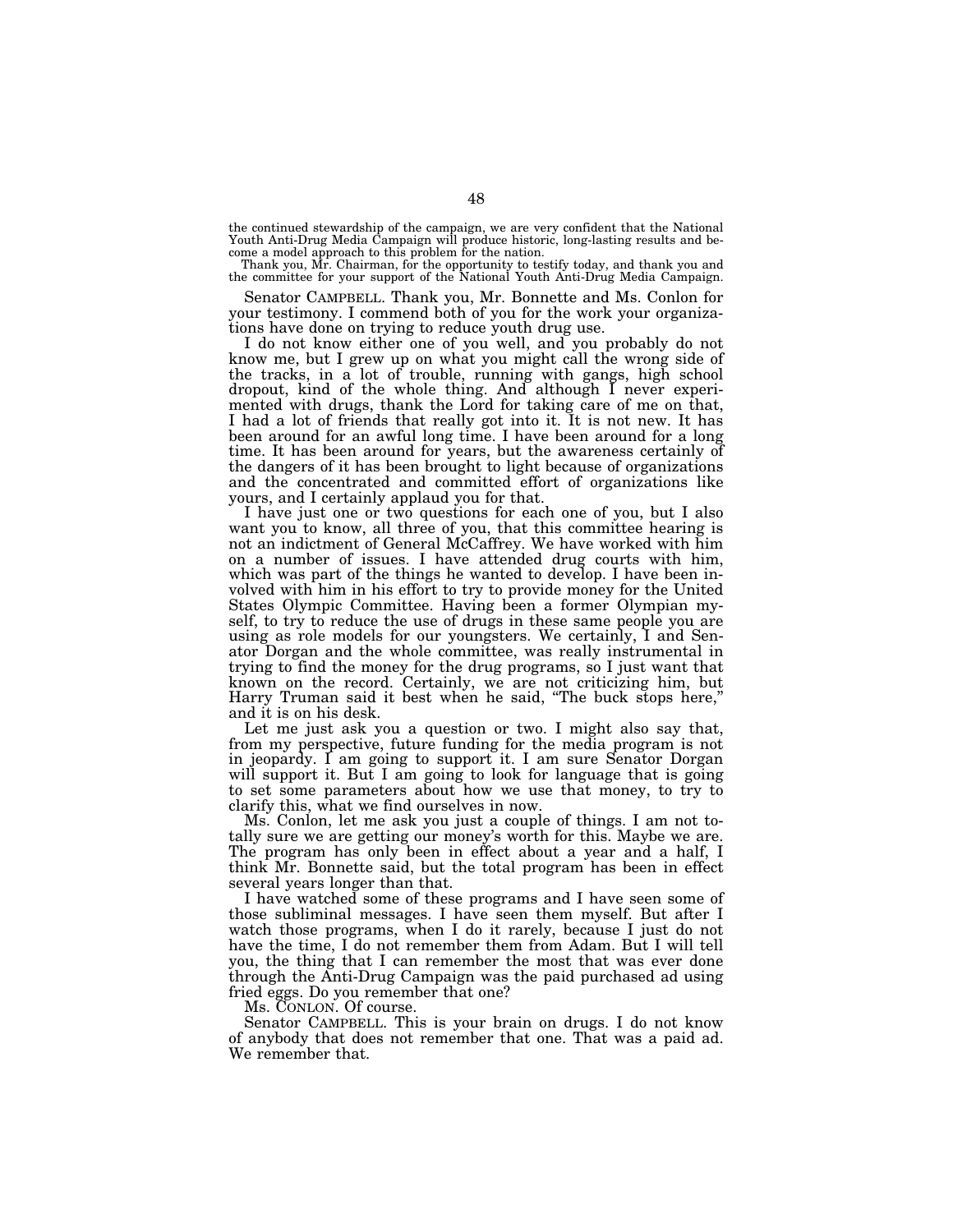Ms. CONLON. That is true.

Senator CAMPBELL. So when we are told that these new methods, the subliminal method, is more effective, well, it might be with somebody, but it darn sure was not with me, so I just wanted to make that statement.

Let me ask you, do you know of the criteria that is used when we do this match, the credit match? Are you involved in that?

Ms. CONLON. Yes. The Ad Council is the organization working with the Partnership, ONDCP and others, that put together the criteria that Mr. Levitt——<br>Senator CAMPBELL. That criteria is printed somewhere and in a

booklet somewhere?

Ms. CONLON. Absolutely. We distribute that to all of the organizations that apply to be part of the match, yes, sir.

Senator CAMPBELL. Let me go to Mr. Bonnette for one question, too. Are you involved in determining which ads are run in which markets?

Mr. BONETTE. No, we are not, sir. We provide Ogilvy, who distributes the ads, with whatever inventory they might need conforming with the strategy needs.

Senator CAMPBELL. So you deal with the creative side of it more? Mr. BONETTE. Right.

Senator CAMPBELL. I see. Senator Dorgan, did you have some questions for these two witnesses?

Senator DORGAN. Mr. Chairman, I regret I was delayed on the floor of the Senate. Let me thank them for appearing, and I do not have specific questions. I would like to be able to offer some questions in writing following the hearing.

Senator CAMPBELL. Yes. Other members of the committee may also have questions for the record.

Senator DORGAN. As you have already indicated, we do not want anyone to leave these hearings with the message that we do not support the underlying initiative. This is a significant and important initiative that I do support, an experiment that I think at least initial evidence suggests is beginning to work and one that has great merit.

Senator CAMPBELL. With that, I appreciate your testimony and apologize for having made you wait so long. You may wish to stay a while, though, and hear Mr. Daniel Forbes' testimony. In fact, if you have the time, Mr. Levitt, I would hope that you would stay.

With that, we will call for his testimony Mr. Daniel Forbes, who is a writer that really was instrumental in bringing this to the committee's attention. Welcome, Mr. Forbes. You may proceed whenever you are ready and speak right into that microphone, if you would. Around here, everything you say is recorded, as you know.

# **STATEMENT OF DANIEL FORBES, FREELANCE WRITER**

Mr. FORBES. Thank you, Senator Campbell, Senator Dorgan, members of the committee, for this opportunity to speak this morning. My name is Daniel Forbes. I have been a journalist for over 15 years. If I could mention one accomplishment in that period of time, as a staff writer for the Dun and Bradstreet publication, Dun's Business Month, I had what was acknowledged to be a na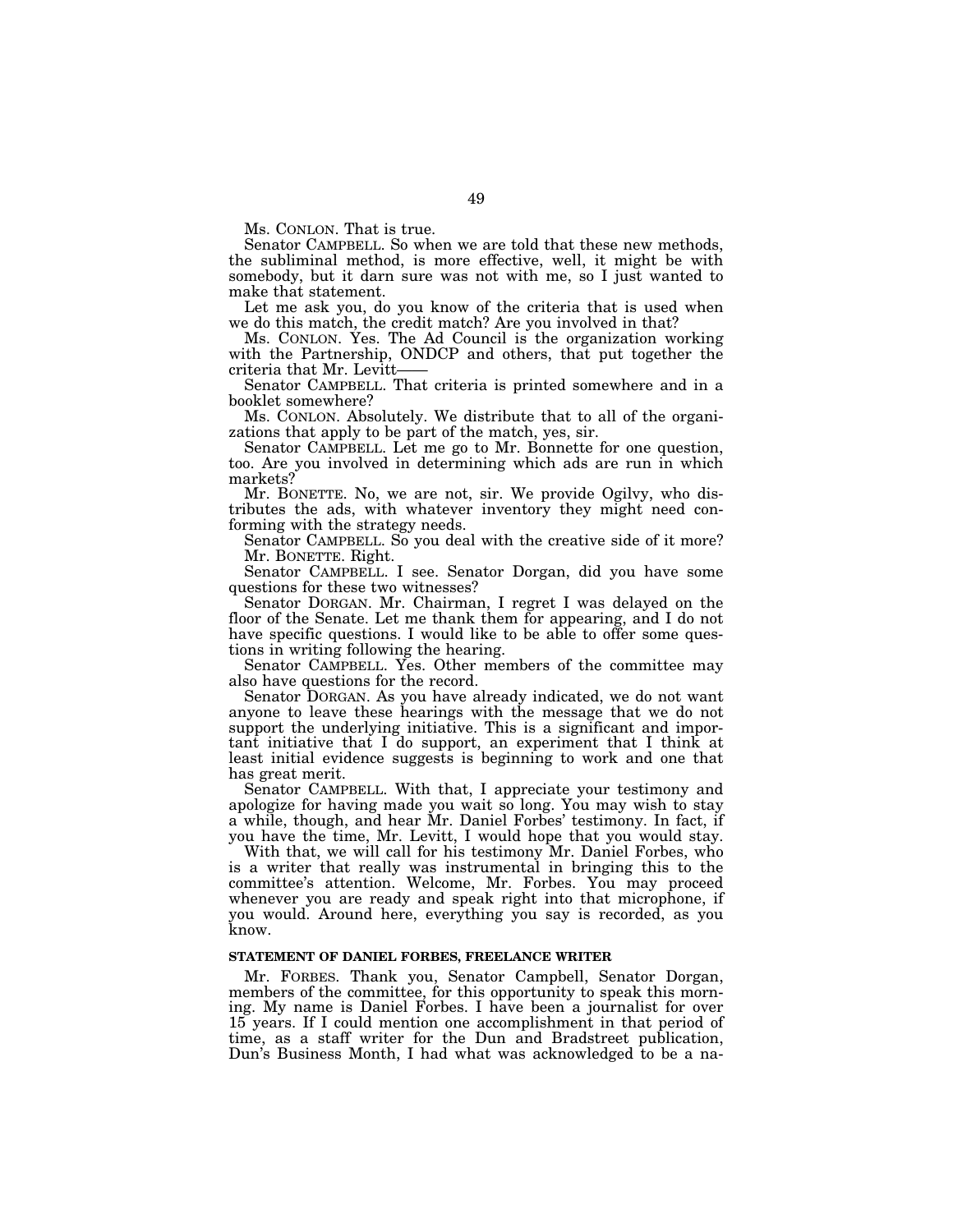tional scoop some many months before it occurred outlining the parameters of the stock market crash of 1987. That is just to give you some idea of my background.

I am here to discuss the involvement of the Office of National Drug Control Policy in crafting and financially rewarding the content of network television. Since mid-January, the broad outlines of ONDCP's program are well known. At least 60 articles in the nation's press and numerous broadcast news programs have discussed the effort in some detail.

To reiterate briefly, a complicated program of Federal financial incentives rewarding anti-drug themes in some of the nation's most popular sit-coms and dramas was initiated in the spring of 1998. This followed the campaign's authorization in the fall of 1997. During the course of the 1998–1999 television season, ONDCP financially endorsed the anti-drug motifs contained in specific episodes of at least a score of shows.

Such programs as "ER," "Chicago Hope," "Beverly Hills 90210,"<br>"The Drew Carey Show," and "Smart Guy" freed up advertising time that the broadcasters owed to ONDCP. The network involved was then afforded the opportunity, should it choose, to sell that advertising time at full price to private clients—Wendy's, Ford, IBM, whoever. My initial estimates, as published in Salon.com, valued the financial value of this program at nearly \$25 million. ONDCP confirms it at just under \$22 million.

This morning, I would like to address two points that have surfaced since publication. They are the full disclosure to Congress and the contention that there was no alteration of scripts. Let me address those two points, if I may.

The contention that there was full disclosure to Congress, as more than one government official has described it in the past few weeks, is laid to its deserved final rest, or should be, at any rate, by one specific fact stated to me by the Congressman himself. The House member most charged with financial oversight of the paid media campaign—this is on the House side—Representative Jim Kolbe, Republican of Arizona, is chair of the House Appropriations Subcommittee that cuts ONDCP's checks. He had no knowledge of the financial quid pro quo with Hollywood until I approached first his staff and then Representative Kolbe himself this past summer seeking comment. He told me then, quote, "I was not aware of the financial exchange.''

Representative Kolbe's lack of knowledge was shared until this fall by Representative Rob Portman, Republican of Ohio. He is acknowledged by Capitol Hill staffers as the paid media campaign's main catalyst. This characterization of Representative Portman's lack of knowledge was told to me by his ex-chief of staff, John Bridgeland.

This lack of knowledge, there is no wonder, given the statements ONDCP has made to Congress. One important appearance is Director General Barry R. McCaffrey's annual appropriations appearances. General McCaffrey made identical statements regarding ONDCP's fiscal year 2000 budget request this past March before subcommittees of House and Senate Appropriation Committees. General McCaffrey can be quite definitive, even to the point of specifying the paid advertisement's 11 languages.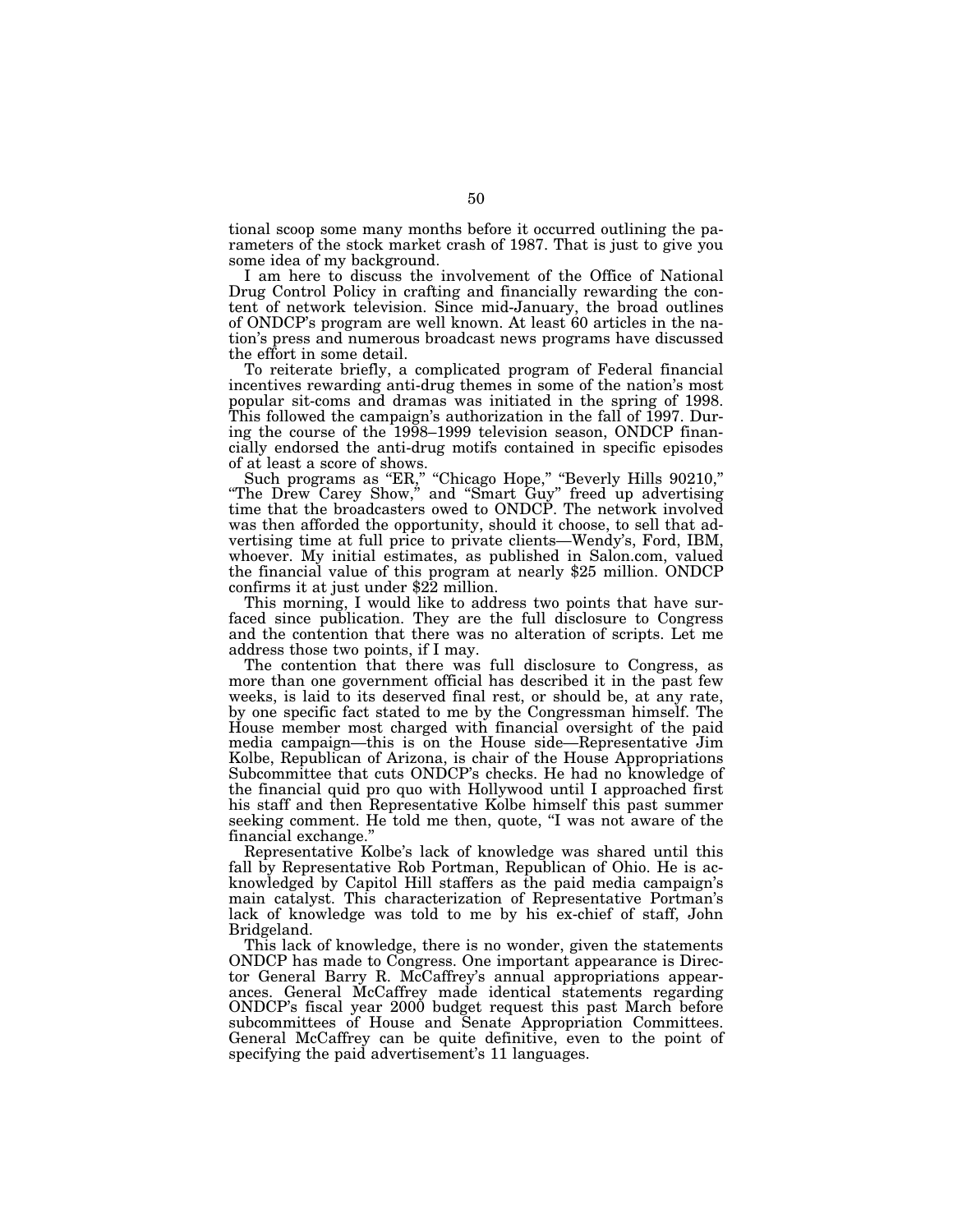According to ONDCP's own Website, General McCaffrey in March mentioned the paid and matching ads and, quote, ''news and public affairs programming'' in straightforward fashion. But then he resorted to a marvelous phrase, quote, "entertainment venues."<br>That is apparently his description of programming content in sitcoms and dramas, entertainment venues. Then General McCaffrey referred to the fact that the media are, quote, "are matching paid advertisements with other ads'' and ''pro bono programming content''—pro bono programming content.

That phrase bears discussion. It no doubt appeals to the members of Congress, but anyone hearing that phrase might think, aha, that refers to a lawyer representing an indigent client or something of that sort. In this case, however, pro bono refers to programming, television content that recoups through a complicated financial formula money lost in selling advertising at half price. That is something quite less than a donation.

Then General McCaffrey's discussion this past March of the topics covered in the matching ads follows, plus mention of partnerships of local groups, corporations, et cetera, thus removed from any sentence containing a dollar sign, from any mention of finance. So removed from financial matters and insulated, in my view, from understanding comes mention of 30 television programs focused on themes and messages supportive of the campaign. That is a quote. And this past March, that was it—no mention of financial incentives, no mention of any quid pro quo.

General McCaffrey appeared before the House before Representative Kolbe's subcommittee a couple of weeks later in March of 1999, this time offering, quote, "testimony," referred to as a report to the nation, specifically and solely about the media campaign. In 21 single-spaced pages, as I printed it out, surely there was room to delineate how the embedded messages work. The enabling legislation, after all, required, quote, ''that the Director shall report specific parameters of the National Media Campaign,'' but there is no mention of any financial incentives, a rather large parameter.

In that late March appearance, General McCaffrey did state, quote, ''for every taxpayer dollar we spend, we require an equal added dollar's worth of anti-drug public service pro bono activity.'' There is that phrase again, here italicized by ONDCP itself, and redundantly combined with the phrase "public service" to swamp the understanding of even the most diligent member of Congress. By any common understanding, the phrase ''public service pro bono,'' certainly conjoined as here, adds up to only one meaning, a freely-given donation.

Okay. Then there is mention of the 32 network television episodes that have included the campaign's strategic anti-drug message points, but there the subject is dropped. No mention of financial incentives or quid pro quo, though the detailed testimony I am discussing continues for many thousand more words. My printed statement details other examples of this sort of statement before Congress.

Not surprisingly, this obscurantist testimony has left Congress in the dark. I spoke to several Capitol Hill staffers, legislative professionals who told me in my role as a journalist, they doubted members of Congress who oversaw the paid media campaign were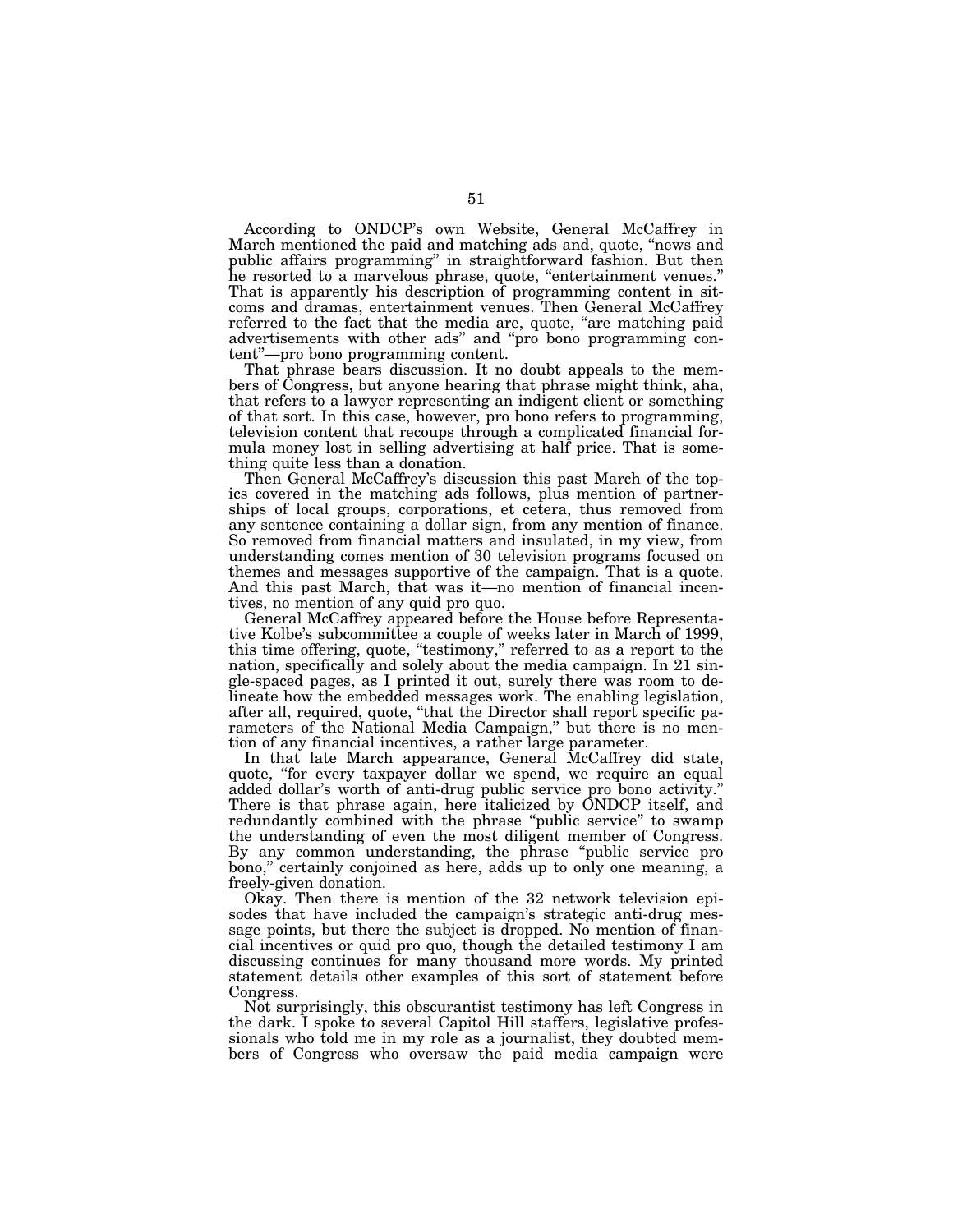aware that programming content would come under Government sway as it has.

Again, Representative Kolbe, probably the House member most charged with financial oversight, did not know, and correct me if I am misquoting, Senator Campbell and Senator Dorgan, but I believe they have stated this morning that they also did not know.

Let me skip here. Funding for the annually authorized campaign's second year was contained in a huge omnibus spending bill passed in the fall of 1998. It was buried to a large degree in this rushed 4,000-page piece of legislation that few members had time to scrutinize carefully. Quote, ''these issues were not revisited in depth in fiscal year 1999,'' says one senior Capitol Hill participant.

For his part, Representative Kolbe, speaking of this second year's financial authorization, maintains that the second year funding, quote, "received appropriate attention," but he added, the second time around, financial incentives, quote, ''did not come up as an issue. There was no suggestion that this was happening.'' So during funding of the second year of a projected 5-year campaign, that is 40 percent into completion of this 5-year campaign, there was no suggestion of what was really going on, said this member of Congress.

Eventually, a Congressional hearing was held this past October 21, 1999, a hearing engendered, says Representative Kolbe, by a reporter's questions. He told me that, basically, my request for an interview and my disclosure to him caused this hearing to occur.

In 13 pages of what is referred to as General McCaffrey's statement in the title and testimony in the heading of each subsequent page, there is but a single paragraph on the matter at hand, one paragraph. Anyone already aware of the deal and paying very close attention to this 11th of 13 pages might indeed parse these 212 odd words into a discussion of money being exchanged for programming, but apparently few did and none came forward. This skimpy paragraph makes a feint at disclosure, but soon dissolves into discussion of the numerical formula for valuing programming. Including arithmetic and everything, this formula provided some shelter to ONDCP from the storm it knew was coming.

That is because this summer, in fact, four pages of questions to ONDCP's Alan Levitt, these questions given in advance as a condition for my interviewing Mr. Levitt, I had fully delineated how this numerical formula worked. ONDCP knew it was coming out eventually and threw this as a bone to Congress. I do not have proof of that. That is what my common sense tells me.

After the General's appearance before Representative Kolbe's subcommittee that October, the General was in the morning, that afternoon was reserved for five independent witnesses. They ran the gamut from A perhaps to B. Three were Disney employees, employees of the Walt Disney Company, undoubtedly eager to speak truth to power, employees of a company participating in and potentially financially benefitting from the subject of the hearing. The fourth of five people making statements that afternoon was a paid ONDCP consultant, a consultant on the ONDCP payroll. The fifth was a Federal executive branch drug policy expert who works closely with ONDCP. I will leave you to draw your conclusions about that hearing. The one creative type, a Walt Disney Company em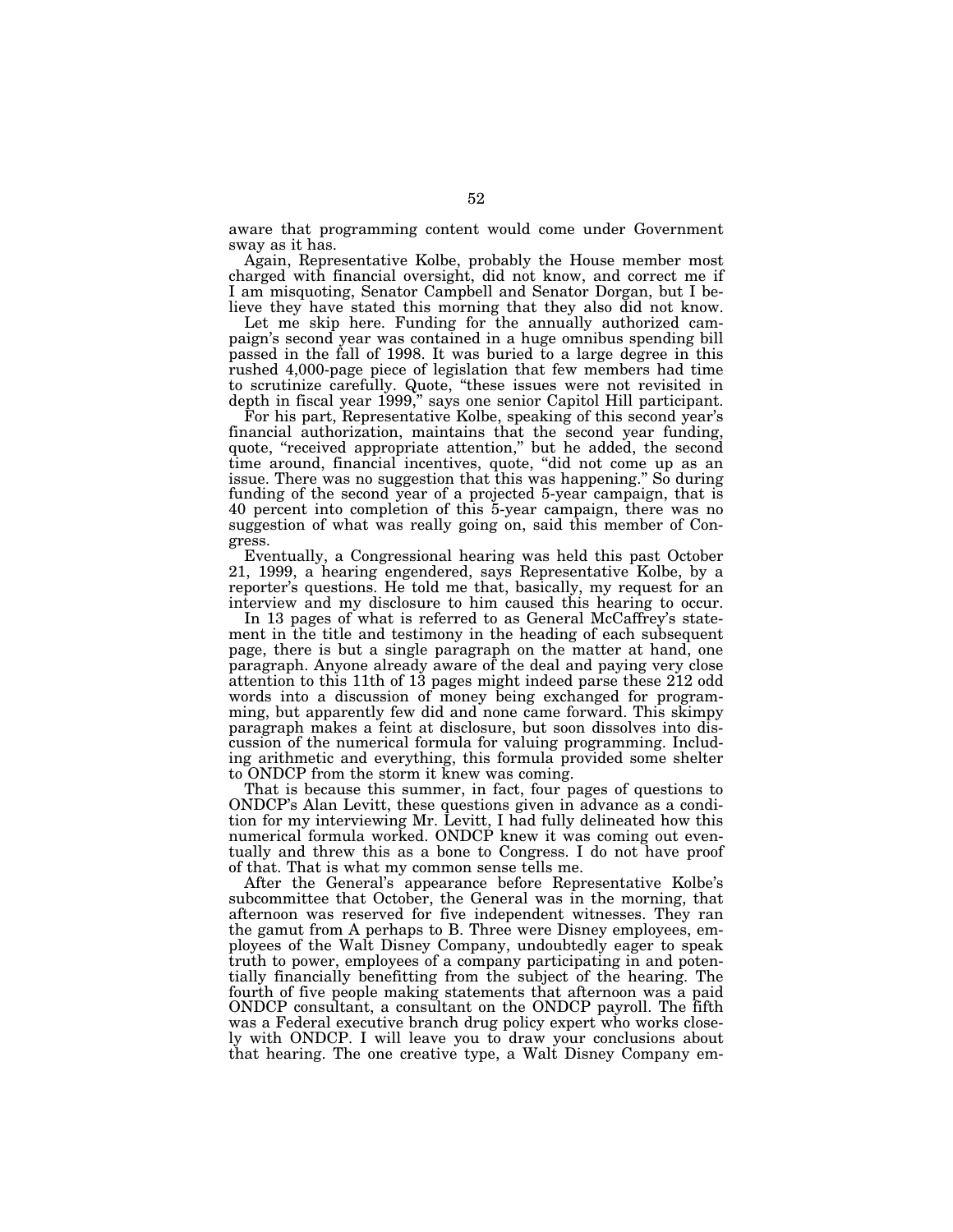ployee, works in animation. He presumably has little or no dealings with live-action sit-coms or dramas, which were the sort of television programs subject to ONDCP influence.

If I may, quickly, to move to my second topic, and I will address it in less time, a second canard that should be laid to rest is the contention flung about in recent days that television scripts were not altered at Government request. ONDCP uses phrases, phrases not lightly chosen, to indicate it did not have the absolute final sayso over the shows it granted financial dispensation, and indeed, as my article stated, it did not have the final say-so. It just had, by its own reckoning, a \$22 million carrot held brightly aloft.

Having to say something, anything since this news broke, ONDCP resorts to such circumlocutions as its statement of January 15, that, quote, ''ONDCP does not veto, clear, or otherwise dictate the content of network television or other programs.'' Examine if you would, please, the diction here. Those three verbs assembled are as random as railroad tracks across a prairie. The Salon.com articles made it clear that at any time, the networks could indeed tell ONDCP to take a hike and thus forego the opportunity to earn what was typically more or less a half-a-million dollars extra a show, the opportunity should the networks choose to pursue it.

Indeed, ONDCP did not "veto" or "clear" or "otherwise dictate" the content of any shows. Waving a multi-million-dollar carrot under the noses of the television networks, there was absolutely no need for thumbs-up or thumbs-down dictates. In the strictest sense of those three verbs used in the statement of January 15, the statement is correct, and as we say where I come from, that and \$1.50 will get you on the subway.

On January 14, ONDCP Deputy Director Donald R. Vereen said, according to press reports, quote, ''We do not approve scripts. We do not alter them.'' Again, in the strictest sense of the verb ''approve,'' he is perhaps correct. As to his second statement regarding alteration, I believe there is not much there.

Published on January 13, an article entitled ''Washington Script Doctors'' in Salon.com, quoted both ONDCP consultants by name and the show's executive producers on the Government alterations that occurred in an episode of the Warner Brothers show ''Smart Guy.'' It involved a previously rejected script that was resurrected for the financial incentive program. That was told to me by the writer of the show, Mr. Steven Young. ONDCP and its consultants offered, quote, ''a few dictates,'' said the show's executive producer, Bob Young, no relation to Steven Young.

One ONDCP consultant who worked on the script and whose quotes were independently verified by a separate journalist and verified by my editors, this ONDCP consultant noted that the substance abusing young teenagers in ''Smart Guy'' were transformed from appealing characters with young ladies sort of flocking around them. That was in the original script. They were changed to losers at ONDCP's behest. This consultant, who was on the ONDCP's payroll, stated to me, quote, ''We showed that they were losers and put them in a utility room rather than out in the main party. That was not in the original script."

ONDCP's involvement in this show is underscored by Alan Levitt's own e-mail sent out last May, which alerted recipients of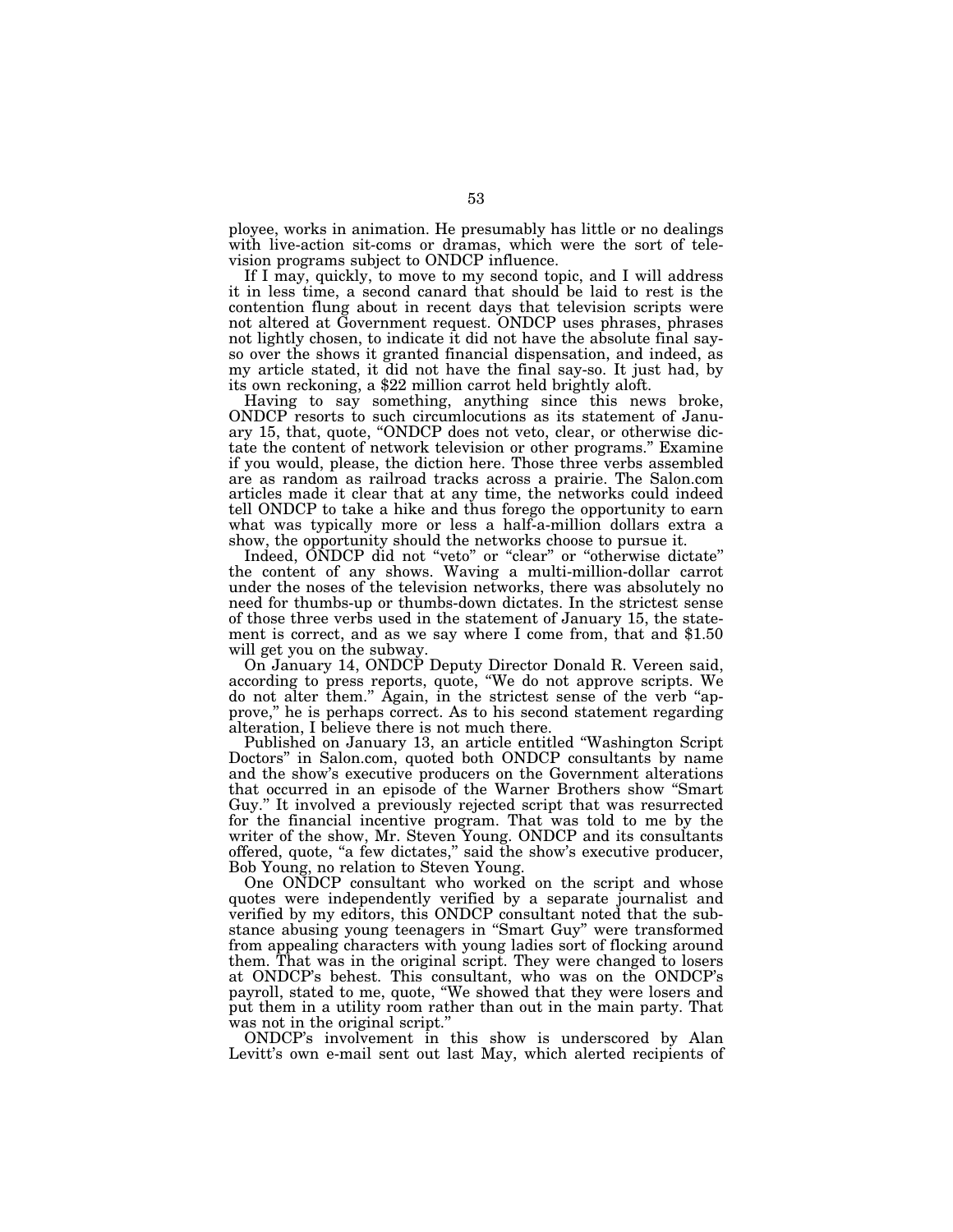this e-mail to the show's airing a couple of days hence. This e-mail read, in part, "For your information, CWB's 'Smart Guy' episode on underage drinking, we worked a lot on that script.'' That is the email from Mr. Levitt.

Parenthetically, some 8 percent of the programming content that is valued by ONDCP focused on underage drinking rather than drugs. This show was one of that 8 percent.

So no force of law underscored the script doctoring. Rather, the at least implicit threat applied that should network resolve to maintain their basic integrity stiffen and the paying client, that being ONDCP, got too upset as a result, that paying client just might value a specific episode for less money. There was a formula that applied and the valuation process was controlled entirely by ONDCP and its two ad buyers, first Zenith Media USA and then Ogilvy and Mather Worldwide. Given this valuation process, the possibility existed, for what is the point of such an exercise if more than one outcome is not possible. So the possibility existed that an uncooperative network might recoup less ad time as measured in dollars to potentially resell to other clients.

It was all done collegially, nothing at stake but potentially hundreds of thousands of dollars per episode. There was also full understanding that should ONDCP be disappointed in results following the one-year contract, they could take their ad budget elsewhere, to either other networks within television or other media outlets, the Internet, billboards, et cetera.

Of the collegial process, in some cases, both parties to the transaction wrangled over any script changes initiated by ONDCP. Said one ONDCP consultant, ''Script changes would be discussed between ONDCP and the show, negotiated.'' That is a different person than the gentleman I quoted before. Apparently, it was something akin to the process by which a reporter and an editor negotiate over the final outcome.

Reaching conclusion here, another ONDCP consultant asserted that Mr. Levitt and his deputy helped review scripts. He stated, quote, ''You see a lot of give and take. Here is the script. What do you think?'' Much initial work was done during a script's development stage, he said, when it was still aborning, and then when a final script appeared, it was, quote, "rush, rush," with a turnaround time of a week or so. He added, quote, "I helped out on a number of scripts. They ran the scripts past us and we gave comments. We would say, it is great you are doing this, but inadvertently, you are conveying something off-message.'' And then this ONDCP consultant would suggest changes to suit the program's paradigm.

This past summer, a news corporation executive told me on the record there were ongoing discussions—the news corporation owns what is commonly known as the Fox Broadcasting. This executive told me, quote, "there were ongoing discussions with Zenith Media, the ONDCP ad buyer. They looked at each episode and how prevalent the story line was.'' This person added, quote, ''We show ONDCP scripts when they are in development and then the final script and then send a tape after it airs.''

I am reaching my close here. Rosalyn Weinman, NBC Executive VP for Content Policy, East Coast Entertainment, maintains that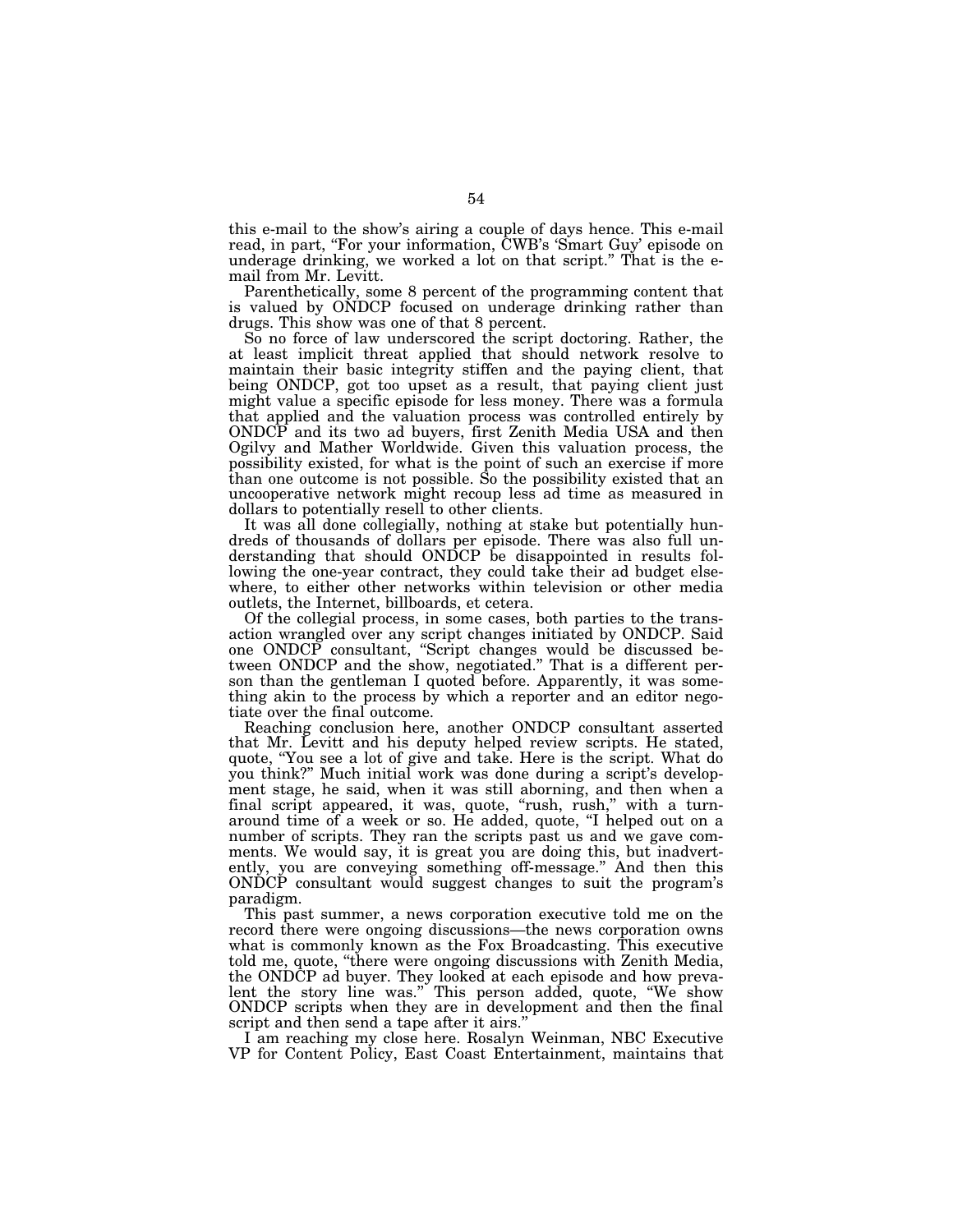ONDCP did not exercise, quote, "strict approval," and semantically speaking, Ms. Weinman is technically correct. In the strictest sense of the term ''approval,'' it was not. NBC could always walk away. But, she added, "there were conversations, either about broad issues or, quote, 'specific concerns.' Either ONDCP approved, in which case the episode qualified," said Ms. Weinman, "or the Government could say, quote, 'It is not working for us.' And then the availability, should the Government say that, of a lot of money went up in smoke.'' I wonder how often it happened.

Then in my record, I quote a couple of other NBC executives who I named involved in the back-and-forth over scripts.

Incidentally, I interviewed at least 20 Hollywood senior creative types, both within individual shows and within production studios. Of those 20 or more, only one had any inkling of the financial incentives that accrued for programming. The rest were plainly astonished at my disclosure to them.

Two points that were discussed this morning. The announcement after the show that we saw on the "Cosby" there indeed did occur, but it was very infrequent. Such announcements, by my count, occurred perhaps on three or four of the couple of dozen shows involved. On the others, there was no announcement.

A second point, somehow, it was raised, two shows that I spoke to the executive producers and the writers, the ''Smart Guy'' show on the WB that I mentioned and an episode of ''Chicago Hope.'' Both scripts were previously rejected, sitting on the shelf for a year or more. They were dusted off the shelf and resurrected specifically to fit into this financial campaign.

I appreciate your attention and thank you very much.

Senator CAMPBELL. Mr. Forbes, thank you for that very, very complete testimony. Let me ask you a couple of questions. As I understand your testimony, you have written, the arrangements between the White House and the TV networks may have violated the so-called payola laws. Is that my understanding?

Mr. FORBES. Well, that is what I understood. I spoke to two or three or perhaps four lawyers who practice communications law here in Washington and they seem fairly clear that it violated the payola statute requiring notice. The FCC, for its part, I approached them formally. They said that in the absence of anyone bringing a complaint, they could not comment one way or the other.

Senator CAMPBELL. I read from U.S.C. 21, Sections 1801 to 1804 when I first started out. Have you read those, by any chance.

Mr. FORBES. I have read Section 417. I do not know if I have read that particular code.

Senator CAMPBELL. Well, if you have not, I am not an attorney— I was going to get your take on whether you think they violated the spirit of the law, if not the law itself, but if you have not read that, I will not worry about that.

But let me ask you this. Do you believe the ONDCP—in fact, you mentioned a carrot, I believe was the word you used, that they do offer some subtle kinds of influence to change the scripts?

Mr. FORBES. I do not believe there is anything subtle about it. There are conference calls. There might be reaction to two or three separate drafts of a script in terms of actual thought points. That is my understanding from what participants told me.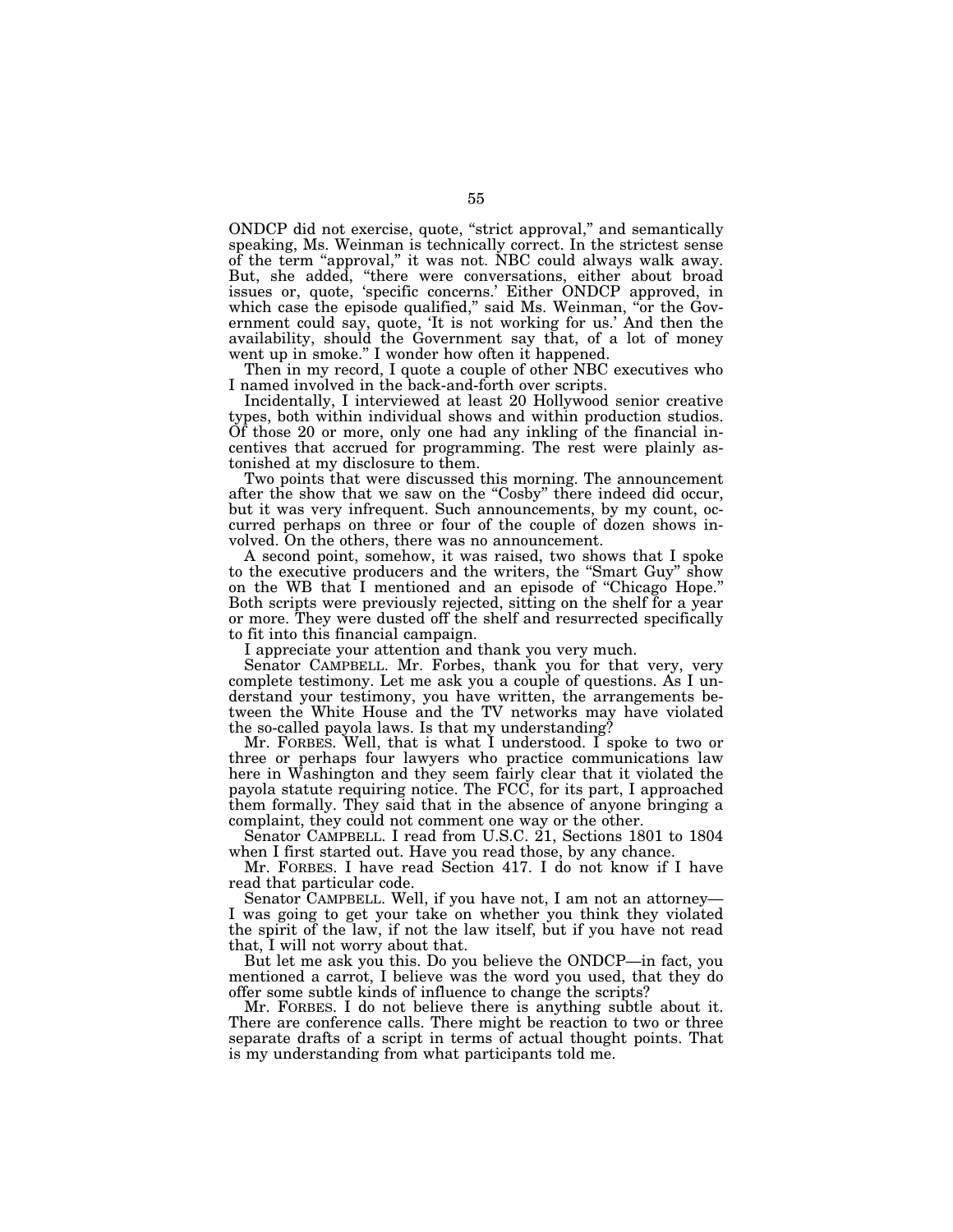Senator CAMPBELL. Do you know of any other incidents in the past where the administration, any part of the administration, was involved in content of programming?

Mr. FORBES. Two things come to mind, neither of which fits your parameter. One would be the content of the movies during wartime. The second thing, far removed from any Government influence but I will just mention it for context, the designated driver campaign was inaugurated by a Harvard Public Health School professor well known in his field, Professor Jay Winston. It involved no financial incentives. It was basically just his approach, employing moral suasion, using the bully pulpit of Harvard as his platform to say, hey, folks, could you put in mention of the designated driver? There was no involvement of Government. There was no financial quid pro quo. In terms of a financial quid pro quo, I am not aware of any prior to this.

Senator CAMPBELL. I am a big supporter of the free enterprise system, but I do not believe we have an obligation to increase the network's bottom line, and I very definitely believe that we were not in the loop. I cannot find anything in recordings or any printed information that would make me believe that we knew about this, contrary to what the summary of the ONDCP is, and you mentioned yourself, Congressman Kolbe's statements. Did you have any conversation with Congressman Hoyer, who is the ranking minority on that same committee? Did he know anything about it?

Mr. FORBES. I approached Representative Hoyer's office formally requesting comment and his office declined comment.

Senator CAMPBELL. I understand. I have no further questions, but I do appreciate that very extensive testimony.

Mr. FORBES. Thank you, sir.

Senator CAMPBELL. Senator Dorgan?

Senator DORGAN. Mr. Forbes, do you think that there are conditions under which credits can be given for shows that have content that is part and parcel of the objectives of the Drug Control Office without there being questions raised about censorship and so on and so forth? I have read all of the things you have written and you are a good writer. You have done a lot of investigation here. I think what I seem to be seeing you say in your pieces, without saying it so directly, is you cannot have a series of credits here without there being such significant questions raised that it is probably an unworthy thing to do.

Mr. FORBES. Senator, I am a reporter, not a columnist. My personal views are of no consequence. I will say that the program that I described, I believe a priori raises some questions that the American people and their representatives in Congress perhaps should address.

Senator DORGAN. The point you make is a fair one, but the way that you reported it led me to believe you had a view, which is the reason I asked the question. But the description you have given of the relationship that developed with respect to scripts describes a circumstance that suggests there has been more analysis of scripts than the Office of Drug Policy indicated there was, is that accurate?

Mr. FORBES. I believe that is a good summary, sir.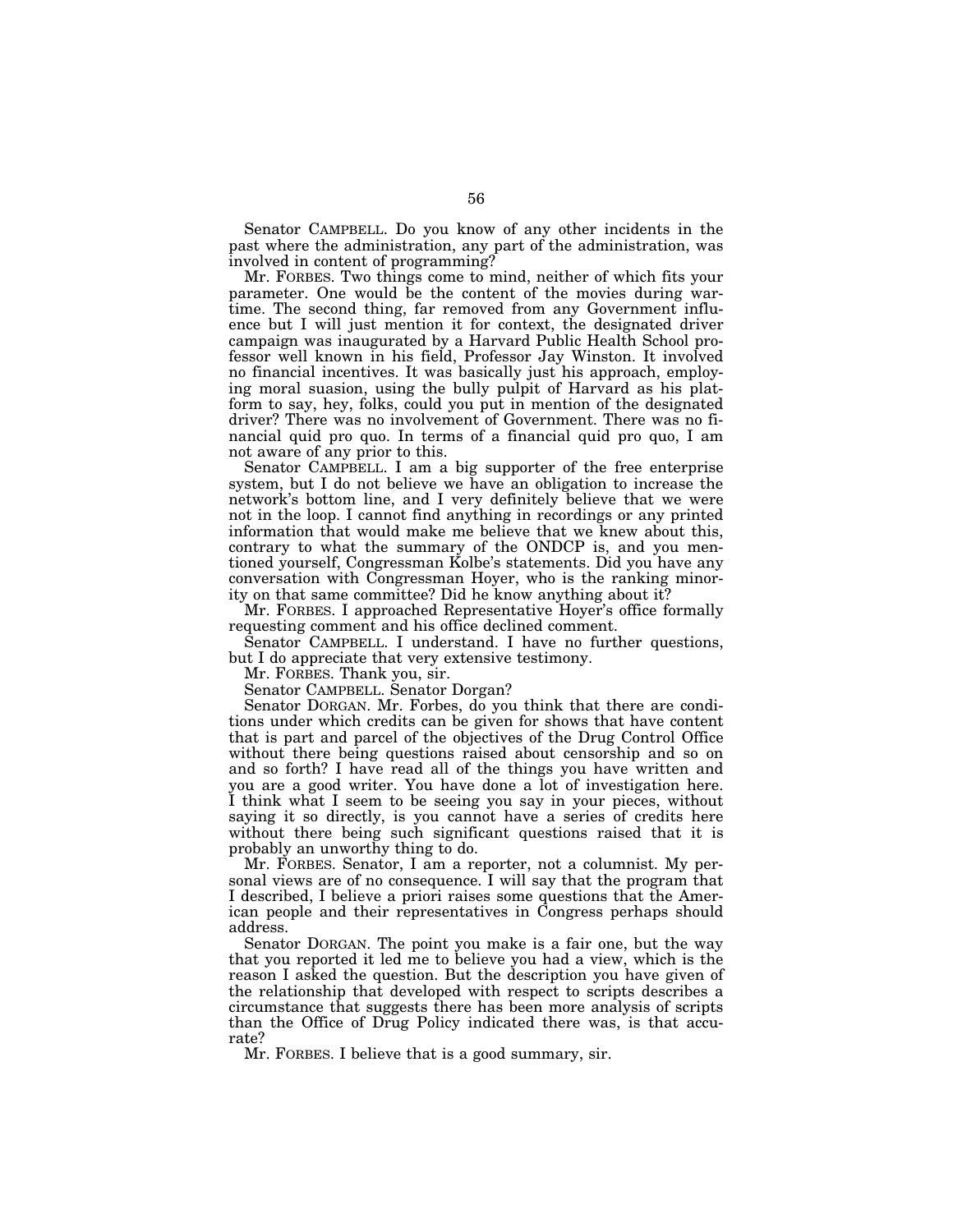Senator DORGAN. You have heard the description this morning of the folks from the Office of Drug Policy saying, if that is the case, if either the perception or the reality exists that that was the case or was happening, then we are going to make sure it does not happen again, and they have established procedures to respond to that. Your reaction?

Mr. FORBES. Well, I will quote just a lead editorial in the Washington Post of a week or so ago, something to the effect, we did not do it, and what is more, we are not going to do it again. That was the characterization on the editorial page of the Washington Post.

Senator DORGAN. Mr. Forbes, I indicated at the start of this that, having been in politics for some while, that that which is written is not always true, but there is a great deal of public service performed by investigative reporting and I appreciate your willingness to come today and share your thoughts with us.

I would say again at the end of this that I was not aware as a member of the committee, I think you indicated today that you were not aware, that we had a circumstance where specific credits were given because of program content. I think it raises important questions, questions that do not go to the question of whether we should abandon this campaign. This campaign is an experiment that I think is a good experiment and one we should continue. But I think you have done a service by appearing here today and we appreciate that very much.

Mr. FORBES. Thank you, sir. May I make a statement in reaction to what you just said?

Senator DORGAN. Yes.

Mr. FORBES. From my reading of the public health literature, there is no question that embedded messages, as they are known, are far more effective than any paid advertisement. Any teenager, even the slickest ad, what is known as a defensive screen, will rise to greet an advertisement. But seeing behavior modeled by a favorite character in a TV show, that is a far more effective way to inculcate ONDCP's message.

My last point. That message, such as was demonstrated in the clips shown here today, "Home Improvement," "Cosby," and the like, is fairly benign, and other iterations of that message raise some questions. For instance, on a ''Seventh Heaven'' program that I believe qualified as a match, the hero of that show is a minister. He counseled during a formal counseling session, as portrayed in the show, he counseled parents to advocate that their child become an undercover narc in his school. I believe that counted as a match.

A second last example. The "Chicago Hope" script that was resurrected precisely to fit in the financial incentive program involved teenagers at one of these all-night raves. The result of that, which certainly is a possibility, but this is the message that is being sent to voters, the result in that show was an overdose death, a rape, a psychotic episode, a mangling car crash, a broken nose, and a doctor saying that she would withhold life-saving surgery unless a criminally-telling urine test was taken. So that is also some of the messages that are being portrayed here.

And by ONDCP's own count, far more message impressions are going to adults than are going to children—that is right off their Website—adults who are voters, adults who are deciding issues in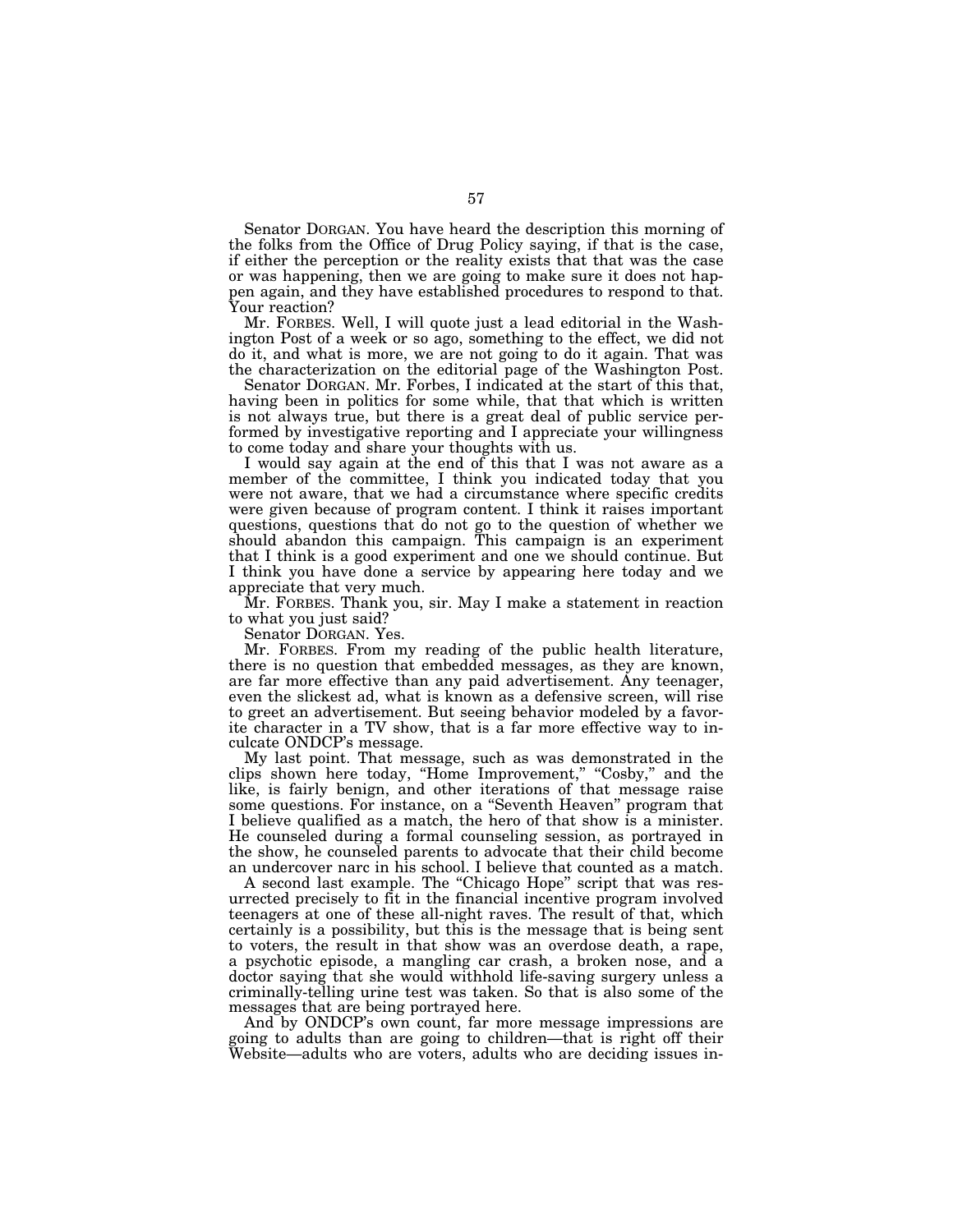volving the regulation of drugs, police budgets, and the like in this country. I leave that as something for you folks to consider.

Senator DORGAN. Mr. Forbes, I am a little conflicted by this because I support legislation, for example, that would have the FCC say to television networks, there are certain hours of the day when you are showing programs that are considered family viewing hours and you shall reduce the quantity of violence in your programming because we believe children are watching then and it is inappropriate to be deluging children with this excessive violence. I happen to believe that is perfectly appropriate. It would be a stated public policy that these children's or family viewing hours would not have programming that contains excessive violence. I have always supported that.

So on the one hand, I say I deliberately and aggressively support policy that we would decide as a country and as a Congress that here is what we want to have as a television fare that would not injure our children. On the other hand, you are raising the question of a procedure by which a network could earn financial credits, in effect, for certain programming content.

Does that raise some troublesome issues? Yes, I think it does. Would I be disappointed if television programming were better, were providing better messages? No. I think that would be a good thing for our country. But in the process of that, if there is some government agency that is describing a system of incentives by which programming content gets changed, I think that raises significant questions.

So, I understand the point you have made. I think that the people who have come today who are deeply involved in this experiment that we have are people that want to do good. They are managing a program that is being done for the first time. But I think that what we have discussed today is an area that needs further evaluation and further discussion with respect to program content and with respect to the incentives that are involved in that content. Certainly, as a result of this public discussion, we have had testimony today from ONDCP that they have changed their procedure so that if there were scripts being reviewed, that will not happen again and so on and so forth.

So all of this, I think, is useful because we need to understand exactly what is being done with this and whether it meets the test of what Congress intended to be done. Thank you, Mr. Forbes.

Mr. FORBES. Thank you, sir.

Senator CAMPBELL. Well, there are a lot of questions that Senator Dorgan alluded to that are probably not in the purview of this committee to get involved in, but I was thinking at the time when you were talking, Senator, you know, some of the programs and some of the movies we see, I mean, it is just, as you mentioned, just full of maiming and killing and blowing things up and all that stuff, and yet the person that is involved in it is portrayed as the hero. The Rambo series is an example, fighting against the establishment and oppression of government and all that business and the way to get even is to blow them all up.

If a youngster watches that and you have 3 hours of that program in which this anti-hero is certainly having an impact on that youngster and you put in a little 30-second message about not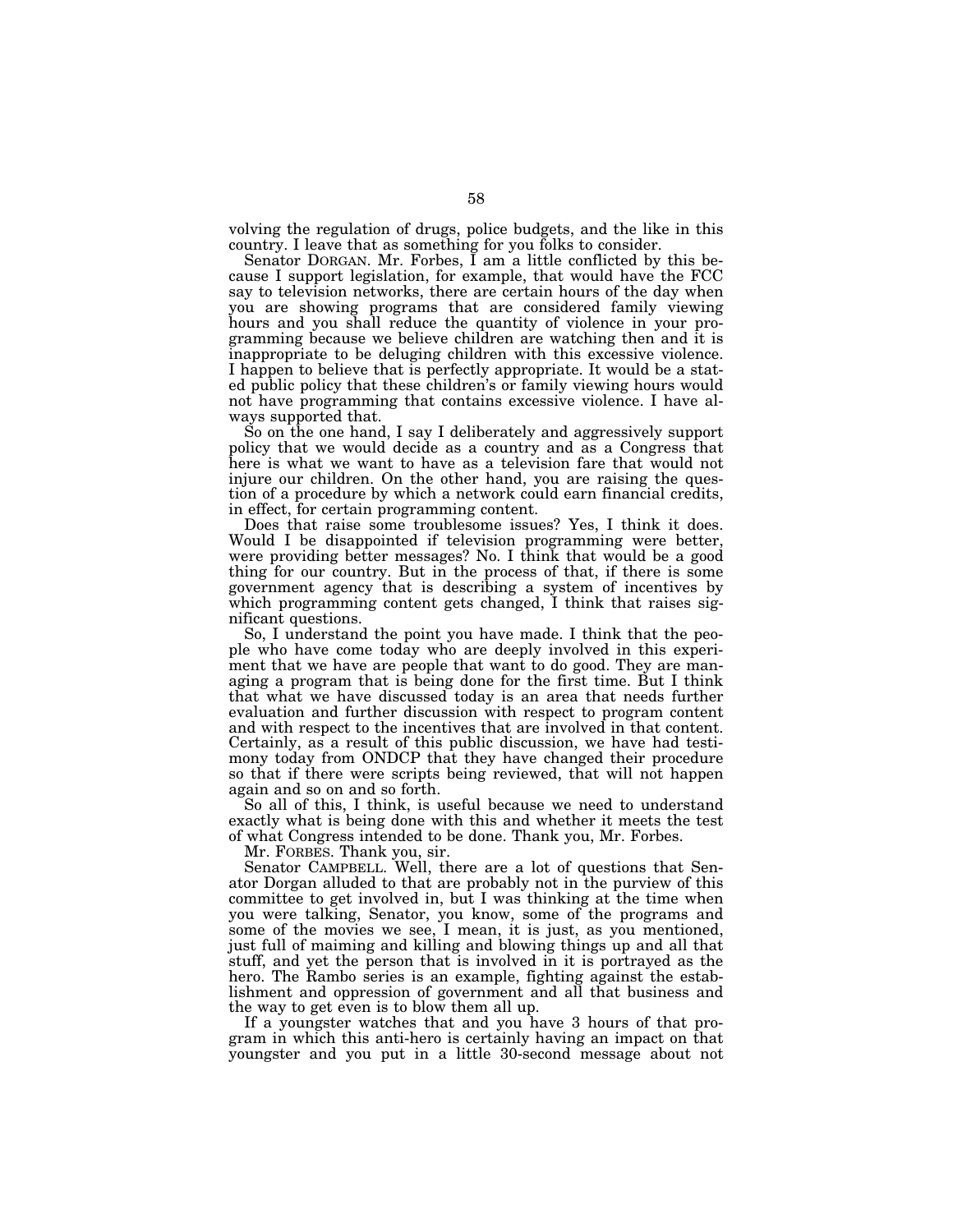doing that, what would you think would have the most influence on that youngster? It would seem to me that the 3 hours of constant bombardment of this hero's way of dealing with injustice, rather than the 30-second subliminal message about why you should not maim, kill, blow up, and so on.

I know that is a broad question, you do not even have to answer it, but I have my own thoughts about it and I think it is probably an area of diminishing returns. I think we probably would not get the effectiveness that some people think we would by putting a 30 second spot in there.

But there is no question in my mind, after hearing the testimony, reviewing all the written things, that contrary to what the summary of the ONDCP has written and turned in, they did not have the legislative authority to enter into these agreements—I do not believe they did—and that they, in fact, skirted the relationship that they have with this committee after we have gone to bat with them time after time after time.

In fact, I think they are rather on thin ice in dealing with the creative content of programs, as you mentioned the carrot and stick approach. When you talk about having a budget of \$500 million over a period of years and each line could be worth hundreds of thousands, or each episode could, I think that is a big thing. That can be a very big incentive in influencing what is in that content. Whether they do it with intent or not, it certainly is a subtle way of influencing it.

And so I think they really have set a rather dangerous precedent. I do not know what other agencies could also use the same kind of thinking or could do the same thing to get their message across.

Mr. FORBES. May I address that, sir?

Senator CAMPBELL. Yes, please do.

Mr. FORBES. I interviewed an ONDCP consultant, Mediascope, one of their subcontractors. The person there told me if this paradigm proved effective with drugs, that she saw no reason why it could not address teenage sexuality in the somewhat near future.

Senator CAMPBELL. Well, then that is clearly a dangerous precedent, I think, particularly when it is not done in the light of day, not done with Congressional approval, not done with Congressional oversight, and, in fact, the people that are elected to try to make the decisions and appropriate the money are just pretty much in the dark about what is going on.

Mr. Forbes, I thank you for your testimony.

[The statement follows:]

## PREPARED STATEMENT OF DANIEL FORBES

I'm here to discuss the involvement of the Office of National Drug Control Policy in crafting and financially rewarding the content of network television. Since mid-January, the broad outlines of ONDCP's program are well known. At least sixty articles in the nation's press and numerous broadcast news programs have discussed the effort in some detail.

To reiterate briefly, a complicated program of federal financial incentives rewarding anti-drug themes in some of the nation's most popular sitcoms and dramas was initiated in the spring of 1998. During the course of the 1998–99 television season, ONDCP financially endorsed the anti-drug motifs contained in specific episodes of at least a score of shows. Such programs as "ER," "Chicago Hope," "Beverly Hills<br>90210," "The Drew Carey Show" and "Smart Guy," freed-up advertising time that<br>the broadcaster owed ONDCP. The network was then afforded the o should it chose, to sell that advertising time at full price to private companies. My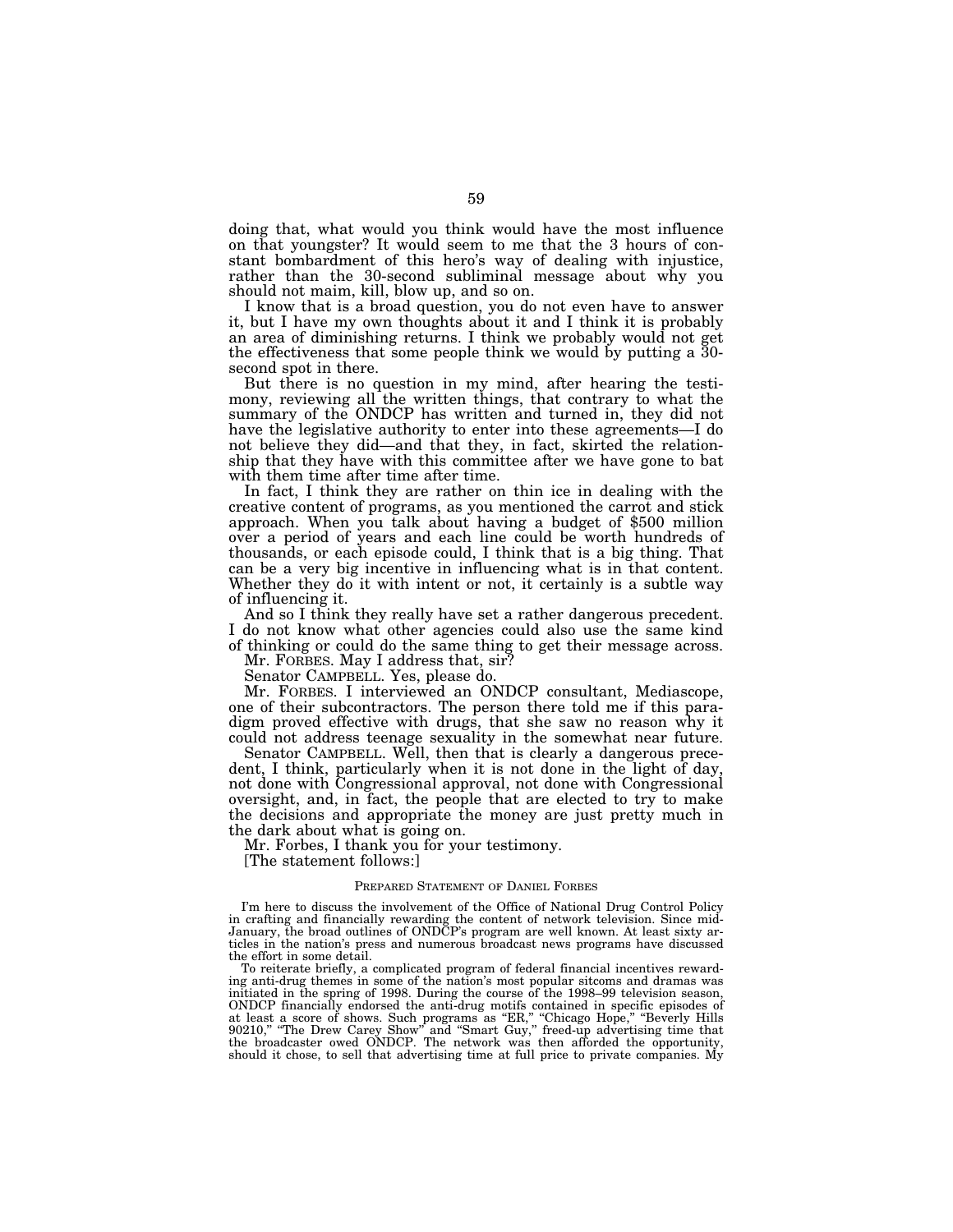initial estimates, as published in Salon.com, valued the program at nearly \$25 million; ONDCP confirms the figure at \$22 million.

I would like to address two points, both rather easily exploded: the assertion that there was full disclosure of the financial incentive program to Congress and, secondly, the assertion that there was no government altering of scripts.

The contention that there was 'full disclosure' to Congress (as more than one government official has described it in the past few weeks) is laid to its deserved final rest—or should be, at any rate—by one specific fact, stated to me by the Congressman himself. The House member most charged with financial oversight of the paid media campaign, Rep. Jim Kolbe (R-AZ), chair of the House Appropriations subcommittee that cuts ONDCP's checks, had no knowledge of the financial quid pro quo with Hollywood until I approached his staff and then Rep. Kolbe himself this past summer. He stated then, ''I was not aware of the financial exchange.'' Rep. Kolbe's lack of knowledge was shared, until this fall, by Rep. Rob Portman (R-OH), the paid media campaign's acknowledged Congressional catalyst. Or so I was told by Rep. Portman's ex-chief of staff. What's more, as I have heard here this morning, Sen. Campbell is apparently also in the same boat.

And it's no wonder, given the statements ONDCP has made to Congress.

One important appearance is ONDCP director Gen. Barry R. McCaffrey's annual appropriations appearances. Gen. McCaffrey made identical statements regarding ONDCP's fiscal year 2000 budget requests this past March before subcommittees of the House and Senate Appropriations Committees. Gen. McCaffrey can be quite definitive, even to the point of specifying the paid advertisements' eleven languages. According to ONDCP's own web site, Gen. McCaffrey mentioned the paid and matching ads, and "news, [and] public-affairs programming" in straightforward fashion.

But then he resorted to a marvelously disingenuous phrase: ''entertainment venues''—apparently Gen. McCaffrey's description of programming content in sitcoms and dramas. Then Gen. McCaffrey referred to the fact that the media ''are matching paid advertisements'' with other ads ''and pro-bono programming content. . . . In the past year, we received \$165 million in free public service announcement spots and \$40 million in corporate contributions.''

It's unclear whether ''programming content''—which received monetary valuations specific to each show and so can be tallied up for inclusion in one of these figures is included in the \$165 million, the \$40 million or not at all.

The phrase, ''pro-bono programming content'' bears discussion. It no doubt appealed to the members of Congress. But the popular understanding of pro bono regards donated services. (Most people might think of something akin to a lawyer representing an indigent client for free.) Here, however, 'pro bono' refers to programming that recoups, through a complicated financial formula, money lost in selling advertising at half-price. That's something quite less than a donation.

Then Gen. McCaffrey's discussion of the topics covered in the matching ads follows, plus mention of partnerships with local groups and corporations, etc. Thus removed from any sentences containing a dollar-sign—removed from crass financial matters and insulated from understanding—comes mention of ''thirty television programs focused on themes and messages supportive of the campaign.'' And that's it, no mention of financial incentives, no mention of any quid pro quo.

Gen. McCaffrey appeared before the House a couple of weeks later this past March, this time offering ''Testimony'' referred to as ''A Report to the Nation'' specifically and solely about the media campaign. In 21 single-spaced pages, surely there was room to delineate how the embedded messages work. The enabling legislation, after all, required ''That the Director shall report to Congress quarterly on the obligation of funds as well as the specific parameters of the national media campaign. . . .'' But there's no mention of any financial incentives—a rather large pa-

rameter.<br>Gen. McCaffrey did state: ". . for every taxpayer dollar we spend, we require an equal added dollar's worth of anti-drug public service, pro bono activity.'' There's that dissembling phrase again, here italicized by ONDCP itself and redundantly combined with 'public service' to swamp the understanding of even the most diligent member of Congress.

By any common understanding, the phrase ''public service, pro bono''—certainly conjoined as here—adds up to only one meaning: a freely-given donation. So, Gen. McCaffrey's ''activity'' pulls off the neat trick of being ''require[d]'' and donated all at once.

Then there's mention of the 32 network television "episodes" that "have included the Campaign's strategic anti-drug message points." But there the subject is dropped—though this detailed testimony entails many thousand more words.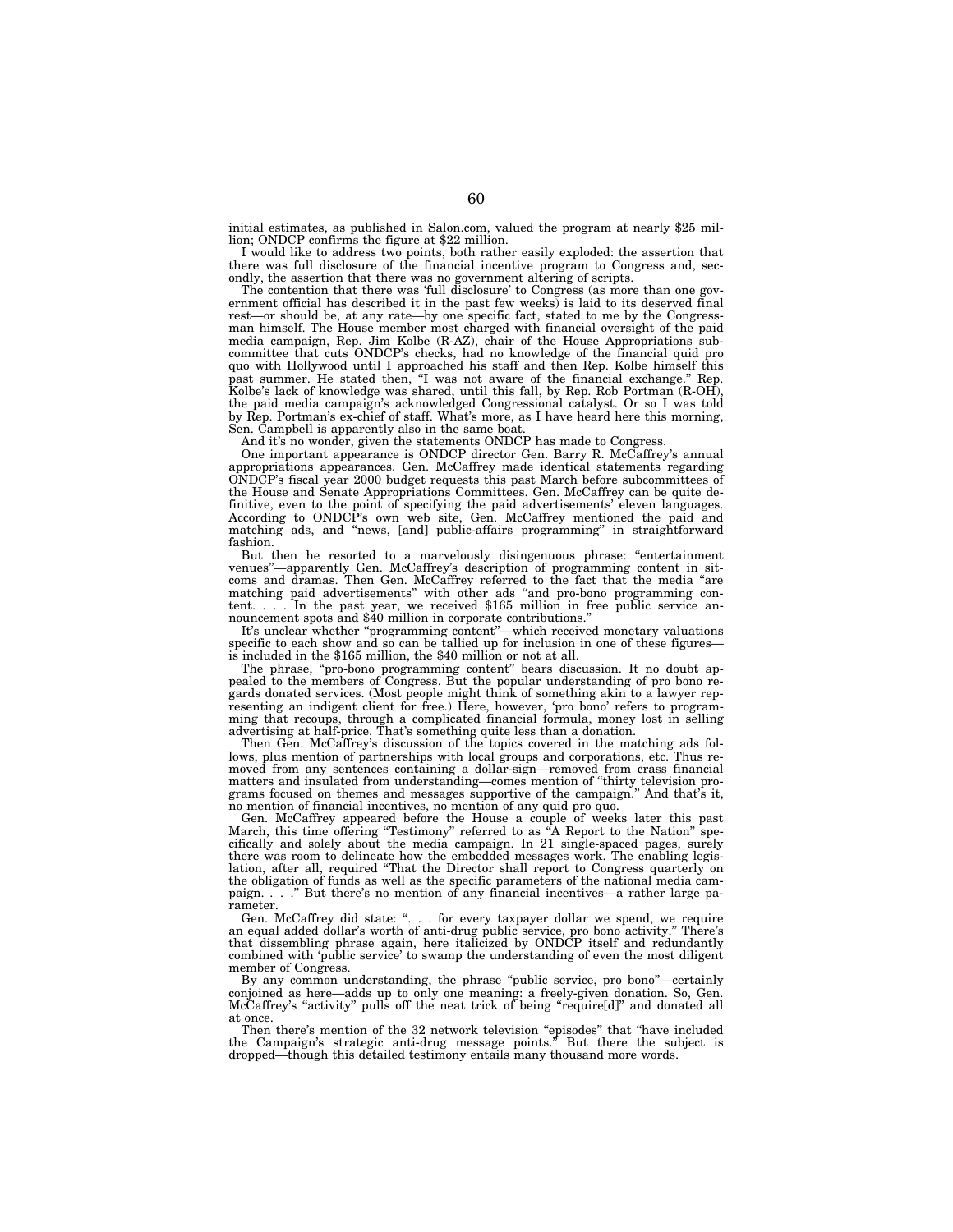During this March, 1999 appearance, Gen. McCaffrey also stated, "Every activity undertaken by the Campaign is rooted in two key documents that provide the framework for all our efforts, namely: the Campaign's Communication Strategy and the Campaign's Integrated Communication Plan (respectively attachments A and B to this testimony).''

The Strategy, attachment A, is widely available. At my request, Congressional staffers searched unsuccessfully for the "Plan," the promised attachment B, which Gen. McCaffrey stated ''provides coherence to the more specific tactical efforts the Campaign is undertaking. . . .'' Simple failure to locate it means little; there's a lot of paper floating around Capitol Hill.

Needing it for the official record, a Congressional aid requested it from ONDCP legislative affairs staffer Kevin Chicetti. Mr. Chicetti refused, saying the "Plan" was 'very very old''' and no longer relevant. Maybe a simple oversight, sure. But given all the other misdirection, it raises an eyebrow when the director's testimony refers to an unattached attachment that somehow ''provide[s] the framework for all our efforts'' and yet is also old and non-relevant.

I later obtained a copy of the ''Integrated Communication Plan,'' dated April 20, 1998—about the same time frame Attachment A, the other key document, was generated. Perhaps one reason the "Plan" is now kept under wraps is that the program-<br>ming content it refers to is, ". . . one or more television anti-drug 'specials' appealming content it refers to is, ''. . . one or more television anti-drug 'specials' appealing to youth and another for parents may be generated and produced as part of the public service contributions [sic] from paid media advertising partners. . . .'' These specials would involve "An extensive national outreach effort... in communities around the country.

That has nothing to do with embedded messages in regularly-scheduled sitcoms and dramas. The fact that embedded messages are what's actually occurring, rather than any treacly 'specials' of dubious appeal to youth or their parents, may be one reason Attachment B has been ignominiously retired.

Not surprisingly, this obscurantist 'testimony' has left Congress in the dark. Several Washington legislative professionals told me they doubted members of Congress who oversaw the paid media campaign were aware that programming content would come under government sway as it has. Again, Rep. Kolbe, probably the House member most charged with financial oversight, did not know.

Rep. Rob Portman (R-OH) was co-chair, along with current Speaker, J. Dennis Hastert, of Newt Gingrich's War on Drugs Task Force; Rep. Portman led the demand reduction effort. John Bridgeland was Rep. Portman's chief of staff when the campaign was devised. Over his five-year tenure, Mr. Bridgeland says he sometimes devoted an enormous quarter of his time to drug policy.

As to programming content as a match, Mr. Bridgeland says of his boss—the campaign's Congressional catalyst—'' Rep. Portman was not aware, no.'' And, until this interview, neither was Mr. Bridgeland, the chief of staff who helped make it happen. As involved as anyone, Mr. Bridgeland believes that when the paid media campaign was passed, ad time constituted the match; there was no thought of programming content doing so. "I don't think we thought of programming content as a match... I don't remember that,'' he says. Revisiting the issue as the interview closed, Mr.

Bridgeland says, "Programming content as a match was not actively discussed. But it makes sense.

Regarding programming content as a match, one senior participant says, "I don't think it was explicitly dictated by law. . . . At the time the [initial] statute was written, it was not explicit, and members probably didn't understand the different ways they'd do this. . . . I don't think members were aware of the financial incentives.''

More recently, this source heard ''talk of content'' at the House hearing this past March, but it "didn't go into the fact of the financial quid pro quo." Though the financial incentives had been in place for months by then, Gen. McCaffrey's testimony gave no indication of their existence. The use of programming as a match ''is not widely understood,'' this source concludes.

Funding for the annually-authorized campaign's second year was contained in a huge omnibus spending bill passed in the Fall of 1998. It was buried, to large degree, in an enormous, rushed 4,000-page piece of legislation that members couldn't possibly scrutinize. Regardless of a bill's circumstances, subsequent appropriations are usually dissected less than the bill initiating a program. ''These issues were not revisited in depth in fiscal year 1999," says a senior participant.

For his part, Rep. Kolbe maintains that the second-year funding "received appropriate attention." But he adds that, the second time around, financial incentives "didn't come up as an issue. There was no suggestion this was happening." So, during funding of the second year of a projected five-year campaign, there was ''no sug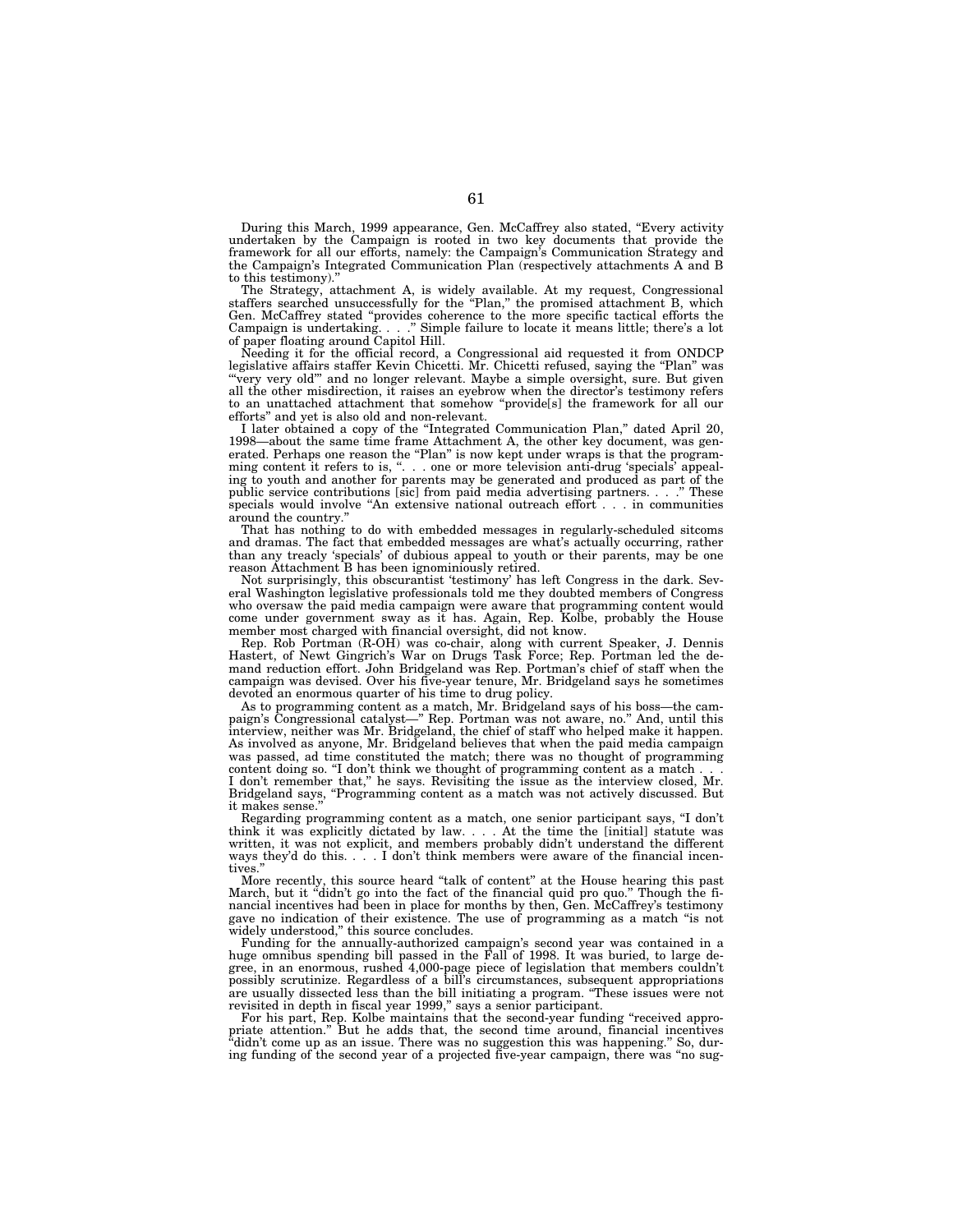gestion'' of what was really going on, said the effort's self-styled ''appropriator.'' Forty percent of the effort accounted for, and Congress did not know.

Eventually, a Congressional hearing was held this past October 21, 1999, a hearing engendered, says Rep. Kolbe, by a reporter's questions. Asked subsequently if our conversation this summer resulted in the October hearing, Rep. Kolbe said, "Ab-<br>solutely. You brought this issue to our attention." (ONDCP itself confirmed this.)<br>Tipped off, Rep. Kolbe by then had a handle on both the plications. Even so, understanding proved elusive to anyone lacking prior knowledge.

In thirteen pages of what's referred to as Gen. McCaffrey's ''statement'' in the title and ''testimony'' in the heading on each subsequent page, there's but a single paragraph on the matter at hand. Anyone already aware of the deal and paying mighty close attention to this 11th of 13 pages on my print-out from ONDCP's web site, might indeed parse these 212-odd words into a discussion of money being exchanged for programming. But apparently few did and none came forward.

The skimpy paragraph makes a feint at disclosure, but soon devolves into discus-sion of the numerical formula for valuing programming. Boasting arithmetic and everything, it provided a few sticks to shelter ONDCP from the storm it knew was coming.

That's because, against my better judgement, this summer I had faxed 61 questions—including my own full description of this numerical formula—to ONDCP's tions—including my own full description of this numerical formula—to ONDCP's<br>Alan Levitt, laying all of my cards on the table as ONDCP's condition for inter-<br>viewing him. Thus, knowing the formula was coming out eventually nothing to lose and everything to gain by preemptively offering it up to Congress in October. But even with this formula, it wasn't easy to connect the dots all the way to the realization that the networks were potentially earning half-a-million bucks an episode for government-endorsed, embedded messages.

After the general's appearance before Rep. Kolbe's subcommittee that October morning, the afternoon was reserved for five 'independent' witnesses that ran the gamut from A maybe to B. Three were Disney employees undoubtedl nancially benefiting from the subject of the hearing; a company notorious for its stranglehold on the smallest detail of its public persona, never mind a potentially explosive Congressional hearing. The fourth person appearing that afternoon was a consultant on the ONDCP payroll, and the fifth was a federal, executive branch drug policy expert who works closely with ONDCP.

The one creative type, a Disney employee who Rep. Kolbe subsequently told me dispelled the concept of any threat to Hollywood's creative independence, works in animation. He presumably has little or no dealings with live-action sitcoms or dramas—the TV programs subject to ONDCP influence.

A second canard that should be laid to rest is the contention flung about in recent days that television scripts weren't altered at government request. ONDCP uses phrases, phrases not lightly chosen in this semantic fandango, to indicate it did not have the absolute final say-so over the shows it granted financial dispensation. And indeed, as my articles stated, it did not. It just had, by its own reckoning, a \$22 million carrot held brightly aloft.

Having to say something, anything, ONDCP resorts to such circumlocutions as its statement of 1/15/00 that ''ONDCP does not veto, clear or otherwise dictate the content of network television or other programs.'' Examine the diction here, the verbs assembled for this transparent Newspeak. They're as random as railroad tracks across the prairie.

The Salon.com articles made it clear that, at any time, the networks could tell ONDCP to take a hike and thus forgo the opportunity to earn an extra half-a-million dollars, more or less, a show. Indeed, ONDCP did not "veto," etc. any shows. Waving a multi-million dollar carrot under the noses of the television networks, there was absolutely no need for thumbs-up or thumbs-down dictates. In the strictest sense of those three verbs, the statement is correct. And, as we say locally, that and a buck-fifty will get you on the subway.

On January 14th, 2000, ONDCP deputy director Donald R. Vereen said, according to press reports, ''We don't approve scripts. We don't alter them.'' [LA DAILY NEWS January 16, 2000] Again, in the strictest sense of ''approve,'' he's perhaps correct. As to his second statement, he doesn't have a leg to stand on.

Published in Salon.com January 13, 2000, ''Washington Script Doctors'' quoted both ONDCP consultants and the show's producers on government alteration of an episode of the WB show, ''Smart Guy.'' It involved a previously rejected script that was resurrected for the financial incentive program. ONDCP and it's consultants offered "a few dictates," said the show's executive producer, Bob Young. One ONDCP consultant who worked on the script notes that the substance-abusing young teens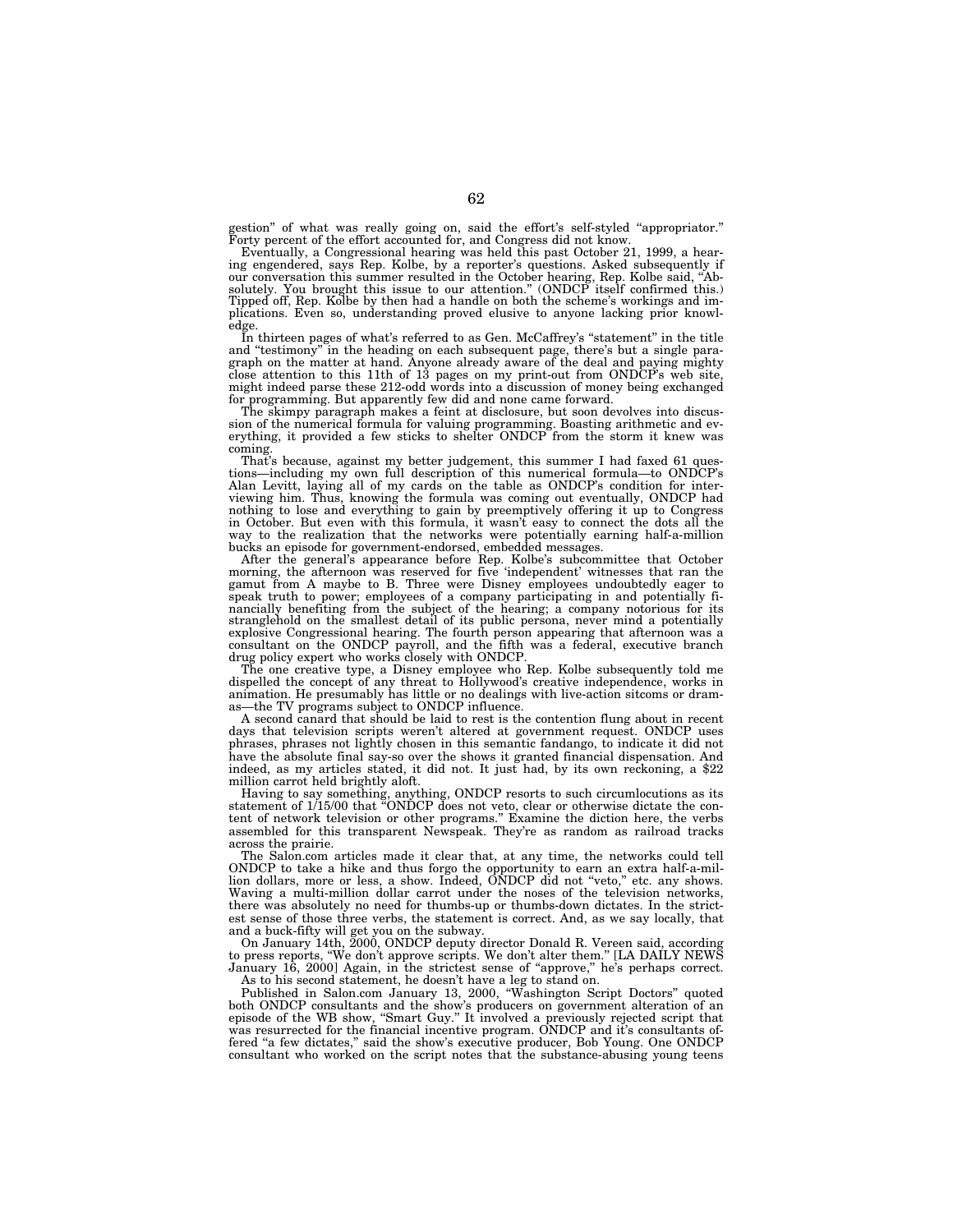were transformed from appealing characters in the original script to losers at ONDCP's behest. He states, ''We showed that they were losers and put them in a utility room [rather than out in the main party]. That was not in the original

script.'' ONDCP's involvement in this show is underscored by Alan Levitt's own e-mail sent out last May, alerting recipients to the show's airing a couple of days hence.<br>It reads in part: "FYI, See WB's Smart Guy . . . episode on underage drinking—<br>we worked a lot on that script. . . ." (Some 8 percent of t

So, no force of law underscored the script doctoring. Rather, the at least implicit threat applied that, should network resolve to maintain basic integrity stiffen, and the paying client get too riled as a result, that client just might value a specific episode for less money. The valuation process was controlled entirely by ONDCP and its two ad buyers, first Zenith Media USA and then Ogilvy & Mather Worldwide. The possibility existed—for what is the point of a valuation exercise if more than one outcome isn't possible?—that an uncooperative network might recoup less ad time, as measured in dollars, to potentially resell to other clients.

Rile that client with the big, five-year bushel of money too much, and everyone at the table knew ONDCP always had other ad-buy options at hand the following

season, both within television and in any number of other media. It was all done collegially, nothing at stake but potentially hundreds of thousands of dollars per episode. A mere bagatelle, with no possible influence on programming to be sure. In some cases, both parties to the transaction wrangled over any changes initiated by ONDCP. Said one paid ONDCP consultant, ''Script changes would be discussed between ONDCP and the show—negotiated.'' To borrow from the world I know, it sounds similar to the interaction between an editor and a reporter in

crafting a piece of journalism. Another ONDCP consultant asserted that Alan Levitt and his deputy helped review scripts. He stated, "you'd see a lot of give and take: 'Here's the script, what<br>do you think?" Much initial work was done during a script's development stage, he<br>said. When a final script appeared, it was "rush, rush" past us, and we gave comments. We'd say, 'It's great you're doing this, but inadvert-ently you're conveying something [off-message.]'' And then ONDCP and its consultants would suggest changes to suit their paradigm.

Consider this, also from ONDCP's January 15, 2000 statement: ''At no time during the process did ONDCP or any person or organization affiliated with the Media<br>Campaign suggest changes, nor were any episodes or programs resubmitted for re-<br>consideration in exchange for pro-bono match credit. Indeed, sumed that any transcripts or programs submitted for public service value qualification were final products and not subject to further review.''

This past summer, a News Corporation executive told me, ''There were on-going discussions with Zenith. They looked at each episode and how prevalent the story line was.'' This person added, ''We show [ONDCP] scripts when they're in development, and the final script and then send a tape after it airs.''

The two statements taken together, the resulting cognitive dissonance is hard to resolve.

Rosalyn Weinman, NBC Executive VP for content policy and East Coast entertainment, maintained ONDCP did not exercise ''script approval.'' (And, semantically speaking, Ms. Weinman is as technically correct as Gen. McCaffrey is: 'approval' it was not.) But, she added, there were conversations, either about broad issues or ''specific concerns.'' Either ONDCP approved, in which case the episode qualified, said Ms. Weinman, or the government could say: ''It's not working for us.''

And then the availability of a whole lot of money went up in smoke. Care to bet how often it happened?

Marianne Gambelli, Senior VP of prime time sales at NBC, acknowledged NBC sent scripts to ONDCP. It wasn't necessarily ceding "creative control," she said. "It was more like: keep everyone happy.'' But, she added, ''They read scripts, they approved them as worthy of the message and said, yes, we count it'' for inclusion in the financial incentive program. Kathryn Sullivan, also of NBC sales, agreed that, ''There were specific guidelines as to what is acceptable, and we discussed them'' with ONDCP and its ad buyers.

Incidentally, during the reporting of this story, I interviewed some twenty or more senior Hollywood creative executives, both at production studios and at individual shows. Only one had any inkling of the financial incentives that accrued for programming content. The rest were astonished at my disclosure to them.

Also, in response to comments made this morning, it should be noted that the announcement following a show that was included in the clip ONDCP showed of